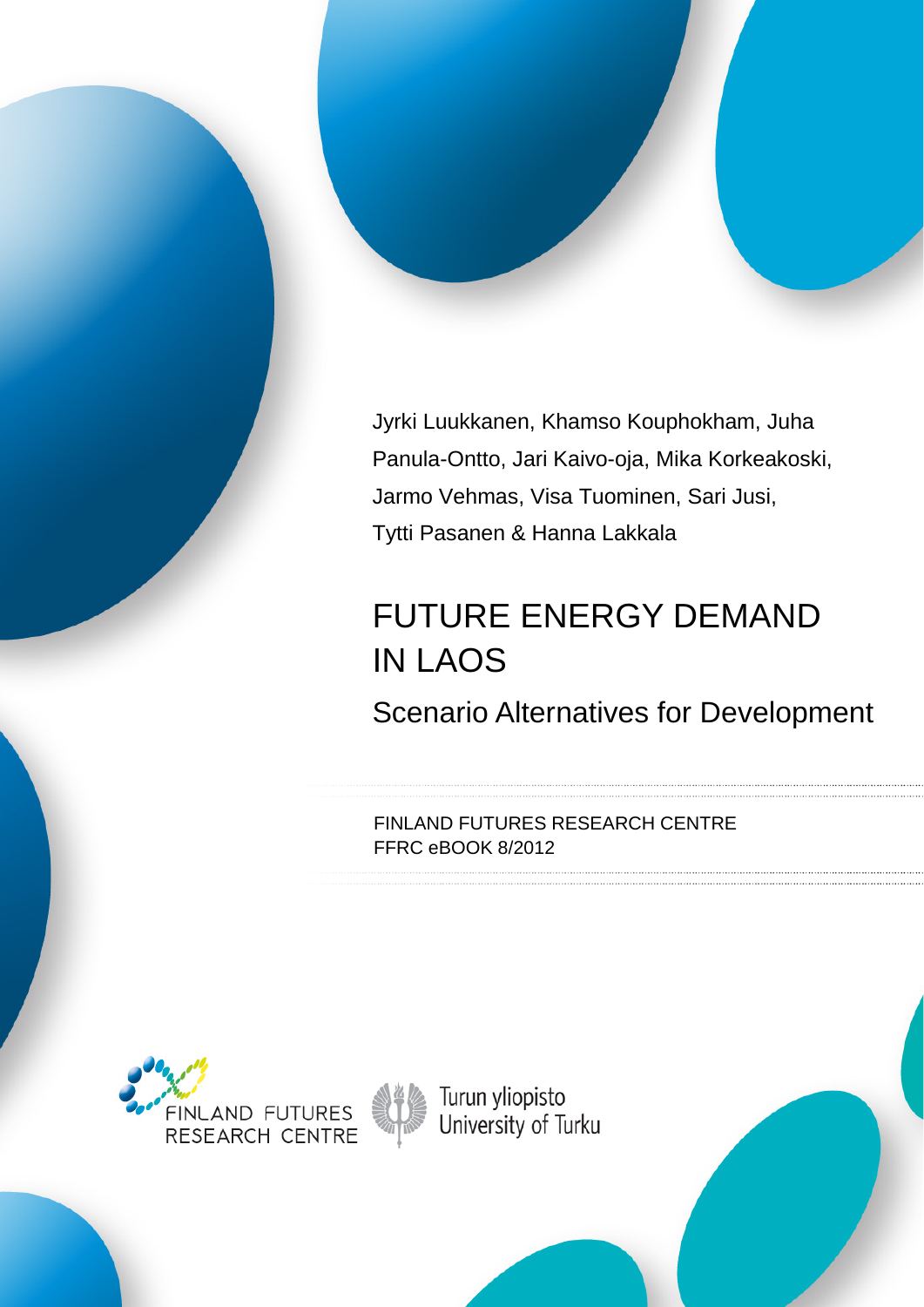Copyright © 2012 Writers & Finland Futures Research Centre, University of Turku

ISBN 978-952-249-145-9 ISSN 1797-1322

**Finland Futures Research Centre University of Turku FI-20014 University of Turku**

Visiting address: ElectroCity, Tykistökatu 4 B, 20520 Turku Korkeavuorenkatu 25 A 2, FI-00130 Helsinki Pinninkatu 47, FI-33100 Tampere

Tel. +358 2 333 9530

utu.fi/ffrc

tutu-info@utu.fi, [firstname.lastname@utu.fi](mailto:firstname.lastname@utu.fi)

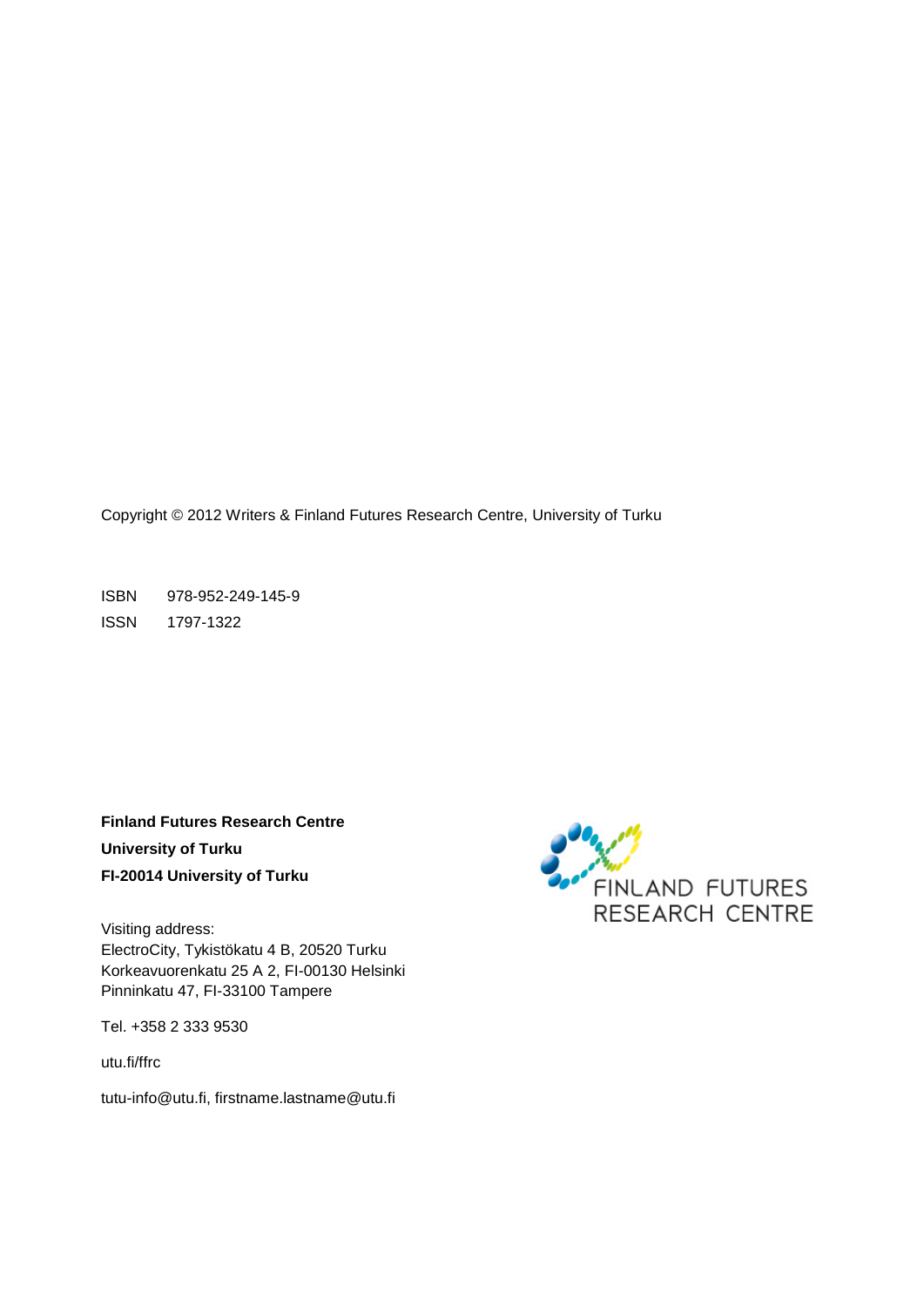# **CONTENTS**

| 1. |  |
|----|--|
|    |  |
|    |  |
| 2. |  |
|    |  |
|    |  |
|    |  |
|    |  |
|    |  |
|    |  |
| 3. |  |
|    |  |
|    |  |
|    |  |
| 4. |  |
|    |  |
|    |  |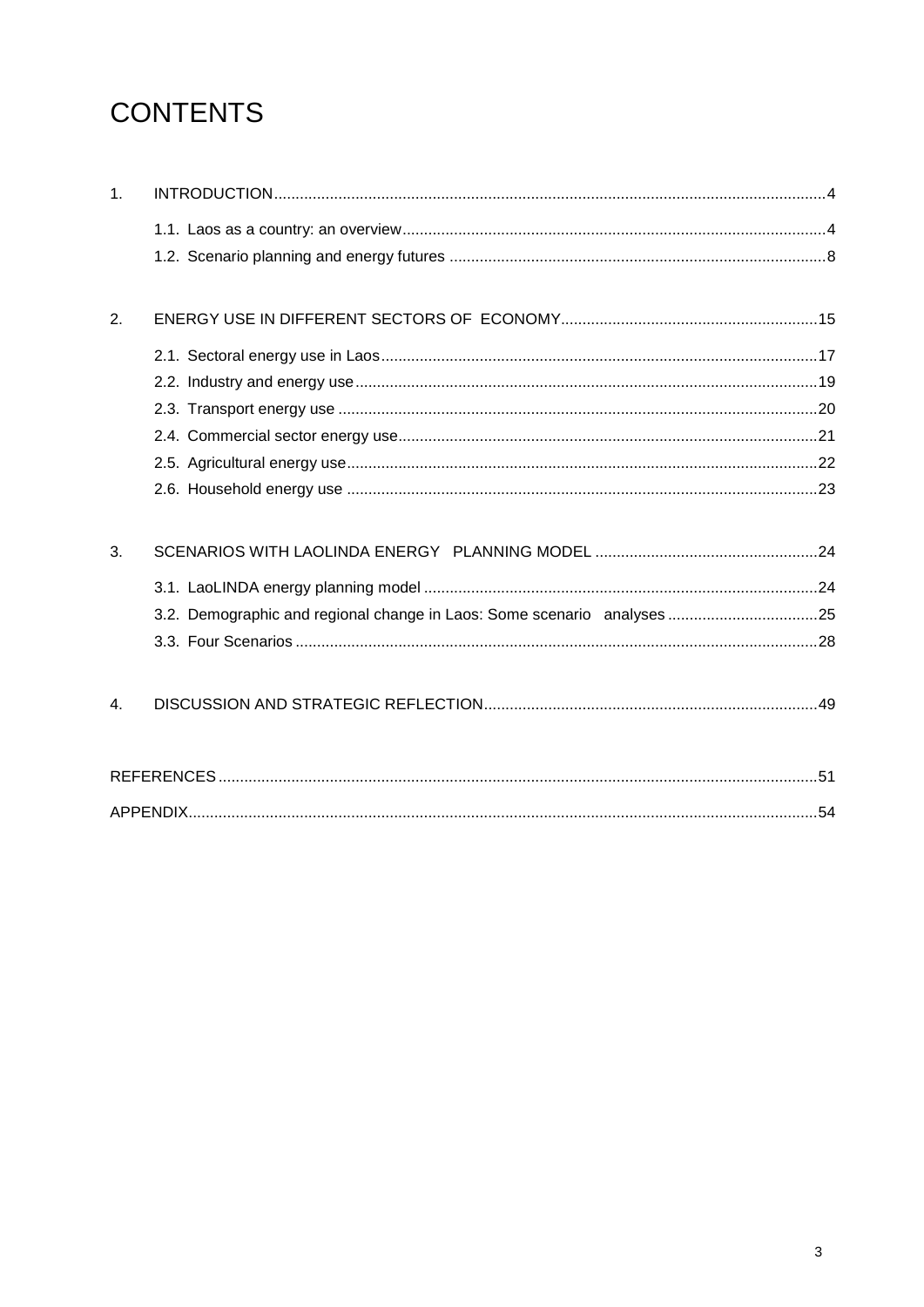## 1. INTRODUCTION

#### 1.1. Laos as a country: an overview

Laos is a landlocked country (nowadays sometimes called landlinked country) in the South-Eastern Asia having a population of almost 7 million people. It shares borders with China, Thailand, Myanmar, Vietnam and Cambodia. Laos belongs to the Least Developed Countries (LDC) with the average GNI per capita about 1050 USD in 2010 (Atlas method (current US\$), World Bank Database (2012)). Laos is the landlocked former kingdom, but nowadays a country in a fast modernization process (see e.g. Evans 1999). Laos has begun the World Trade Organization accession process, with the intention of joining that organization as soon as possible. Laos is today a single-party socialist republic. The only legal political party is the Lao People's Revolutionary Party (LPRP). The capital city is Vientiane and other large cities include Luang Prabang, Savannakhet and Pakse. Laos is criss-crossed with a myriad of rivers and streams. The largest river is the Mekong River, flowing for 1,898 kilometres from the North to the South, with 919 kilometres of the river forming the major portion of the border with Thailand. Today it is estimated that some 60% of all the water entering the Mekong River system originates from Laos. Rivers and streams provide great potential for hydropower development with 51% of the power potential in the lower Mekong basin contained within Laos (Lao National Tourism Administration 2012).

The Greater Mekong Subregion (GMS) is a natural economic area bound together by the Mekong River. GMS is covering 2.6 million square kilometres and a combined population of around 326 million. The GMS countries are Cambodia, the People's Republic of China (PRC, specifically Yunnan Province and Guangxi Zhuang Autonomous Region), Lao People's Democratic Republic (Lao PDR), Myanmar, Thailand, and Viet Nam. In 1992, with assistance from ADB, the six countries entered into a program of subregional economic cooperation, designed to enhance economic relations among the countries. GMS cooperation in energy primarily aims to establish "a competitive and integrated regional power market that will exploit, in a sustainable manner the rich energy resources of the GMS, improving the subregion's energy security and enhancing the peoples' access to modern and affordable energy supplies, thereby helping realize the GMS countries' poverty reduction and economic development goals." (see Asian Development Bank 2012a, 2012b, 6). For Laos, GMS cooperation is important element of energy planning framework. ASEAN Free Trade Area (AFTA) is a trade bloc agreement by the Association of Southeast Asian Nations supporting local manufacturing in all ASEAN countries. The AFTA agreement was signed on 28 January

1992 in Singapore. Laos joined the AFTA agreement in 1997. AFTA now comprises ten countries of ASEAN. Lao PDR was required to sign the AFTA agreement in order to join ASEAN, but was given longer time frames in which to meet AFTA's tariff reduction obligations.

The primary goals of AFTA seek to increase ASEAN's competitive edge as a production base in the world market through the elimination, within ASEAN, of tariffs and non-tariff barriers; and to attract more foreign direct investment to ASEAN. The primary mechanism for achieving these goals is the Common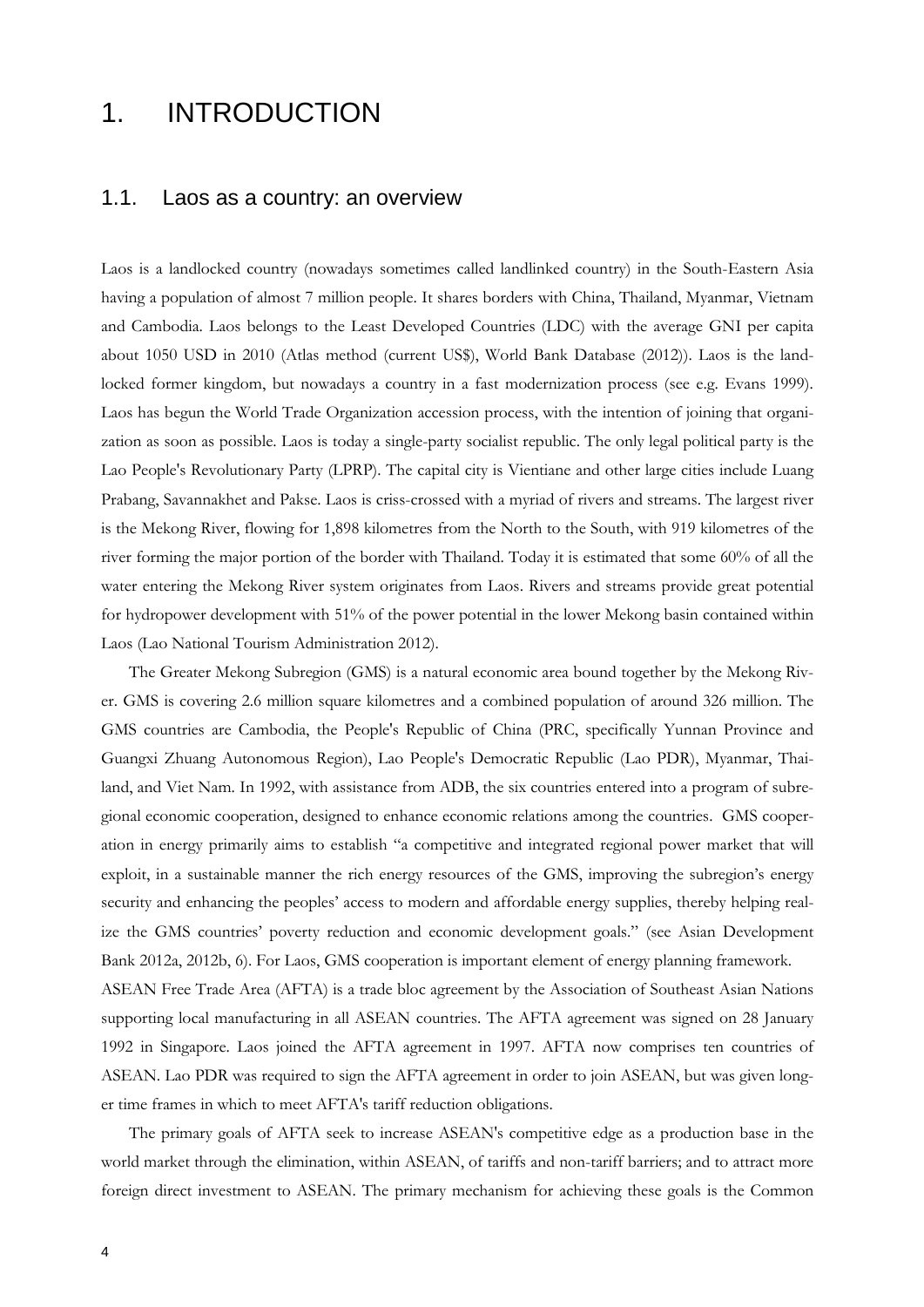Effective Preferential Tariff (CEPT) scheme, which established a schedule for phasing out the tariffs. Unlike the EU, AFTA does not apply a common external tariff on imported goods. Each ASEAN member may impose tariffs on goods entering from outside ASEAN based on its national schedules. However, for goods originating within ASEAN, ASEAN members are to apply a tariff rate of zero per cent by the year 2015. (ASEAN 2012)

The government of Laos wants to graduate from the UN Development Programme's list of LDC by 2020 (Lao People's Democratic Republic, Ministry of Planning and Investment 2011, Lao Investors House 2012). The role of hydropower in the development of the country is highlighted in the national poverty reduction efforts. Laos is currently both buying electricity from and providing electricity to its neighbouring countries. The country is planning to accelerate its economy by increasing the electricity production capacity and export of electricity to neighbouring countries with the help of hydropower development and has, thus, been named as "the Battery of Southeast Asia".

The economy of Laos is accelerating rapidly also with the fast international demands for its metals. Some experts call Laos "dynamo of the Mekong River region". The stated official policy objectives of both the Lao government and international donors remain focused toward achieving sustainable economic growth and poverty reduction. Because of heavy dependence on natural resources use and export, Laos is suffering from Dutch disease (Lao People's Democratic Republic, Ministry of Planning and Investment 2011).

GDP growth rate by fiscal year was in Laos as follows (Lao People's Democratic Republic, Ministry of Planning and Investment 2011, 2):

- FY (Fiscal Year) 2005-2006: 8.2%
- FY 2006-2007: 8.0%
- FY 2007-2008: 7.8%
- FY 2008-2009: 7.6%
- FY 2009-2010: 7.8% (estimated rate).

The economic growth has been quite fast in Laos during the last years equalling about 7.5 % real annual growth. Despite high economic growth rate, Laos remains a country with an underdeveloped infrastructure, particularly in rural areas. It has a rudimentary, but improving, road system, and limited external and internal telecommunications. Electricity is available in urban areas and in many rural districts. In the latest 5 Year Plan, the following performance summary was made (Lao People's Democratic Republic, Ministry of Planning and Investment 2011, 4):

"Energy Sector: 97% of the plan projection was implemented, between 2006 and 2009. Construction of Nam Mung 3 Dam, NT2 Dam and Sesad 2 Dam, have been completed, and pilot production has begun. Dams that are still in the process of construction are Sekamarn 3, Nam Ngum 2, Nam Lik 1 and 2, Nam Yon, Nam Ngum 5, Theun-Hinboun (expansion), Tad Salan, and Nam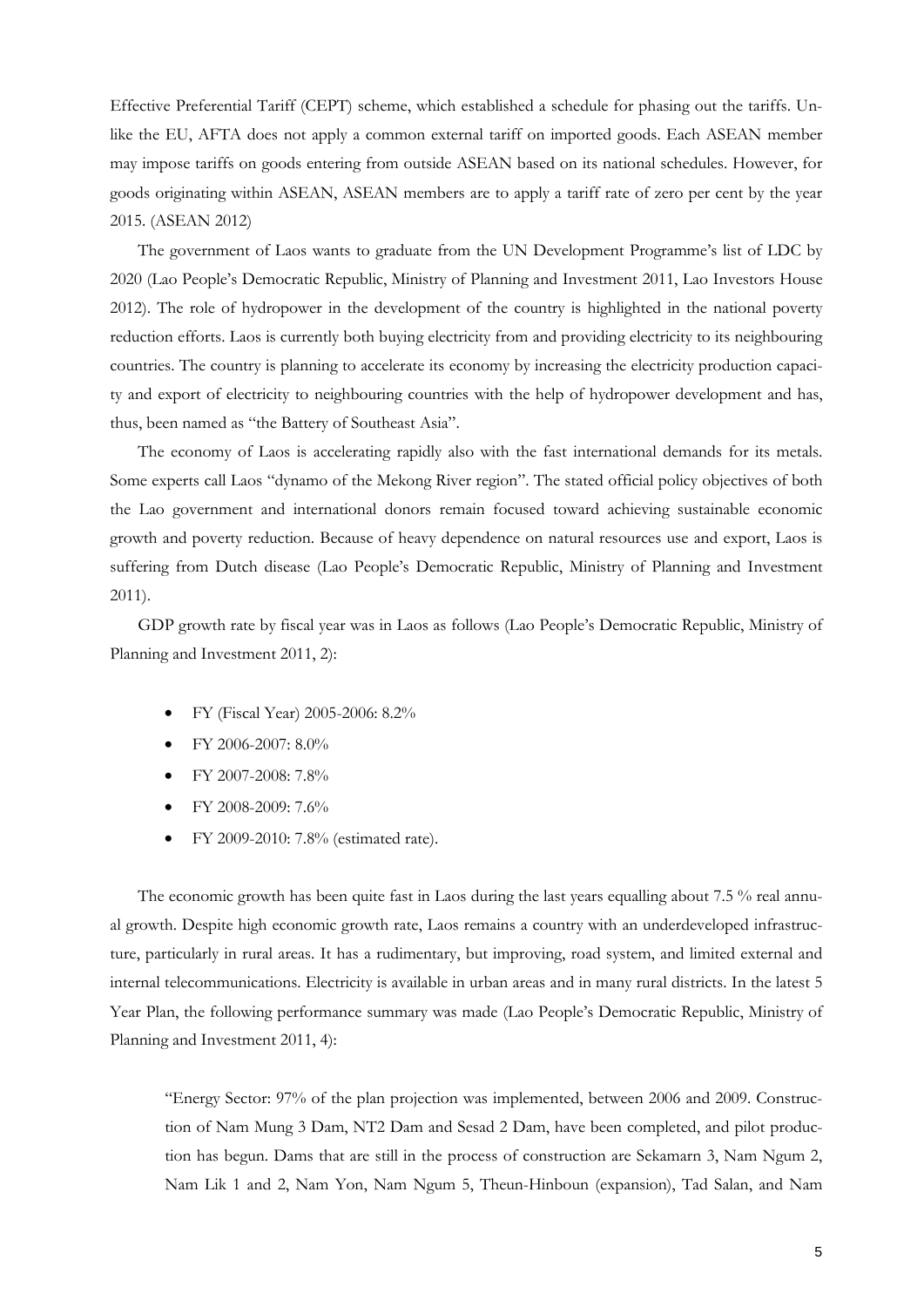Song. Their construction is expected to be completed during 2010- 2012. The total electricity production capacity is currently 1,377 MW, and the power generated nationwide reaches 5,950 million kWh per year. Currently, the total length of electricity transmission lines is 19,503 km across the country."

Subsistence agriculture, which is dominated by rice cultivation in lowland areas, accounts for about 30% of GDP and provides 80% of total employment. Laos has been quite successful in reducing poverty. The official poverty rates have reduced from 46% in 1992 to 26% in 2009. The economy has benefited from high foreign investment in hydropower, mining, and construction. Laos gained Normal Trade Relations status with the US in 2004, and is taking steps required to join the World Trade Organization, such as reforming import licensing. The 7th Socio-Economic Development Plan for 2011-15 is planned to outline efforts to achieve Millennium Development Goals.

In the latest 5 Year Plan, the following performance summaries for mineral production and manufacturing were made (see Lao People's Democratic Republic, Ministry of Planning and Investment 2011, 4):

"**Mineral production:** The value added in mineral production has increased significantly, by 25% annually, and the share of this sector in the GDP has risen to 9.5% as per the latest data. The total value of mineral production in the past five years between 2006 and 2010 increased 13.9% per year (as per current price) and 19.9% per year (at 2002 prices). The exploration and manufacturing of gold increased from 9.7 tonnes in FY 2005-2006 to 10.08 tonnes in FY 2007-2008 (Plan target for 2010 is 13 tons)."

and

"**Manufacturing industry sector:** The total value of manufacturing production rose at an average rate of 9.4% per year in the period 2006-2010. Manufacturing and processing activities requires less capital investment when compared to other types of industries, but has higher employment potential. Some sectors of manufacturing that have grown significantly are garment production, tailoring, timber and food processing industry." (Lao People's Democratic Republic, Ministry of Planning and Investment 2011, 4).

We can expect that mineral sector and manufacturing will be key sectors of energy demand, if current trends are going to continue. Also tourism sector will increase its energy demand in the future. In 5 Year Plan a short summary is reporting that:

"A comparison of tourist arrival between the Sixth Five Year Plan (2006-2010) and the Fifth Five Year Plan (2001-2005) suggests that *tourists to Laos increased 44.45%, and have generated twice the income in Sixth Plan compared to the Fifth Plan*." (Lao People's Democratic Republic, Ministry of Planning and Investment 2011, 4-5).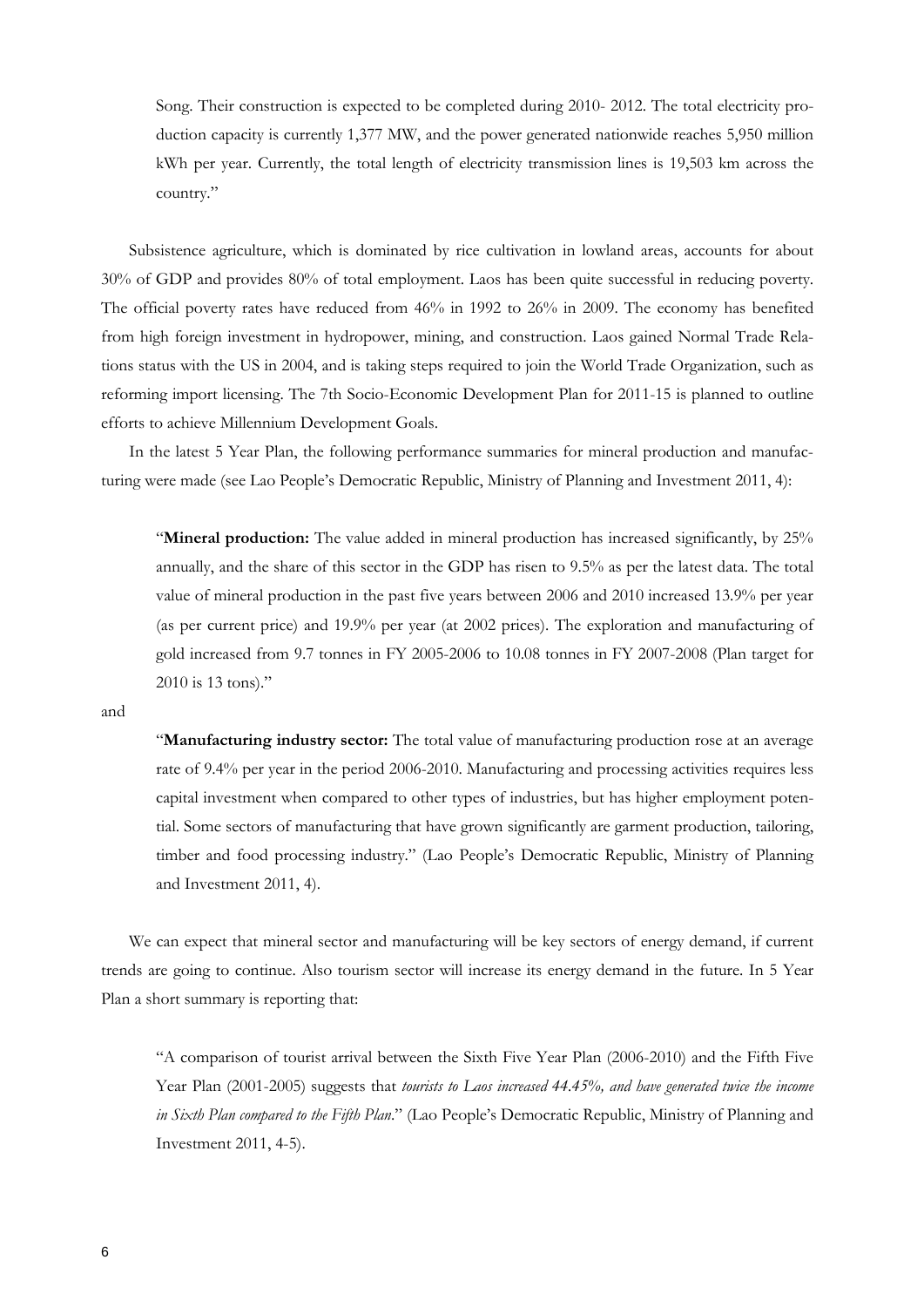Energy production in Laos is still dominated by traditional fuels. Fuelwood in the main source of energy and most of the energy is consumed at households for cooking. Increase in the number of cars and motorbikes is rapidly increasing the use of imported petroleum products. Electrification is one of the central targets of the Lao government. The electrification rate has increased fast in Laos and in the year 2010 over 70 % households had electricity supply. The target is to have 90 % access to electricity by the year 2020. The World Bank regards the electrification of Lao PDR to be a success story (World Bank 2012).

This paper deals with the present and future energy consumption in Laos. First the historical trends of energy use in different sectors are analysed. The future scenarios are constructed using LaoLinda model. Four different future alternative development paths are analysed using the model results.

The energy use data source for the analysis is from the Ministry of Energy and Mines (MEM) of Lao PDR. Economic and other data is from the Department of Statistics of Lao PDR.



*Figure 1. GDP growth projections by sector (%) in Lao PDR (World Bank 2009).*

In Fig. 1. GDP growth projections by sector (%) in Lao PDR by the World Bank are presented. According to the World Bank the expected growth is 7.7 percent in 2011-15, and 7,5% in 2016-20,. Economic growth is highest in natural resources sector, mainly in electricity production and minerals (16,5 % in 2011-2015 and 13,9% in 2016-2020) and this dependence in utilization of natural resources is expected to continue also in the future. The second highest growth sector is non-tradables (construction and services) (7,3% in 2011-2015 and 6,3% in 2016-2020). In manufacturing sector growth projection is 7,3% in 2011- 2015 and 5,6% in 2016-2020. (World Bank 2009).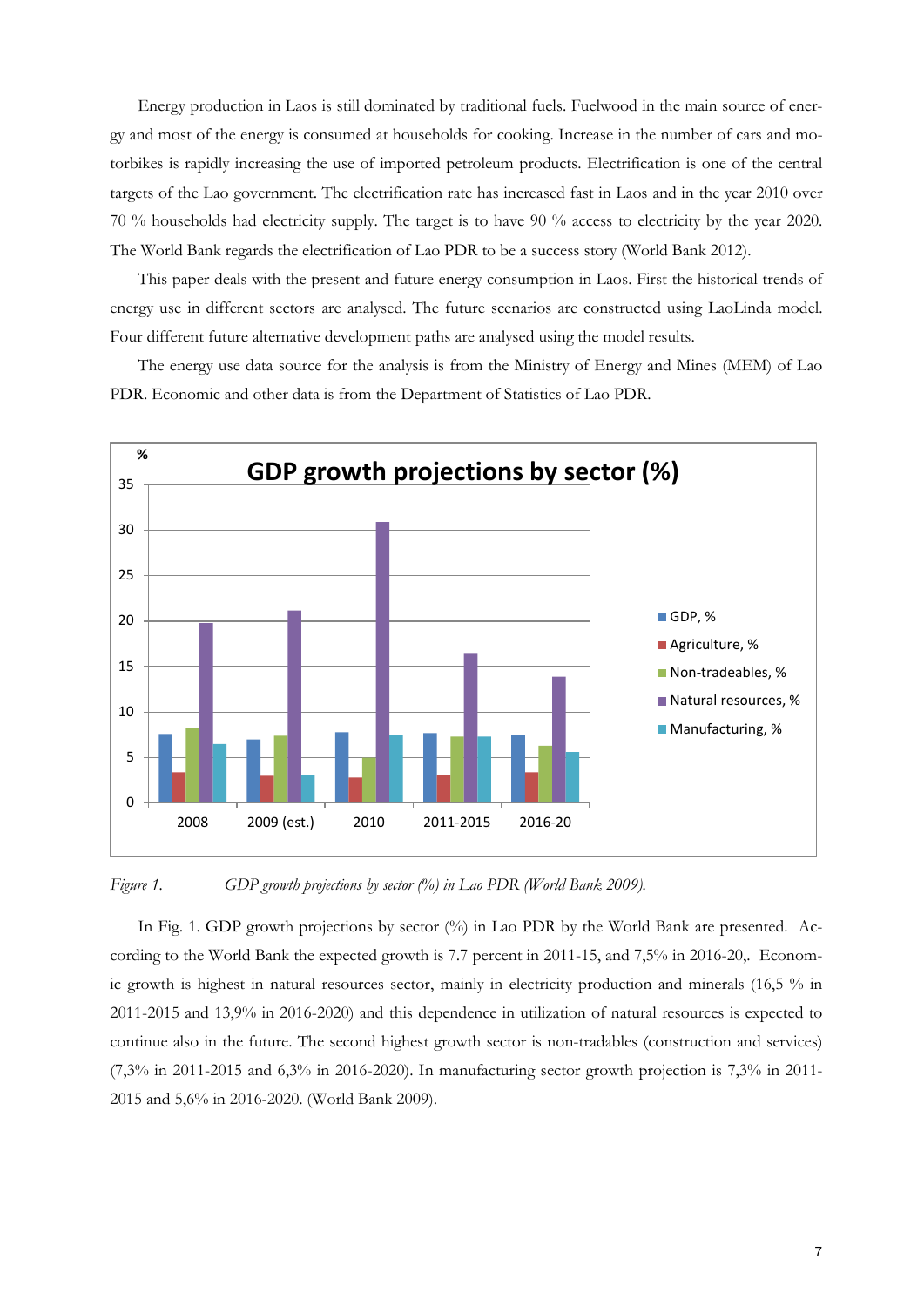### 1.2. Scenario planning and energy futures

In scenario planning process, a major focus is on how future can evolve from today´s point in time to the future that has unfolded in the horizon year. Scenario thinking is focused on the reasoning underpinning our judgements about the future. These judgements are essentially separated into those about key uncertainties and those about key certainties. Key certainties are key trends that are already in the pipeline. This section of e-book is mostly based on the article of Kaivo-oja (2002), which presented the idea to connect scenario learning to sustainability management.

Scenarios can be used to identify areas of uncertainty and provide some practical advice to local planners and managers about how to manage uncertainty. There are many uncertainties concerning global, national and local sustainability. A key issue in the construction of alternative scenarios is how these scenarios can identify key uncertainties of sustainable development. Scenarios should be written in sets of stories that describe the range of alternative futures most relevant to sustainability problems and challenges. In this article, we focus on the sustainability challenges of the energy sector in the Lao PDR.

When we construct alternative scenarios, we should select the most critical uncertainties. Usually local decision-makers and planners have to have extensive discussion before they can define the critical uncertainties. There are two fundamentally different approaches to determining the basic premises of a small number of scenarios. One method is inductive, the other deductive. Today, many scholars advocate that all organizations, which seek to learn from the future use of a methodology that combines scenario development with the decision-making processes of strategy management. Usually, this process is called scenario learning. Scenario learning can help planning organizations responsible for sustainable spatial development processes understand how to manage its future strategically.

There is not just one right way to design scenarios. Different planning cultures, organizational cultures, different facilitation styles may dictate the use of one or another of the approaches for settling on the basic logic of a few scenarios (Schwartz and Ogilvy 1998). In an assessment of 20 European and global scenario studies and models, the following weaknesses were identified by ICIS research group (Greuuw et al 2000):

- Detailed scenario is not the same as comprehensive.
- Integration of study is not merely addressing a variety of scales, sectors and issues. Crucial to integration is analysis of the mutual interplay and trade-offs.
- Using perspectives is no quarantine that all relevant uncertainties are addressed and that all assumptions are transparent. Stringent documentation remains needed.
- The composition of a participatory scenario group should be both heterogeneous as well as balanced.
- Most scenario studies are too technical. They miss the institutional dimension. If they are not desk studies, they miss the variety that they need.
- Methodological underpinnings of scenario studies are crucial. More research should be dedicated toward the methodology of scenarios.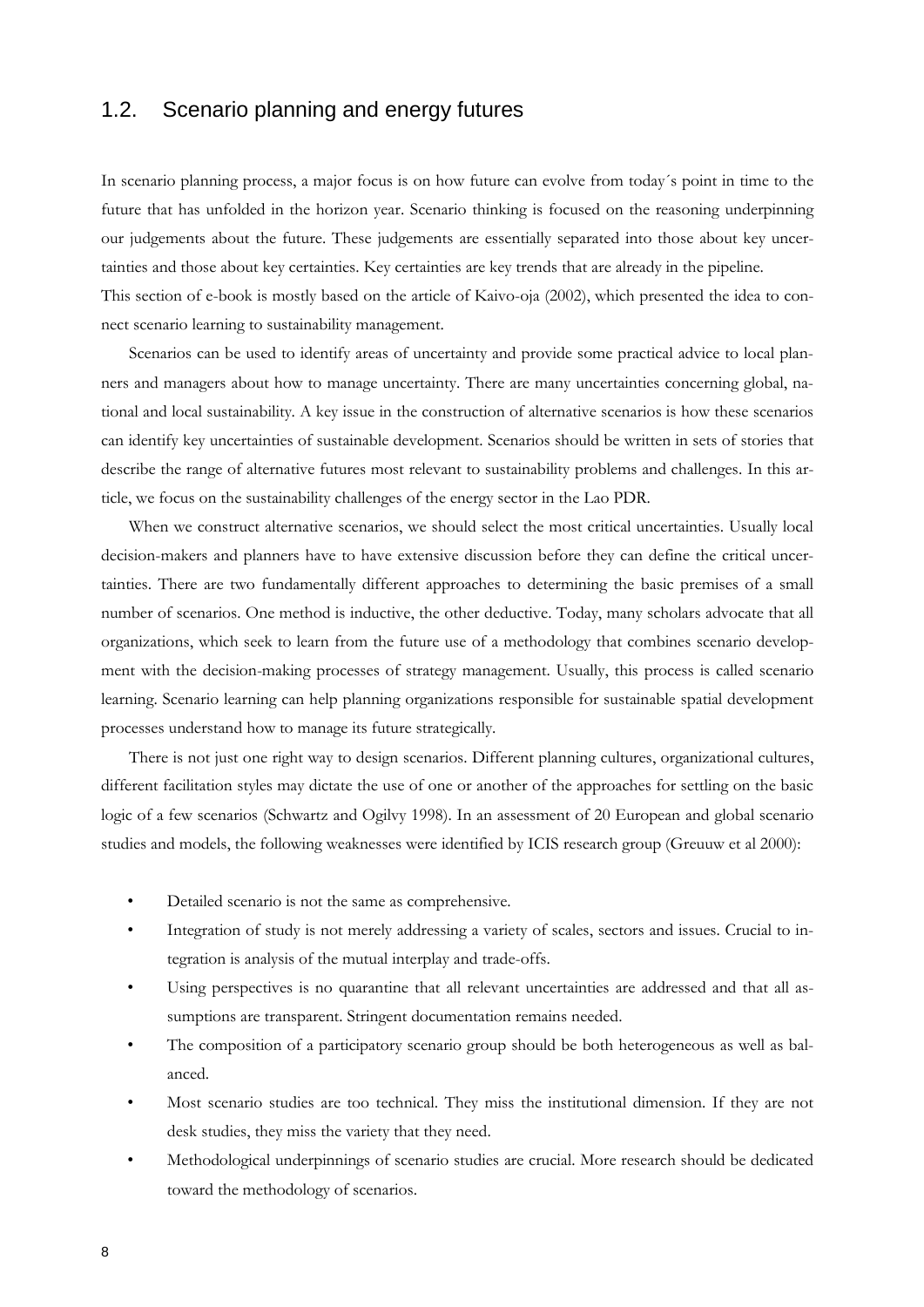In an ideal situation, models and scenarios are used in a complementary manner. However, this is not always possible in changing spatial contexts. Also specific decision-making situations do have impacts on which scenario planning approaches are suitable for decision-makers.

Scenario learning involves two critical elements: (1) *constructing or developing scenarios* and (2*) integrating the content of scenarios into decision making*. In the identification of potential spatial sustainable processes, these two elements of scenario learning are very important. Both elements are central to what we mean by scenario learning. Neither one alone is sufficient for successful scenario use in spatial strategy formulation (Fahey and Randall 1998).

Today, many scholars prefer scenario learning to the more common term scenario planning for a number of reasons. Firstly, learning, as used in the management literature, is not just a means of generating or acquiring knowledge. Today we have a lot of knowledge concerning serious environmental problems. Today, the role of management is to put knowledge to use. Whether and how environmental knowledge and other pieces of knowledge are acted upon is essential to learning. Scenario learning reinforces the need for scenarios and decision making to be intimately interconnected (Fahey and Randall 1998).

Secondly, scenarios, by definition, challenge the mind-set of managers and planners by developing plausible alternatives. The degree of sustainability of these alternatives varies. For example, some alternatives may help us to "make money" and some other alternatives may "save the world". Thus, we cannot avoid make some ethical value statements in the context of scenario planning. Scenario models are not value-free. Typically the models of the future begin as conceptual and later perceptual (Jeans 1943). They take decision-makers into new substantive terrain. They require them to be willing to suspend their beliefs, assumptions, and preconceptions. Scenario learning not only emphasizes the role of scenarios as a generator of thought and reflection, but also explicitly challenges conventional wisdom, historic ways of thinking and operating systems, and long-held assumptions about important issues (Fahey and Randall 1998).

There are three alternative ways in which scenarios can be used in decision making. **The first approach** is to test the viability of a current ideas and strategies against the plausible futures represented in the scenarios. **The second approach** to utilise the scenarios in a decision process is to evaluate lower-level strategies or decisions. Often, no one strategy performs well against the whole range of constructed scenarios. Thus, it is very important to evaluate strategies in the light of scenarios (see Wright 20o1). **The third approach** to utilise the scenarios in decision and planning processes is to monitor historical development in the light of previous scenarios. This evaluation approach allows the possibility scenario learning processes in societies. Scenarios can be utilised in the historical hindsight evaluations *(post event evaluations),* not only in the futuristic foresight evaluations *(ex ante evaluations).* 

In this e-book, we provide analyses of various energy demand scenarios of the Lao PDR. These alternative energy demand scenarios give interesting possibilities to evaluate different strategies and future plans of the Lao PDR. Our hope is that we can provide a testing framework of strategies of energy sector against energy demand scenarios. The scenario approach is useful both for energy policy planning and for strategic planning of the energy sector and other linked sectors.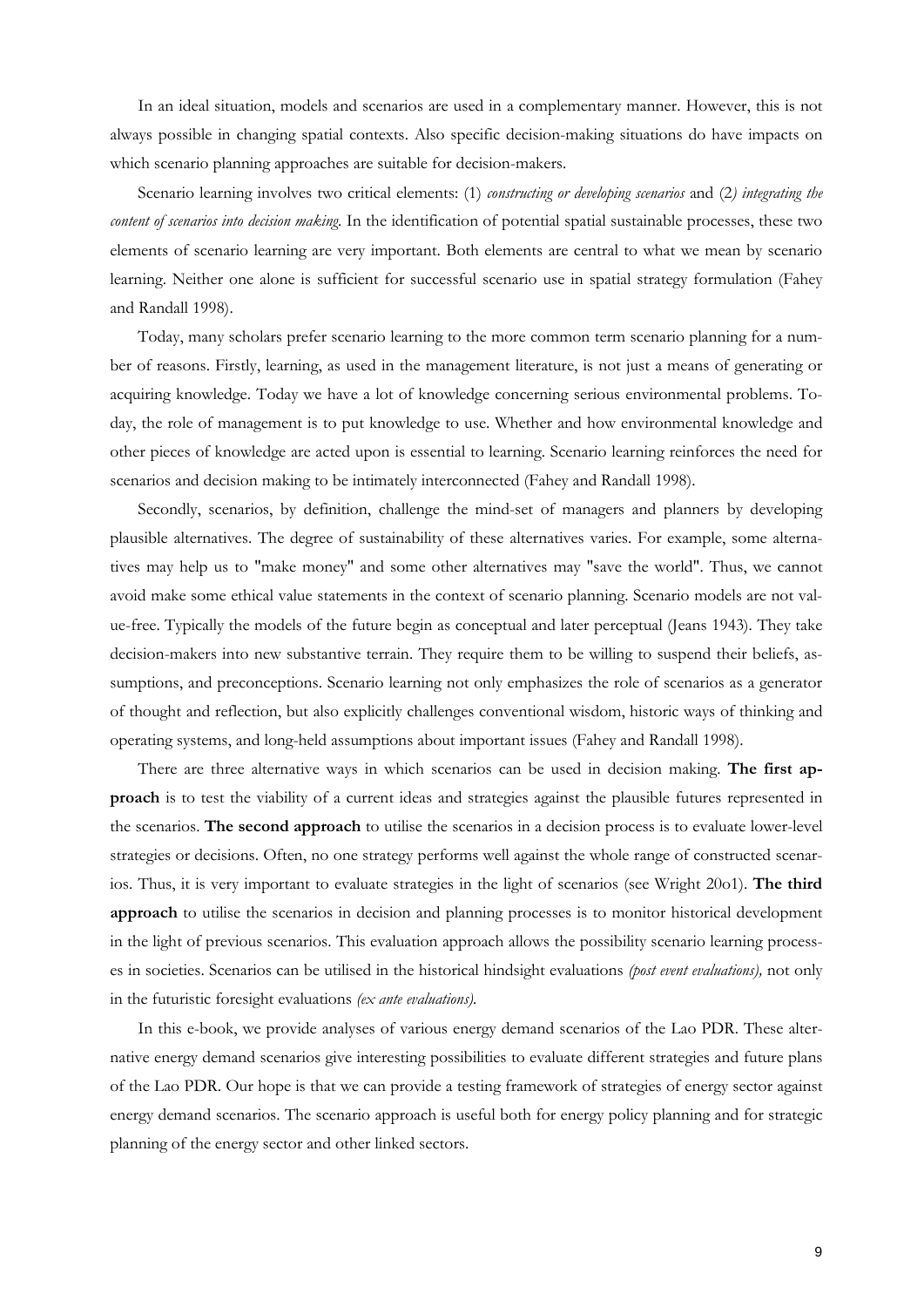Thirdly, learning implies discussion and dialogue. Managers and others inside and outside the spatial management organization must engage each other in a free-ranging exchange of ideas, perceptions, concerns, alarms and new discoveries. Such communication and exchanges will invariably provoke some degree of tension - between individuals, organizations and functional operations of planning activities. Such tension is the essence of collective learning (Fahey and Randall 1998).

Fourthly, learning suggests that scenarios are a continual input to decision-making and actions, and decisions in turn spawn further reflection and thinking, i.e. further learning, which is an endless process of humankind in an ideal case. Scenarios provide views of the future against which managers can monitor and assess the world as it unfolds around them. For example, they can compare various scenarios with proposed sustainability scenarios (Fahey and Randall 1998).

A learning perspective suggest that the various tools and techniques involved in scenario development and use are a means to an end-aids to understanding how the world might unfold and how that understanding can be incorporated into decision- making. If this objective is to be achieved, scenario methodologies must not and cannot take on a life of their own as they have in some organizations. Scenarios are intended only to serve the purposes of augmenting understanding and informing good decisions.

#### Scenario learning and futures perspectives in spatial development

Scenarios are usually seen as a means to explain and manage uncertainty. Over the past decades we have learned that forecasts of anything are truly uncertain. In fact, predictions fail frequently. Frechtling (1996) has noted that there are three basic ways to see the future:

- The future is totally predictable (i.e. unalterable), implying sound forecasts are useless.
- The future is totally unpredictable (i.e. random), implying sound forecasts are impossible.
- The future is somewhat predictable and somewhat alterable, implying sound forecasts are useful and feasible.

Conventional wisdom in futures studies is that the third way is the relevant way to think about future events. In some situations forecasts are useful and sound. Figure 2 presents the elements of uncertainty and pre-determined (van der Heijden 1996).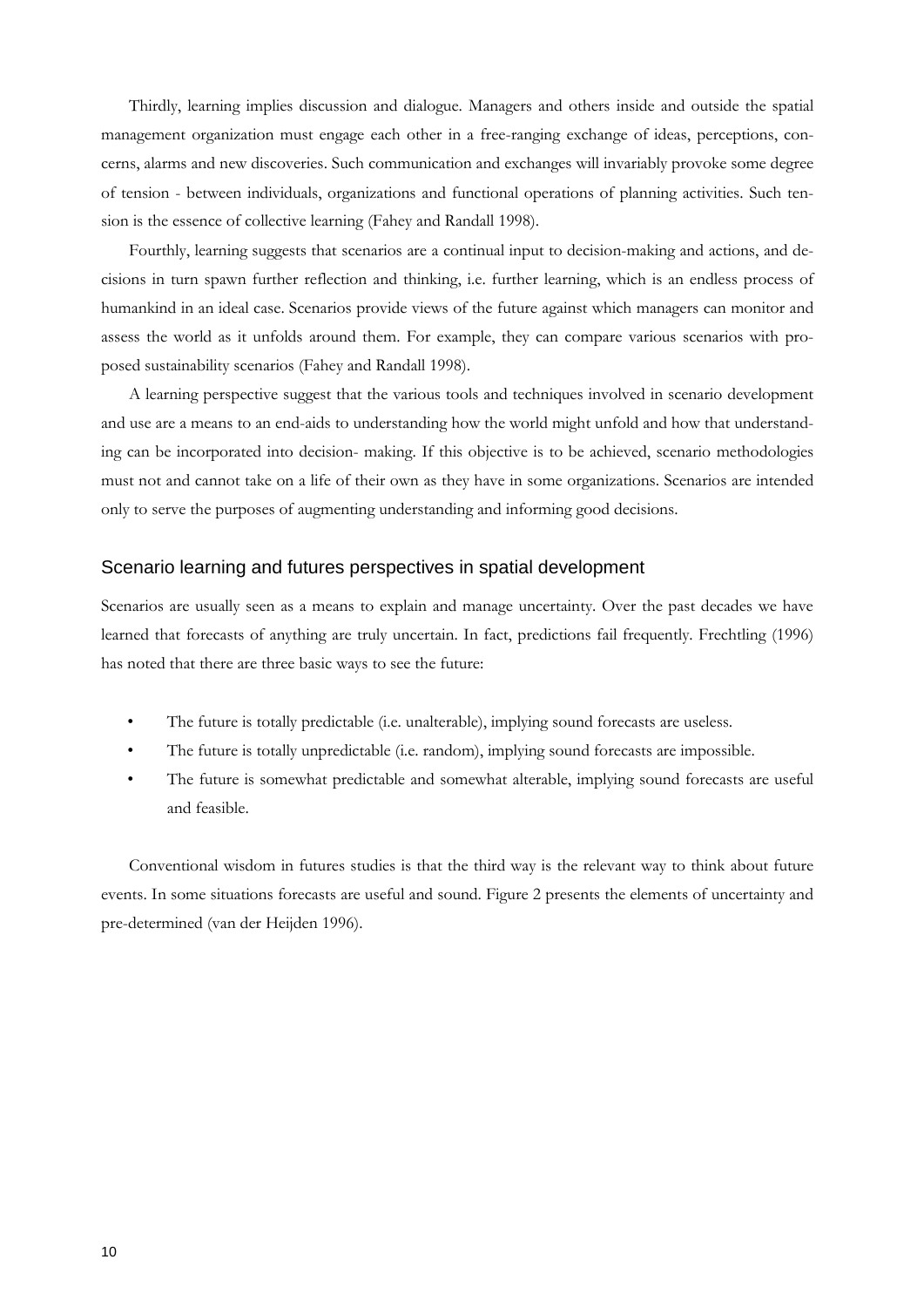

*Figure 2. The balance between predictability and uncertainty (van der Heijden 1996, 92). F = Forecasting, S = Scenarios and simulations, H = Hope connected to commitments and strong visions.*

We see that the degree of uncertainty and predetermined changes in a time horizon. Time distance into the future is a crucial thing, when we try to manage future events. In the short run, we really can use forecasting methods, because predictability is high. In the middle zone, scenarios and simulation models are useful, because there is a considerable level of predictability, but also a considerable amount of uncertainty. In the very long-run, we do not have a very reliable basis to forecast the future, but we have, of course, our hopes, long-run transactions and commitments, because the very distant future provides us very few predetermined, but a lot of uncertainty. It is important to understand that our hopes and commitments can be connected to sustainable development alternatives. In this sense, we should also think of the very long-run effects of our current activities. However, in the very long-term, everything is uncertain and attempts to fix planning and decision-making demonstrate diminishing returns.

In Figure 1, the F-dimension is a short-run opportunistic perspective to the future, the S-dimension is a strategic perspective to the future, and the H-dimension is a visionary perspective to the future. If we think about the management challenges of the long-run sustainability, it seems that we should first learn to manage the F-dimension in order to reach the S-dimension, because if we make very wrong forecasts concerning sustainability issues, there is not going to be a resource base for strategic initiatives. If we learn to reach the S-dimension, then we have possibilities to reach the H-dimension i.e. visionary leadership criteria of sustainable development. Thus, traditional predict-and-control no longer works in the field of sustainability management, although many planning tools of environmental management are still connected to this kind of simplistic thinking.

On the basis of Figure 1, we can note that scenario learning is a crucial issue in middle- and long run futures studies. In short-run analyses, traditional forecasting may be useful and necessary in order to reach strategic level of management. However, we can note that middle- or long run perspectives are the necessary dimensions of management when we discuss sustainability issues in spatial contexts.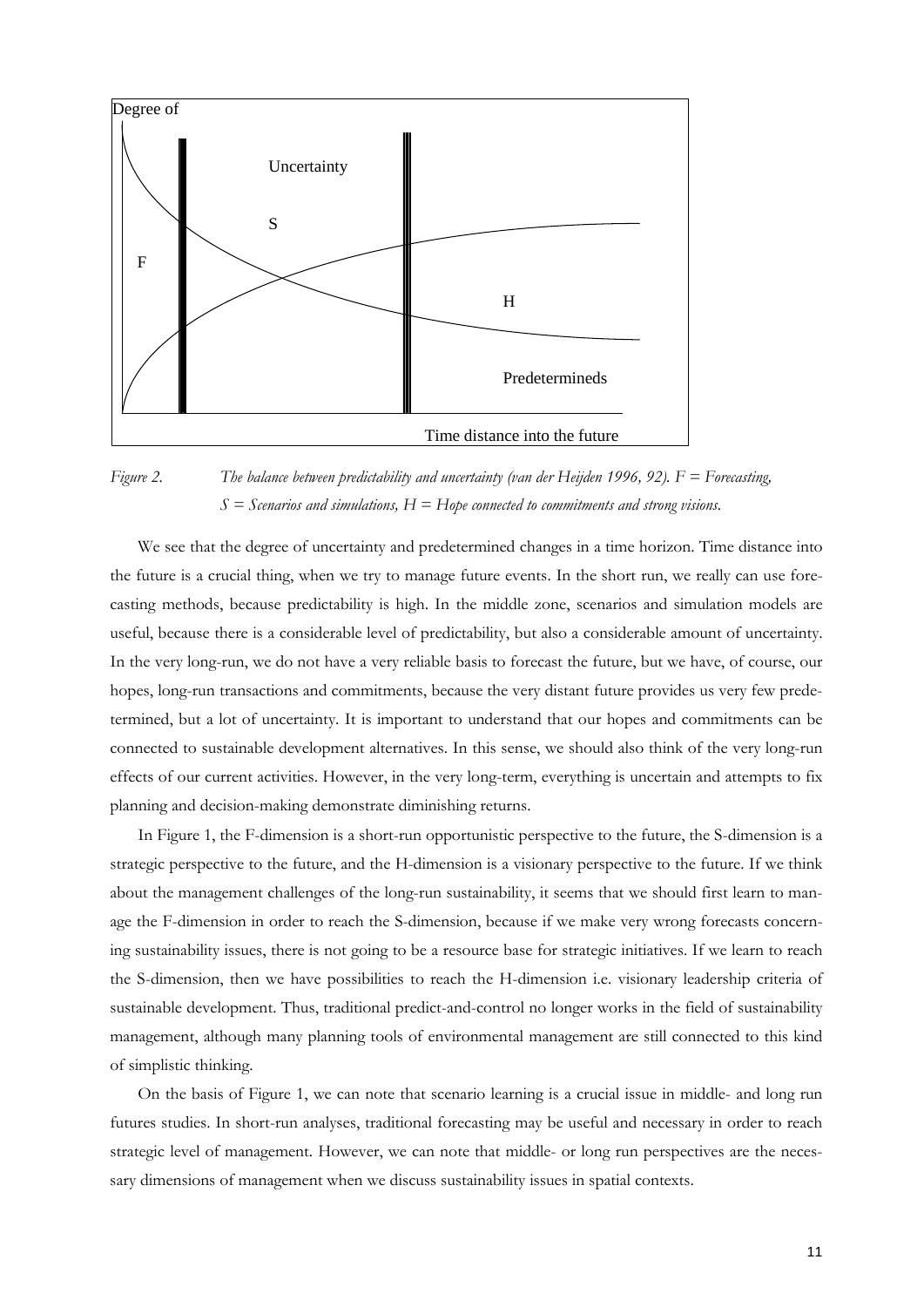On the basis of scenarios, we can understand the environment of spatial systems. The key question in various spatial contexts is: "Is this the right spatial system for these future decision environments described in spatial scenarios?" It is very important to understand that the concept of sustainable development should always be problem-oriented. There is not a universal SD policy toolbox for all possible spatial contexts. Having gone through all relevant scenarios in this thinking mode, a judgement has to be made on whether the answers are positive enough to strengthen confidence in the future relevance of the formula (see Fig. 3).



*Figure 3. Fit between the decision environment and the spatial system (van der Heijden 1996, 108) (modified version of van der Heijden 1996).*

The final answer of actual decision-makers may come out positive or negative. Depending on this outcome, scenario learning and the strategy process move in different directions. Also, a vision of spatial systems gets a different content, depending on a strategic conversation of shareholders of a spatial system.

#### "Bermuda triangle" of vision, strategy and scenarios in spatial contexts

In futures oriented management, one of the key challenges is to find a balance between spatial vision, strategies and scenarios of spatial development. I claim that there is a "Bermuda triangle" of management between these management concepts. If any of the three elements is missing in the spatial planning, there will be some problems in futures oriented management.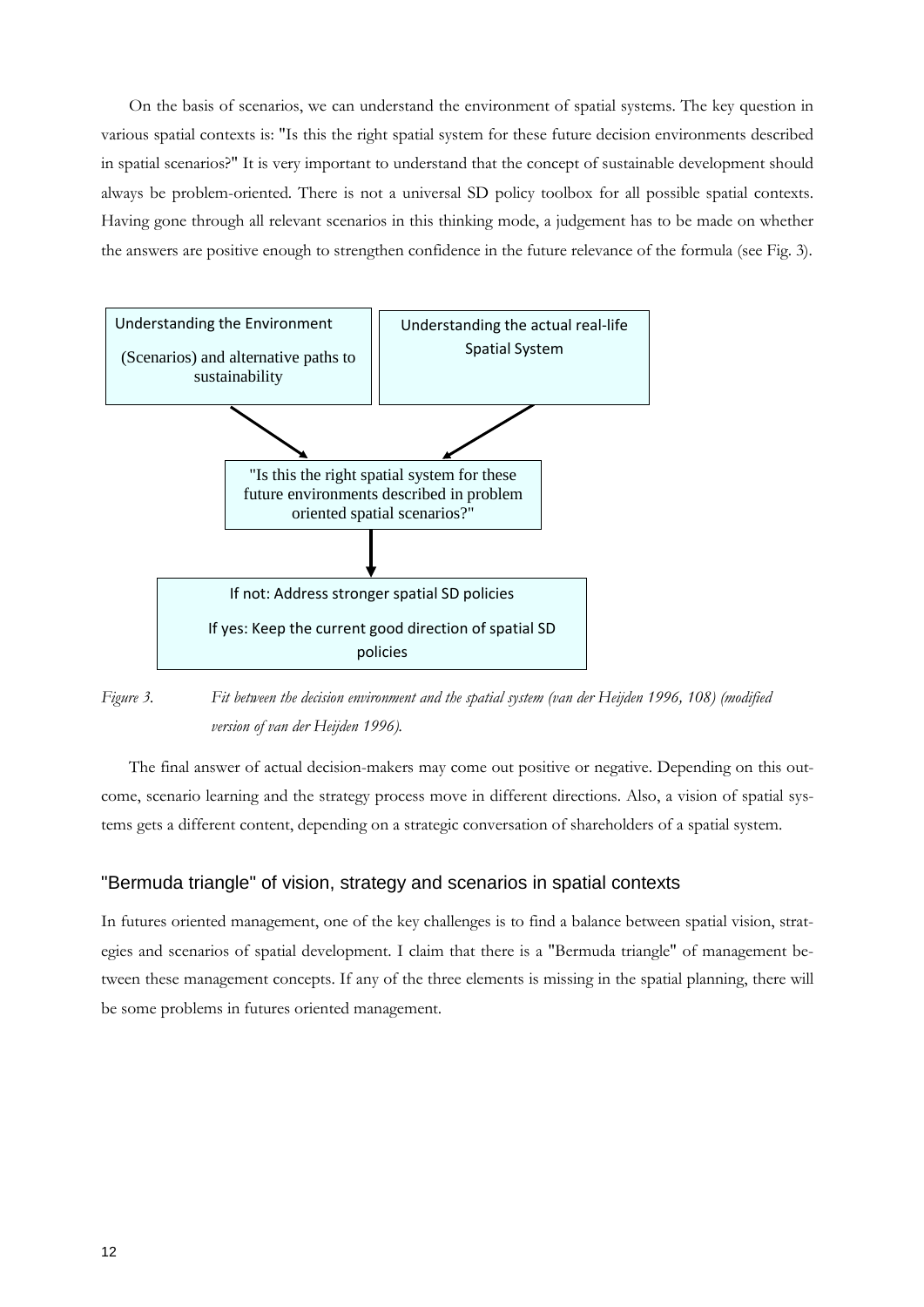

*Figure 4. "Bermuda triangle" of vision, strategy and scenarios (Kaivo-oja 2002).*

The conventional dictionary definition of a scenario is "an outline of a natural or expected course of events." Thus, scenarios are descriptive narratives of plausible alternative projections of a specific part of the future (Fahey and Randall, 1998). The function of scenarios in the management process is usually to make better strategies and well-argumented visions (Wilson 1992; 1993; 1994, 1995; Malaska and Holstius 1999). Scenario learning trains responsible spatial managers and planners to organize what they know and what they can imagine into logical, useful storylines about the future. They can also consider the logical implications of these "future stories for their current and future strategy choices." A benefit of scenario learning is that it prods the imagination, stimulating managers to think more audaciously about what is possible. It encourages managers to make informed, imaginative judgements about what they do not know. Reliable scenario sets of spatial development provide vividly contrasting narrative descriptions of how several uncertain aspects of the future might evolve. The scenarios are projections of a potential future. Some projections may be sustainable and some less sustainable, and some others even unsustainable.

Indeed, it is possible to present scenario framework for sustainable social development on the basis of socio-economic theories. (Kaivo-oja 1999). The problem of spatial planning can be that many cases do not utilize scenario learning methodologies in the formulation of local strategies and local visions. The same problem can be identified in the formulation of global sustainability strategies and visions (Luukkanen and Kaivo-oja 1999). If the scenario learning component is missing when we formulate visions and strategies, the management process tends to be inefficient. In non-scenario learning, risk options that we shall not reach sustainable spatial development process are greater than if we use active scenario learning tools.

In the promotion of sustainable development, we need strategies in order to someday reach our visions concerning global sustainability. The conventional roles of strategic thinking are the following (Mintzberg, Ahlstrand and Lampel 1998):

- Set a direction of change,
- Focus efforts,
- Define responsible organizations, and
- Provide consistency.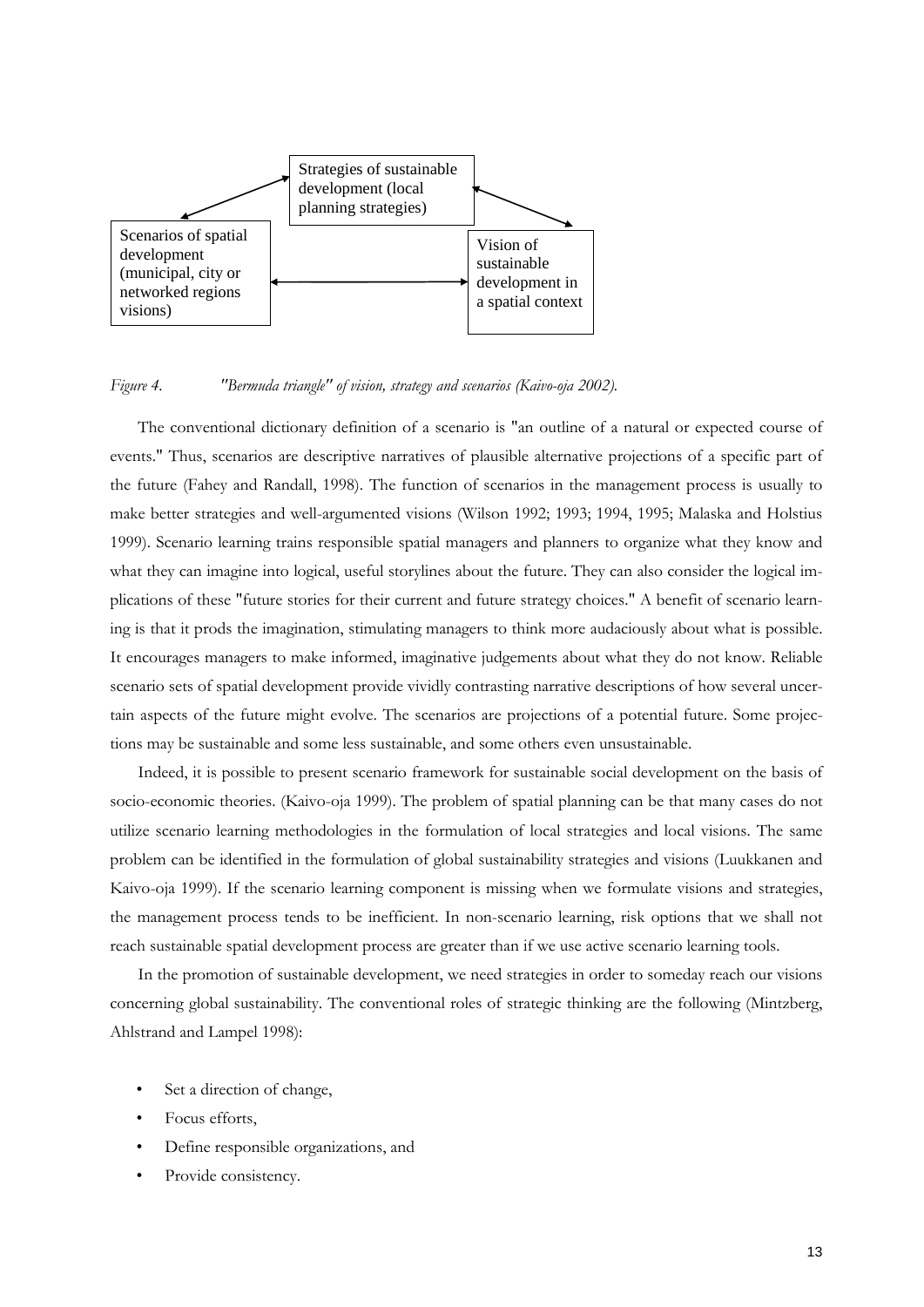In the context of scenario learning of sustainable development management, these issues are important. There are both advantages and disadvantages associated with strong strategies. A typical disadvantage is that strategic direction can also serve as a set of blinders to hide potential dangers. Setting out on a predetermined course in unknown waters is the perfect way to sail into an iceberg. Secondly, group thinking arises when an effort is too carefully focused. There may also be peripheral visions and storylines, which open other possibilities. By scenario learning we may avoid too limited group thinking in spatial management process. Thirdly, in some cases, defining responsible organizations too sharply may also mean defining them too simply, so that the rich complexity of the whole spatial system is totally lost. Scenario learning may help us to see the rich complexity in a better way. Fourthly, creativity thrives on inconsistency by finding new combinations of hitherto separate phenomena. Every strategy, like every theory, is a simplification that necessarily distorts reality. This means that every strategy can have a misrepresenting or distorting effect. That is the price of having a strategy of sustainable development. (Mintzberg, Ahlstrand and Lampel 1998). Strategies provide us future-oriented plans (intended activities), potential patterns positions (realize activities), analytical perspectives and plans, which may help us to reach our visions of sustainable development (Mintzberg, Ahlstrand and Lampel 1998).

We summarise theoretical discussion about scenario approach in the following way. There are four types of models of the future (Loveridge 2009, 31):

- (1) Formal,
- (2) informal,
- (3) accidental and
- (4) intentional.

Two of these models describe how they are created (intentional and accidental) and two of these describe the nature of the model (formal or informal). Foresight activities are creating these models in some form. Without foresight processes we use informal and accidental models of the future (see Loveridge 2009, 31). Scenario approach helps us to create formal and intentional models of the future. That is why they are useful for energy planning and strategy processes.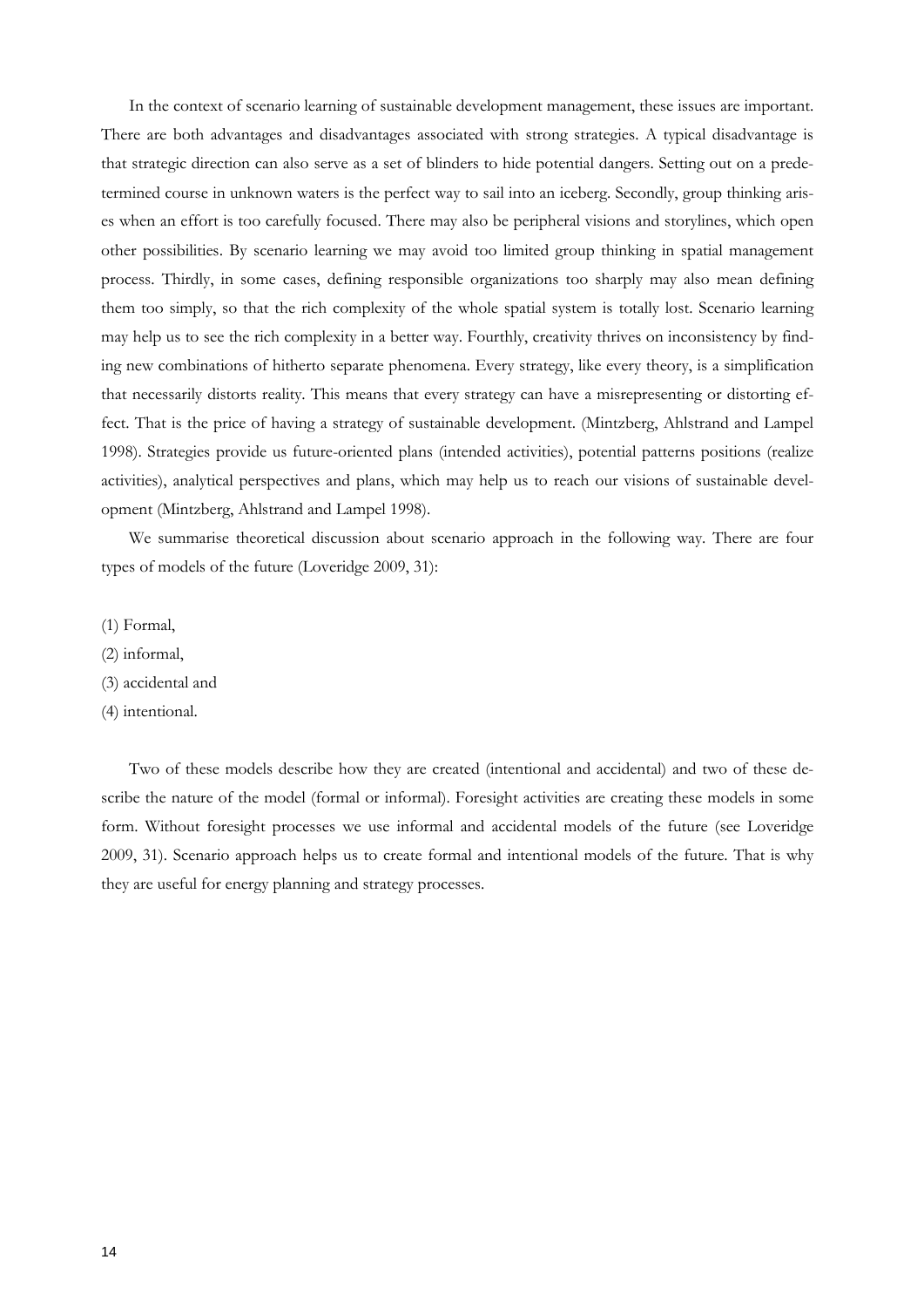# 2. ENERGY USE IN DIFFERENT SECTORS OF ECONOMY

Growth in electricity use is often correlated with a rise in GDP and improvements in the quality of life especially in earlier stages of industrial development. Also in these scenarios of energy demand the growth of GDP is key trend driver. Typically, there is a strong correlation between electricity consumption, income level and status of value-added manufacturing activity. This kind of basic logic is also basis of our energy demand scenario analysis. Scenario planning is a useful approach to design and plan long-term electricity infrastructures to cope with the uncertain future demand for power in Laos. This kind of approach is popular in many countries (Ghanadan & Koomey 2005).

Scenarios describe a hypothetical sequence of events that could develop over a period of time. In this scenario analysis our target is to look at 4 possible energy demand scenarios. In this study we are not analysing probabilities, but scenarios are seen to be feasible as such. Energy scenarios for Lao PDR are constructed in this e-book to represent the range of opportunities and constraints associated with divergent set of technical and policy options. Our aim is to present policy-relevant energy demand scenarios. Scenarios present alternative images of the future. Scenarios are built by examining an internally consistent and rational chain of events and trends that may follow from present actions.

Maintaining growth in Laos will require a continued expansion of the country's electricity generation capacity to satisfy increasing demand for power. The electricity supply should not only satisfy the domestic demand. Also the increasing demand for electricity in neighbouring countries increase the need for new export oriented production capacity in Laos. In this study we shall also analyse this critical issue which will have both resource and environmental implications.

Scenarios provide some 'food for thought' about alternative and possible future developments in Laos. These energy demand scenarios are constructed with the LaoLinda model, which is a macro level model for strategic energy planning purposes. It is important to bridge models and scenarios (Fontela 2000) and link scenario building and strategic thinking (Godet 1987). Our scenario analysis includes a typical BAUscenario and three alternative scenarios. The BAU scenario represents the energy demand scenario that follows the continuation of current trends by using official state-level forecasts and widely accepted national plans.

The most simple way of producing future scenarios for energy consumption is to calculate the energy intensity of the economy (energy use/GDP) and extrapolate the past trend to the future. This produces so called forecasting scenario. In Fig. 5 the historical dependence between energy consumption and GDP is depicted.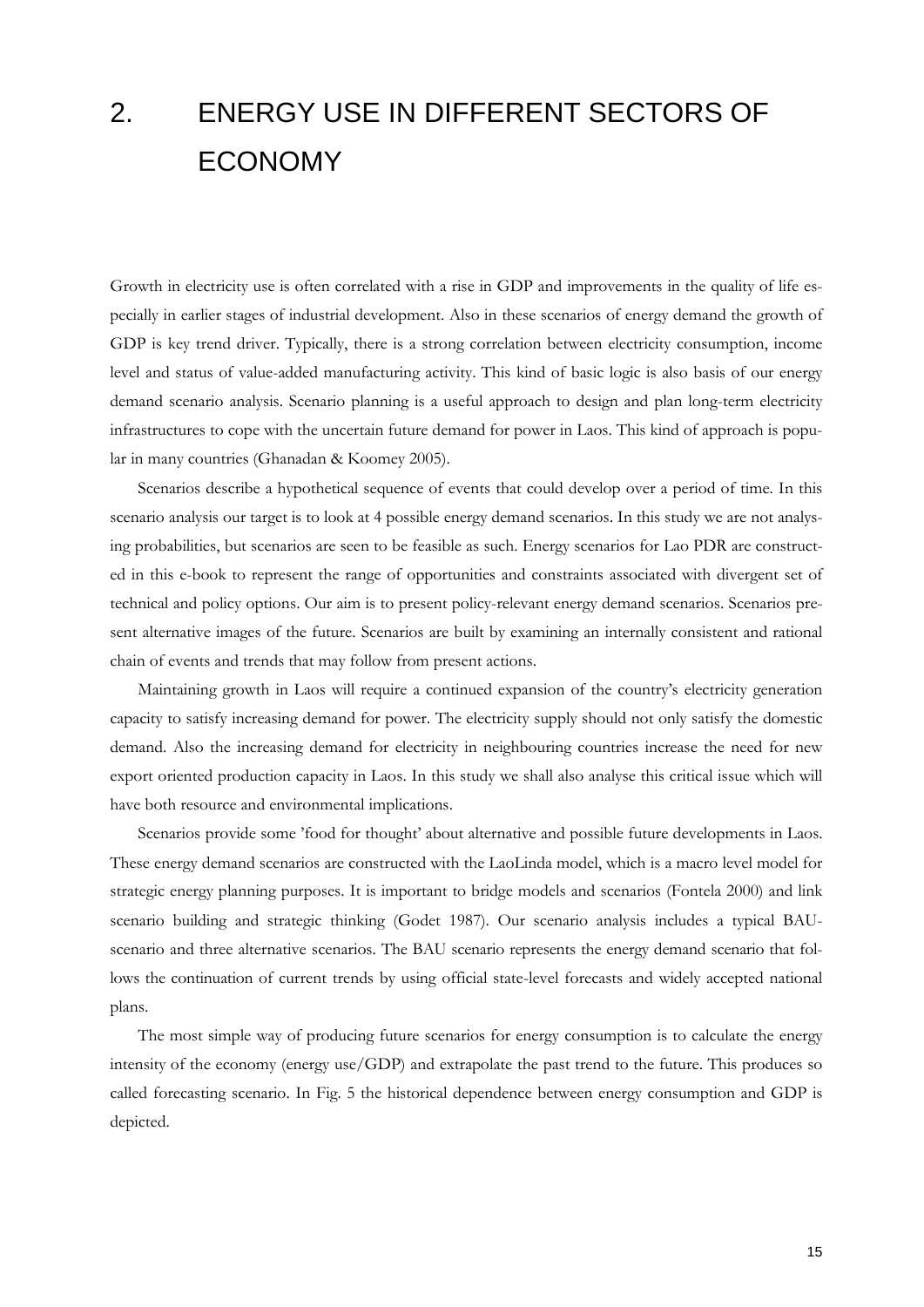

*Figure 5. Relationship between final energy consumption and GDP in Lao PDR for 1990-2006.*

If the relationship between energy consumption and GDP growth is expected to continue in the future we can create a forecasting scenario, which is shown in Fig. 6.





In Fig. 7 we have calculated different forecasting scenarios based on different growth rates for GDP. From the figure it can be deducted that the growth rate of GDP has a considerable impact on the energy demand. These scenarios, which are based on the assumption of constant ratio between GDP growth and energy demand, can be used as a benchmark for model based scenarios. In the model based scenarios the relationship between energy demand and GDP growth is not expected to be constant but is different in the different economic sectors and, in addition, the economic structure is expected to change in the course of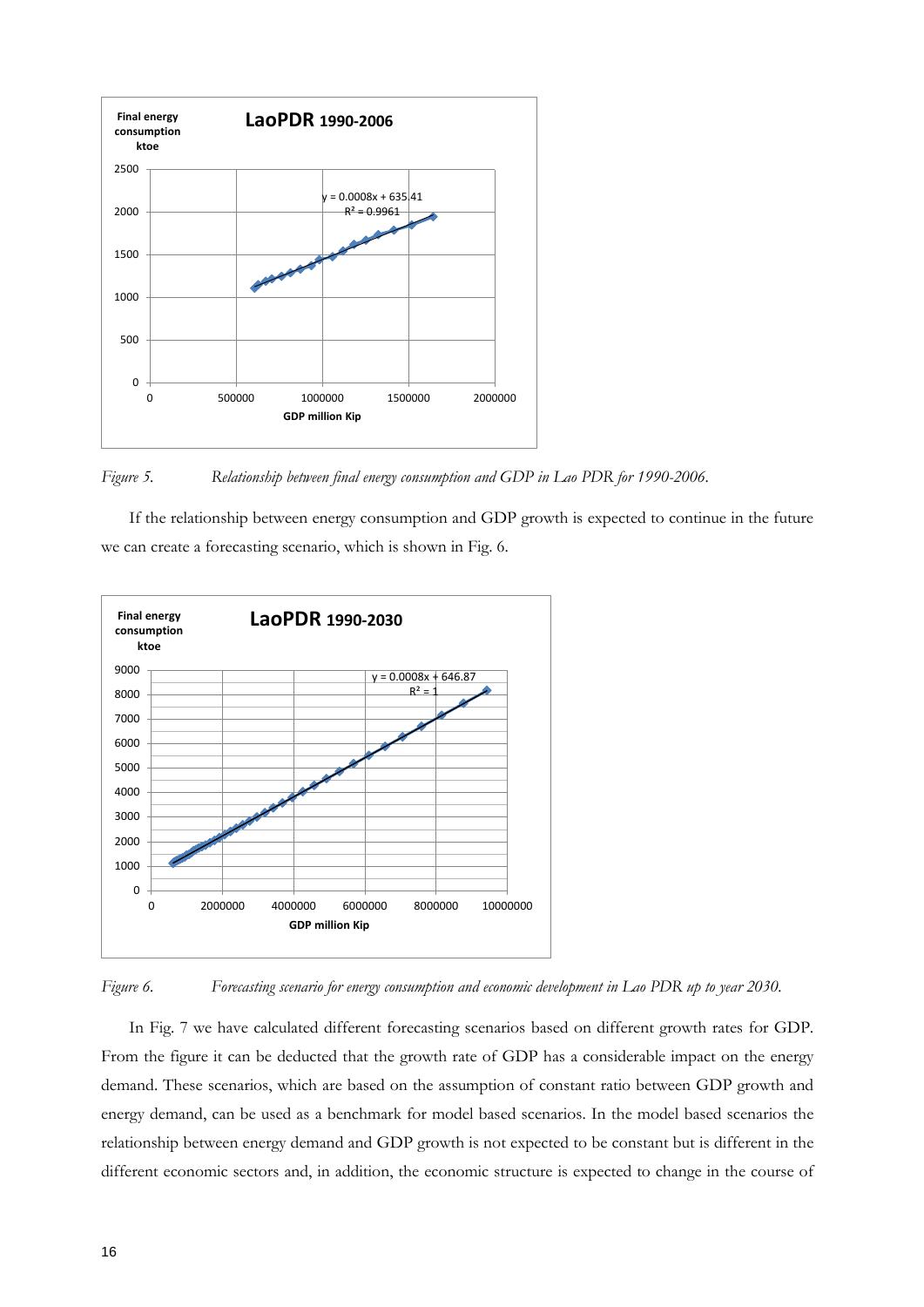time. The basic assumption of 7.5 % GDP growth rate can be seen as a starting point for scenario building based on the World Bank GDP growth projections (World Bank 2009).



*Figure 7. Lao energy use with different GDP growth levels based on constant ratio between energy demand and GDP growth.*

The optimistic growth rate of 10 % will lead to 66 % higher energy consumption in 2030 compared to the basic 7.5 % growth level of GDP, if we assume constant energy/GDP ratio. The 5 % growth in GDP would, in turn, lead to 40 % decrease in energy consumption compared to the basic growth path. This comparison clearly indicates the uncertainty related to long term forecasting and the need for constructing several alternative scenarios. The risk related to the inability to build multifaceted scenarios for future can easily result in either over-investment or under-investment in the energy infrastructure. On the one hand, the sunk costs related to over-investments can be considerable because the energy infrastructure investments have typically a long life cycle. On the other hand, the under-investments can result in considerable loss of income and wealth if the demand cannot be satisfied. Consciousness of this dilemma is necessary requirement for good energy planning.

#### 2.1. Sectoral energy use in Laos

Energy use in Lao PDR has been growing considerably in recent years (see Fig. 8). Especially growth in transport energy use and industrial energy use has been rapid. Residential energy use is still, however, dominant in Laos. The energy use data is from Mr. Khamso Kouphokham, the Department of Electricity, Ministry of Energy and Mines, Lao PDR.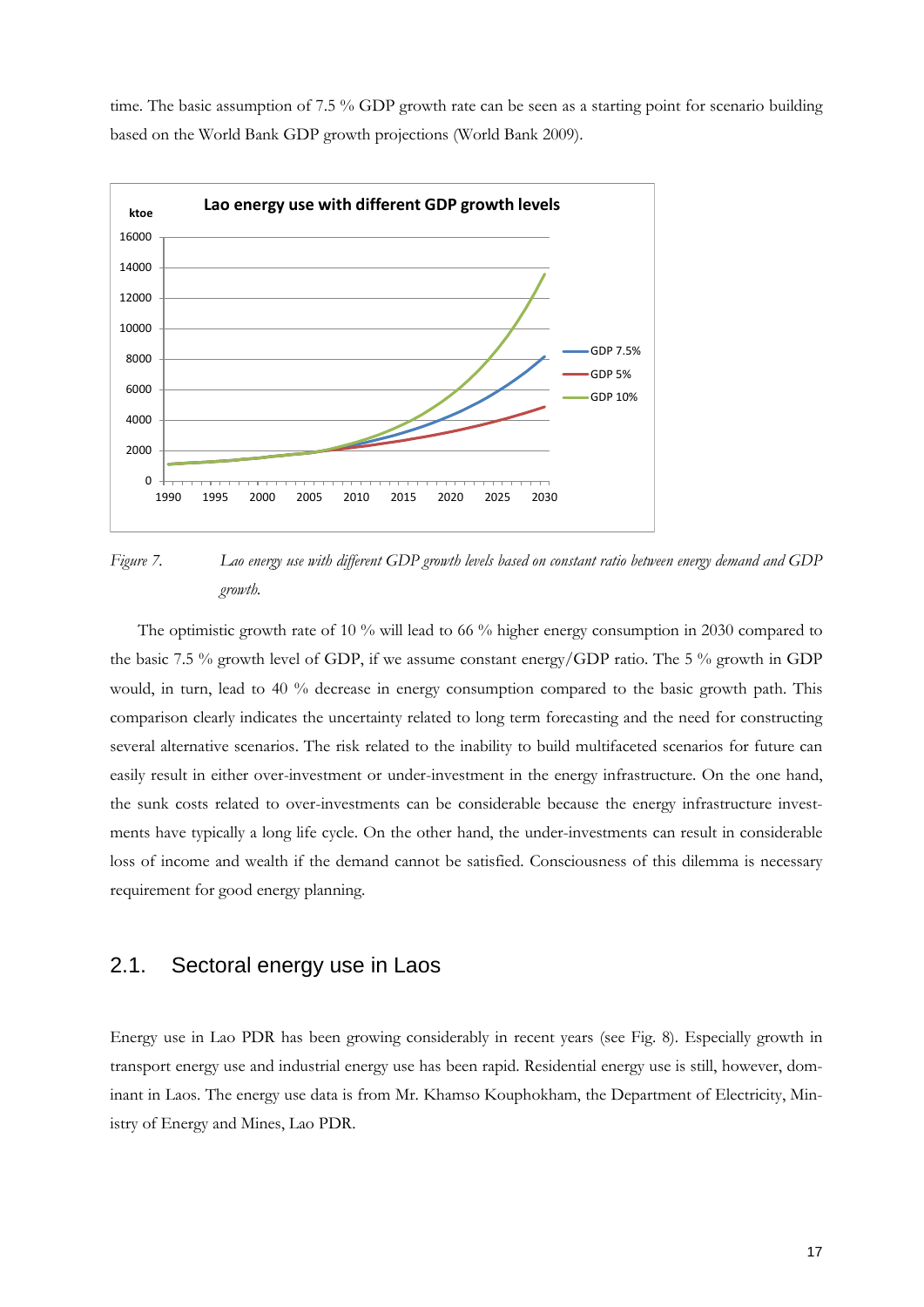

#### *Figure 8*. *Energy use in different sectors in Laos.*

Fuelwood is the main energy source in Laos. It is used mainly for cooking, but also industrial use of Fuelwood is considerable. Charcoal is another important fuel for cooking especially in urban areas. The fuels used in the transport sector, diesel, gasoline and jet fuel, cover over 20 % of the total consumption.



*Figure 9*. *Fuel use in Laos.*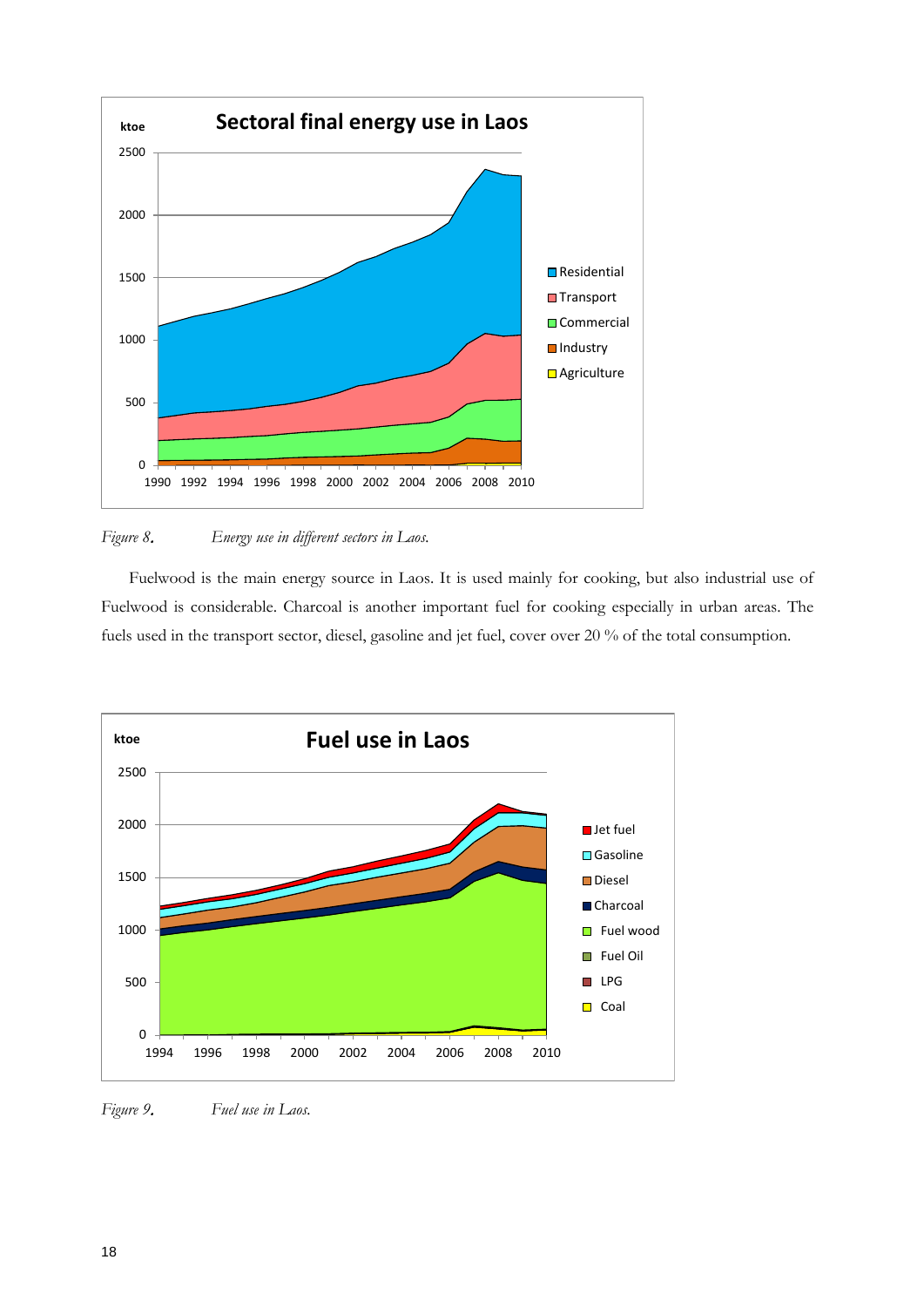### 2.2. Industry and energy use

In the industrial sector the energy consumption has grown very rapidly, although its share in total energy consumption is still small (see Fig. 10.). Especially coal use for industrial purposes has increased considerably. Also electricity consumption in industry has grown fast. In the future the main question concerning industrial energy use is the establishment of metal industry in Laos. There are a lot of mineral deposits available and if their processing will start in the future the energy consumption will grow considerably. Especially, if aluminium production will be decided to start in Laos, the increase in energy consumption will be high.



*Figure 10. Industrial energy use in Laos.*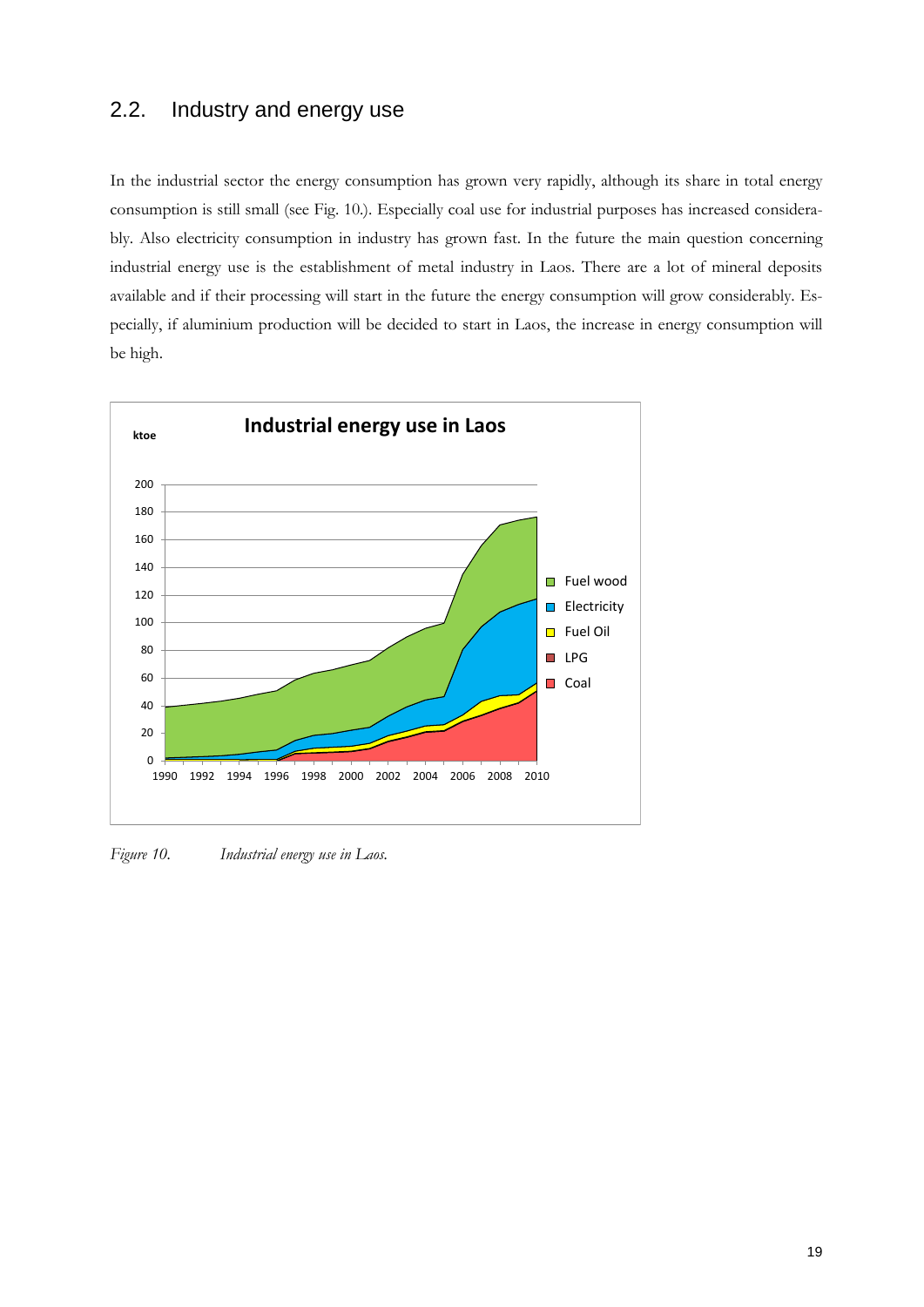### 2.3. Transport energy use

Transport sector has increased its share in energy use rapidly due to the increase in number of cars and motorbikes and the mobility of people. Also the freight transport has increased considerably. Especially the use of diesel oil in transport sector has increased rapidly. Continuous growth in road transport requires investments in infrastructure (roads). Increasing demand in diesel and gasoline and increasing oil price will rapidly increase the cost of imported fuels. This will have an effect on the trade balance. This is one reason why the potential for biofuels in transport sector has gained increasing interest.



*Figure 11. Transport energy use in Laos.*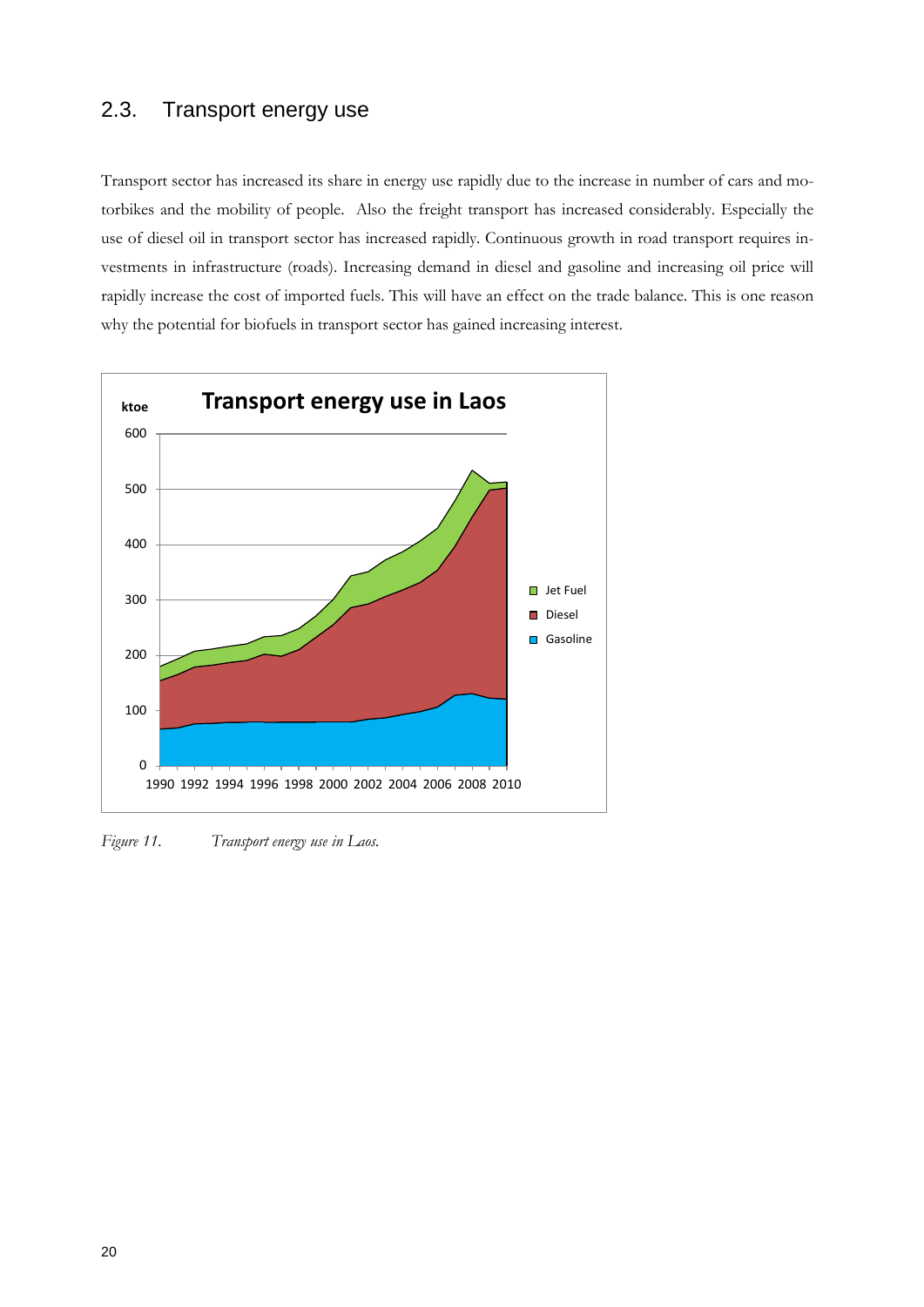### 2.4. Commercial sector energy use

Energy use in commercial sector has steadily grown. Increasing tourism will have an effect on the energy use in commercial sector. Especially the electricity use will be growing fast. Fuelwood and charcoal still dominate the energy use in commercial sector. This indicates the importance of cooking as a form of energy use in the sector. The structural change in economy in the long term will increase service sector energy use with the increased share of the commercial sector in producing value added at the national level.



*Figure 12. Energy use in the commercial sector in Laos.*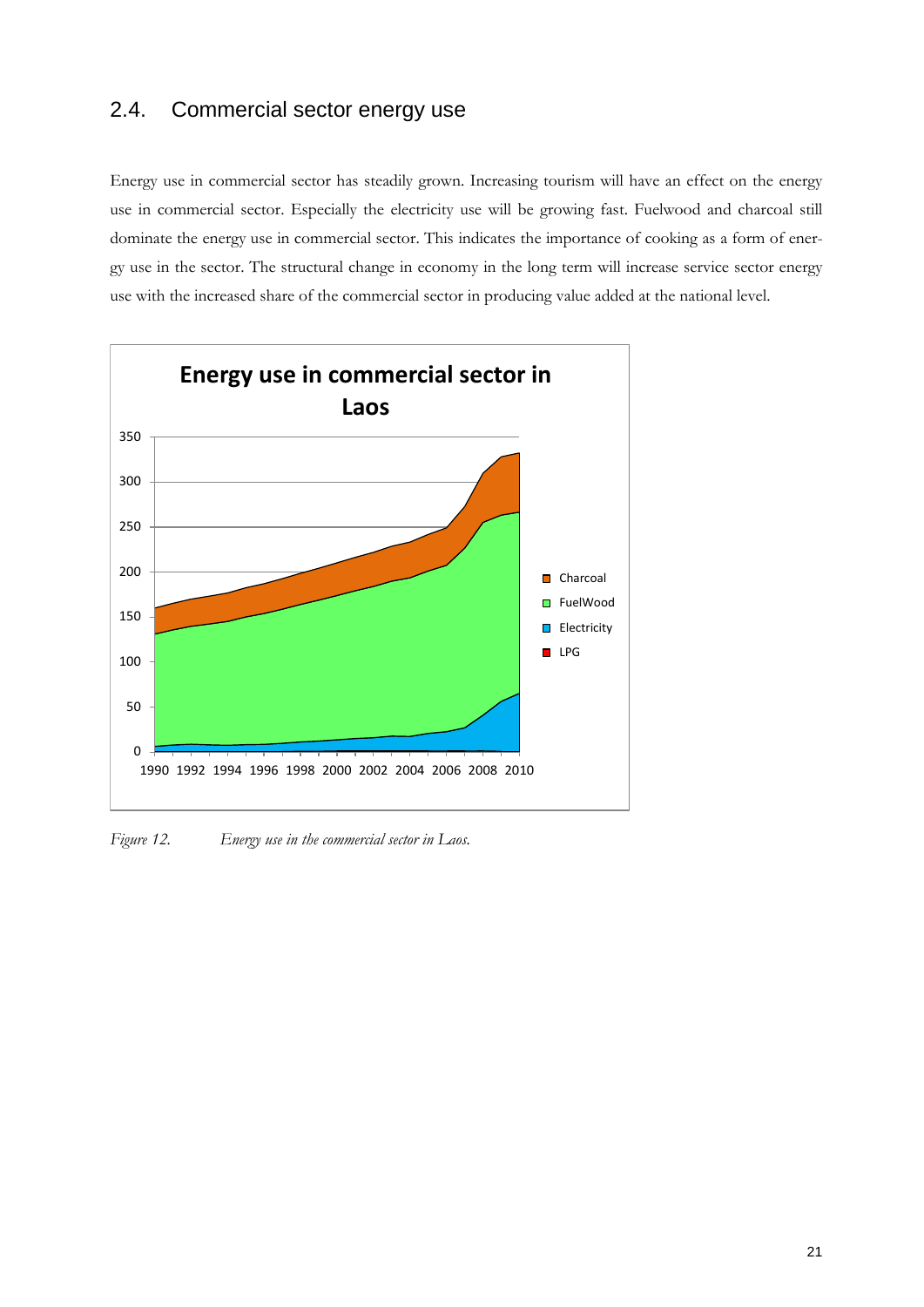### 2.5. Agricultural energy use

In the agricultural sector the electricity use has increased especially in the late 1990's. This is due to the increased pumping for irrigation and the processing of agricultural products such as rice milling. Increased mechanisation of agriculture will increase energy use, especially diesel consumption. Agricultural residues have a large renewable energy potential, but their use is still very limited. There is large potential for biogas and biofuels production, but the introduction of these technologies requires considerable investments, which are not always available.



*Figure 13. Agricultural energy use in Laos.*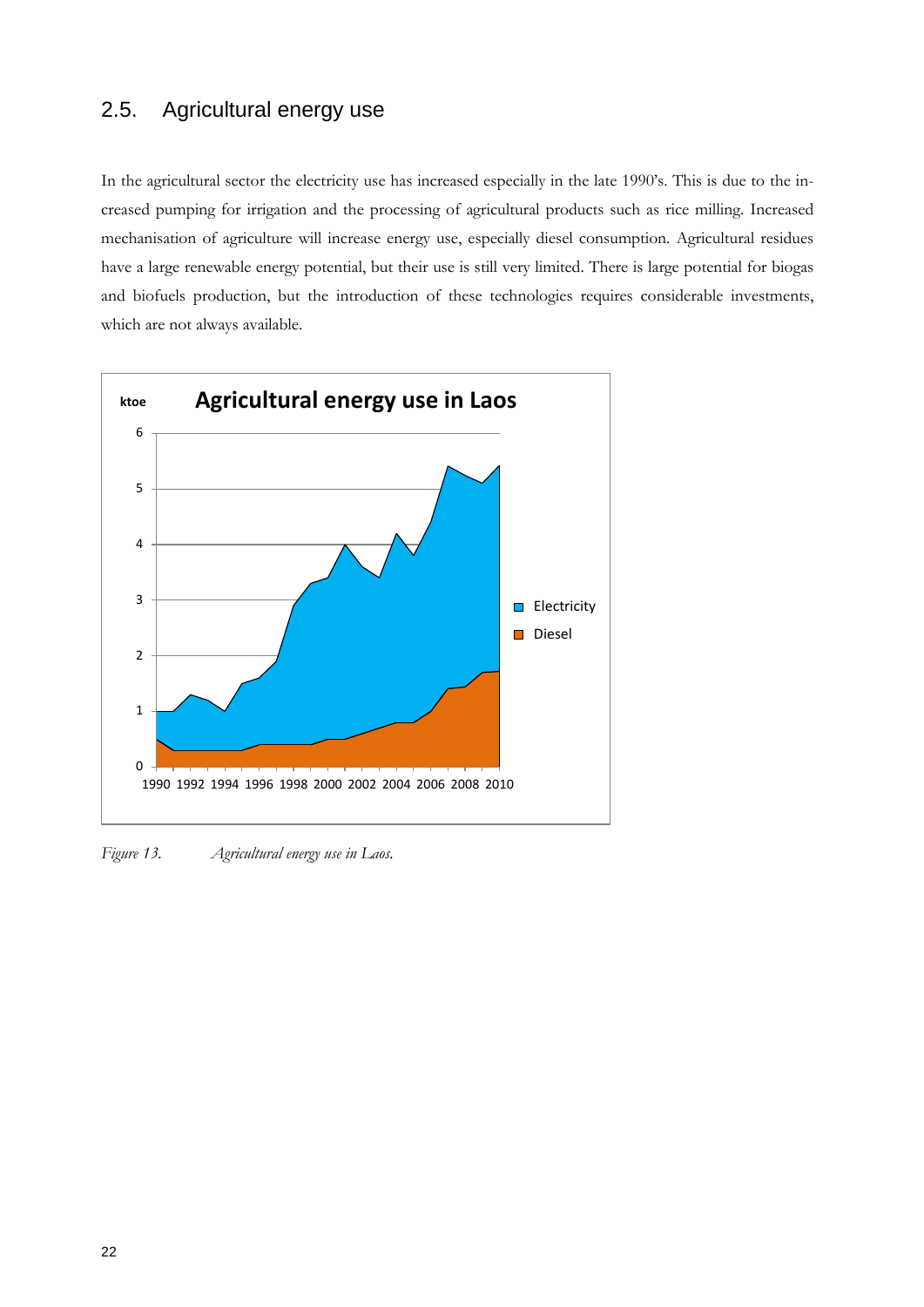## 2.6. Household energy use

Households still constitute the main energy consuming sector in Laos. Household energy use is dominated by fuelwood for cooking. Electricity consumption, which is still very low, will increase with electrification rate and new appliances. The fast population growth and increased urbanisation will increase LPG, charcoal and electricity use in the future while the share of fuelwood will diminish. One important question is what is the potential of forests to supply enough of wood for household energy and industry in the future.



*Figure 14. Residential energy use in Laos.*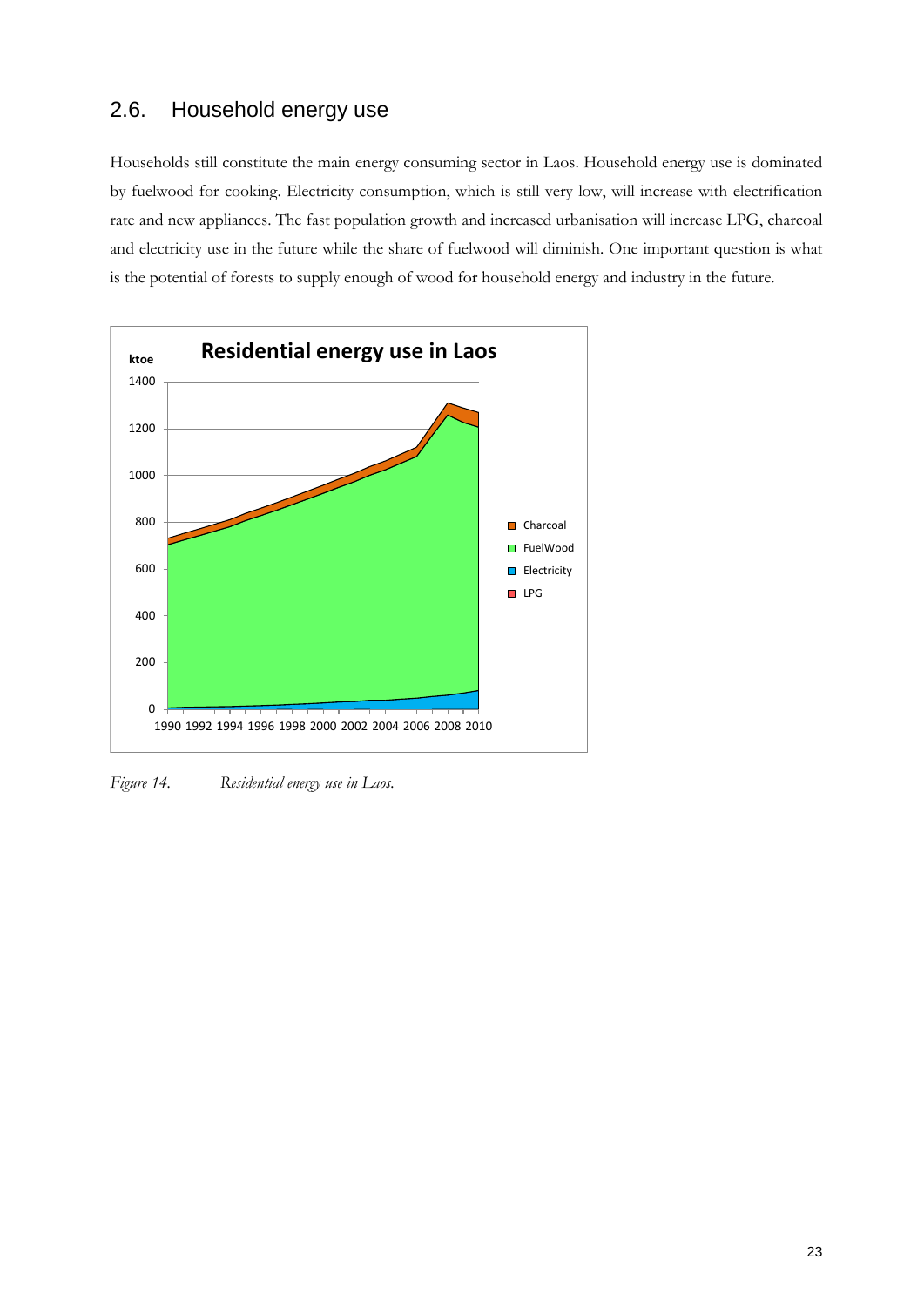# 3. SCENARIOS WITH LAOLINDA ENERGY PLANNING MODEL

### 3.1. LaoLINDA energy planning model

LINDA energy model (Long-range INtegrated Development Analysis) is a scenario building calculation system for integrating different aspects of future development in one tool. LINDA model has been developed for Finland, the Philippines, Cambodia, Cuba and Laos by Dr. J. Luukkanen. The LaoLinda model deals with five sectors of the economy: Agriculture, Industry, Commercial, Transport and Residential sectors. The availability of statistical data in Laos limits the inclusion of more detailed sectoral allocation in the model. The LaoLinda model constructs future scenarios for energy use (different forms of energy) in the different sectors based on the historical data and the user input data on sectoral economic growth levels and future changes in energy intensity (both electricity intensity and fuel intensity). In addition, the user gives an estimation of future changes in residential energy use as well as in transport volume and intensity. The model user can also give input data on future power plant construction figures and change the prefilled

data, which is based on the government plans for power plant construction. The user can also change the future load factor data of the power plants.

When we want to analyse the future trends of energy use in Laos, we have to look at different driving forces in the economy. Population growth is an important driver for increasing energy use. From the energy use point of view the population growth shall be linked with migration, especially urbanisation, which will change the energy use profile of households. Another important factor is economic growth. It will also change energy use profile of households due to the purchasing of increased number of electricity consuming devices and increased amount of money to pay for energy.

Industrialisation is an important factor in energy consumption increase. In the process of industrialization the energy intensity of production usually increases due to the larger share of industrial sector in GDP production and the increased share of heavy industry. This can be the case also for Laos in the future since the utilization of the available natural resources (both hydro power and metal minerals) will most probably direct the structural development of the economy in increased basic metal production. Industrialization based on e.g. ITC sector development (which would be less energy intensive) can be another development path in Laos. Some indication for this type of development has been seen recently with the opening of Dominant Semiconductors Lao in October 2011, with the target of employing 1000 workers in 2012 in the manufacturing of LED components.

Increased mobility is one important factor in increasing energy use in Laos. The number of cars and motorbikes is still very low in Laos in international comparison and the transport infrastructure is not well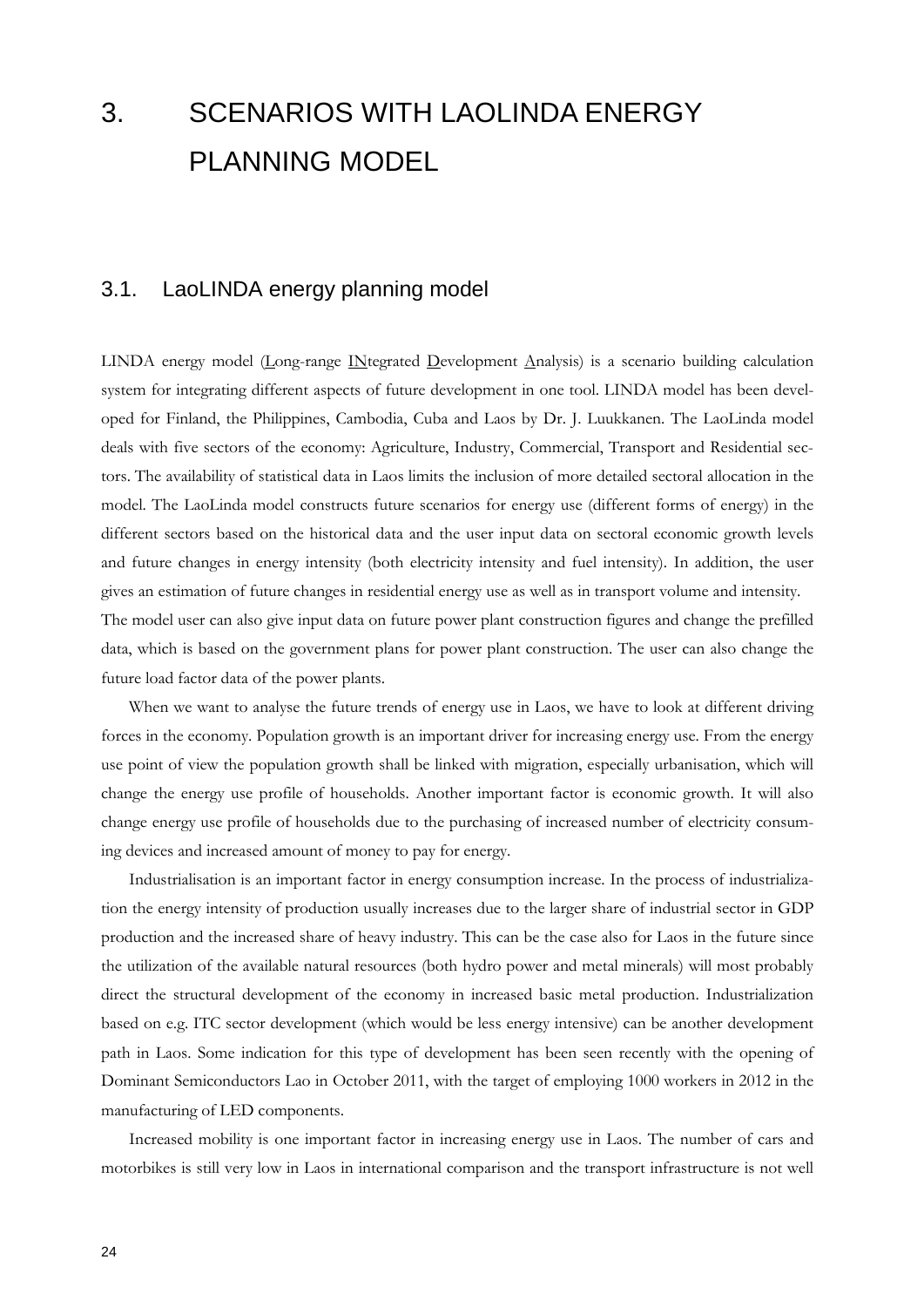developed. There is probably going to be a rapid increase in the number of cars due to the high social status of car ownership. Transport policy supporting public transport instead of private transport could affect the future energy growth in this sector.

The following four different scenarios are based on the total economic growth of 7.5 % per year, which is in line with the plans of the Government of Lao PDR. These scenarios are illustrating different types of growth patterns which result similar overall growth, but differ considerably in the structure of growth. This provides us possibilities to analyse the different energy requirements of different growth options.

## 3.2. Demographic and regional change in Laos: Some scenario analyses

Population changes are important for the energy consumption as was mentioned above. The population scenarios in this report are based on the model developed by Juha Panula-Ontto. The assumptions of the model are given in the Appendix.



*Figure 15. Scenario for Lao PDR population growth.*

Projection for the total population of Lao PDR is presented in figure 14. The population growth of Lao PDR is 2,58% annually in 2006 and in this scenario it is projected to drop to about 1,3% annually by the year 2030. The total population in 2030 is 9,15 million people; this is more or less concurrent if United Nations long-range population projections for Lao PDR and International Futures model baseline population projection.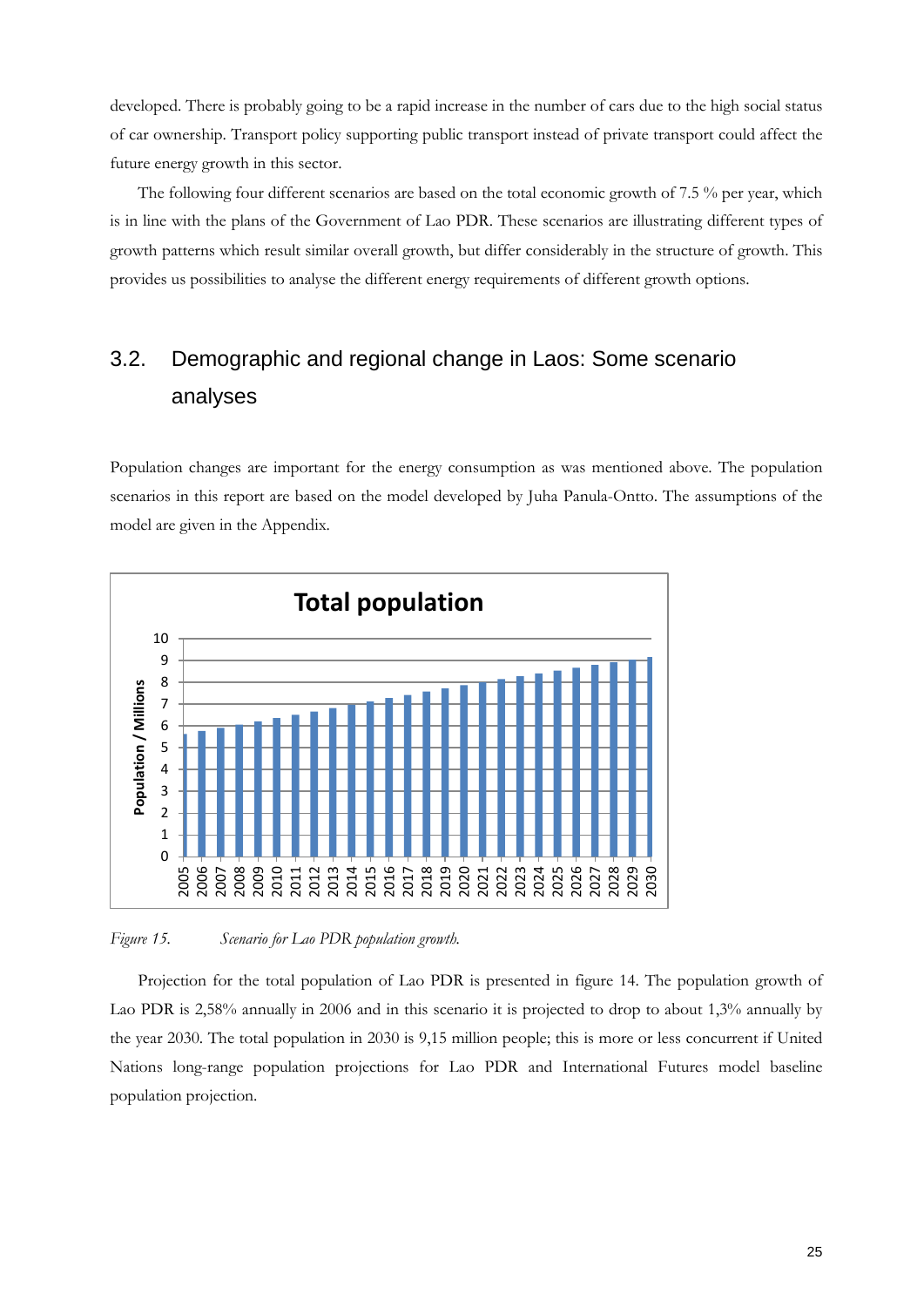



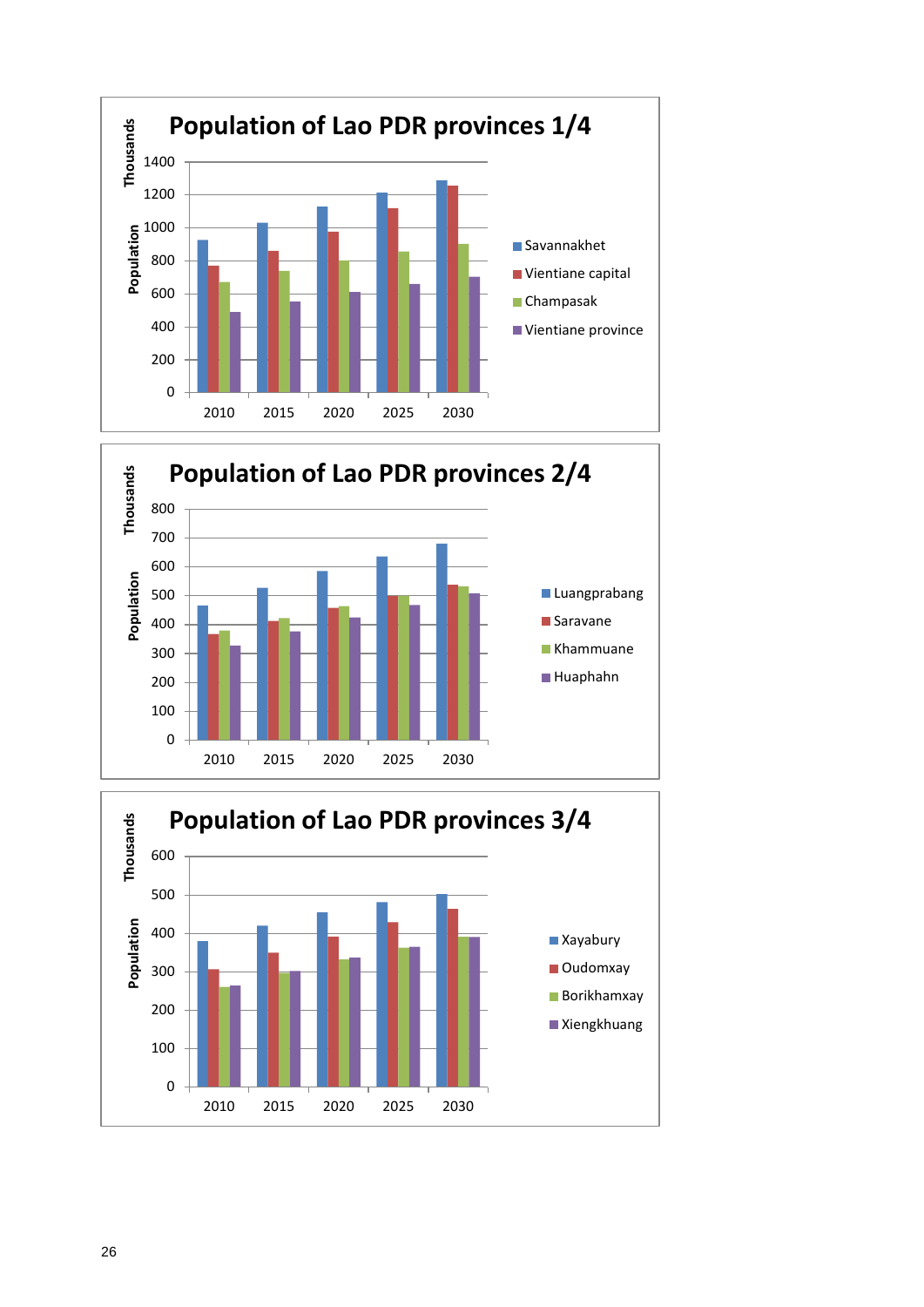

*Figures 16a, b, c and d. Population scenarios for different provinces in Lao PDR.* 

The population projections for the most populous provinces of Lao PDR are presented in figure 15a. According to the scenario Savannakhet remains the most populous of the statistical provinces with 1,3 million inhabitants. Vientiane capital area holds nearly as many inhabitants and the combined population of Vientiane capital and surrounding Vientiane province area is about 1,96 million people, meaning that the population increase in the capital area from 2010 would be nearly 700000 people.

As total fertility rates in the capital area are distinctly lower than other parts of Lao PDR, the increase in population comes largely from migration from rural provinces. In the scenario migration rates from the poorest provinces to Vientiane Capital area come close to 2% annually for the age group 20- to 34-year-old people. As a result of this migration of working-age people, the dependency ratio of Vientiane Capital can be expected to be as low as 38.5 in 2030, while e.g. Huaphahn's dependency ratio is about 82 in 2030 according to the scenario. Vientiane's age profile will be starkly contrasted with other provinces of Lao PDR in 2030.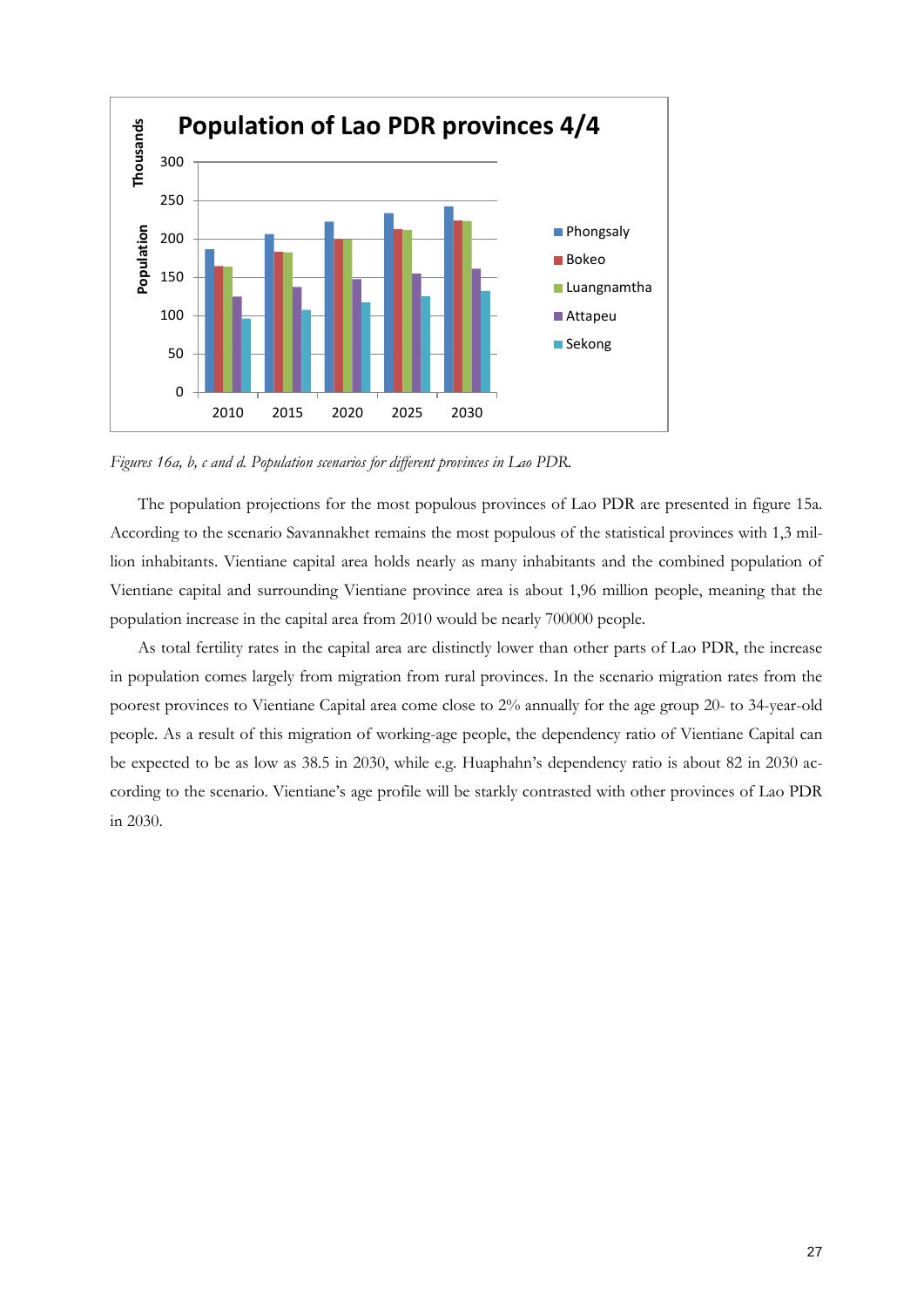#### 3.3. Four Scenarios

In the following section four different scenarios for the economics and energy use in Laos is presented. The scenarios are produced with the LaoLinda model and the basic assumptions of each scenario are presented in the tables.

#### 3.3.1 A Business as Usual Scenario for Laos (BAU)

The economic growth of the Business as Usual (BaU) scenario for Laos is presented in Fig. 17 and in Table 1.



*Figure 17. Economic growth in different sectors in Laos according to the Business as Usual scenario.*

*Table 1. Historical and future annual economic growth in different sectors in Laos.*

| Annual percentual changes     |         |         |                     |                                                                       |         |          |          |              |  |  |  |  |
|-------------------------------|---------|---------|---------------------|-----------------------------------------------------------------------|---------|----------|----------|--------------|--|--|--|--|
| <b>GDP</b>                    |         |         |                     | <b>Fill in the future annual growth rates (%) in the yellow cells</b> |         |          |          |              |  |  |  |  |
|                               | 1990-95 | 1995-98 | 1998-2001 2001 - 06 |                                                                       | 2006-10 | 2010-15  | 2015-20  | $12020 - 30$ |  |  |  |  |
| Agriculture                   | 4.1%    | 4.4%    | 5.4%                | 2.7%                                                                  | 4.1%    | $3.0 \%$ | $2.0 \%$ | 2.0%         |  |  |  |  |
| Industry                      | 12.2%   | 11.2%   | 9.1%                | 13.9 %                                                                | 11.9 %  | 10.0%    | 10.0%    | 9.0%         |  |  |  |  |
| Transportation, communication | 5.8%    | 8.7%    | 8.0%                | 8.8%                                                                  | 5.7 %   | 7.0%     | 6.0%     | 6.0%         |  |  |  |  |
| Commercial                    | 6.0%    | 6.4%    | 5.4%                | 7.5%                                                                  | 5.7 %   | 10.0%    | 10.0%    | 9.0%         |  |  |  |  |
| <b>Total</b>                  | 5.9%    | 6.4%    | 6.8%                | 6.8%                                                                  | 7.2%    | 7.4%     | 7.6%     | 7.6%         |  |  |  |  |

The annual economic growth in the BaU scenario is about 7.5. %. This growth rate is close to the growth target of the government of Lao PDR. In the BaU scenario the industrial growth is the main driving force in the economy. This follows the historical development. The growth in commercial sector is thought to increase in this scenario due to the growing importance of tourism and other services.

Figure 17 shows the changes of the shares of different economic sectors of GDP. During the scenario period Laos is transformed from agricultural society to industrial society. The share of agricultural produc-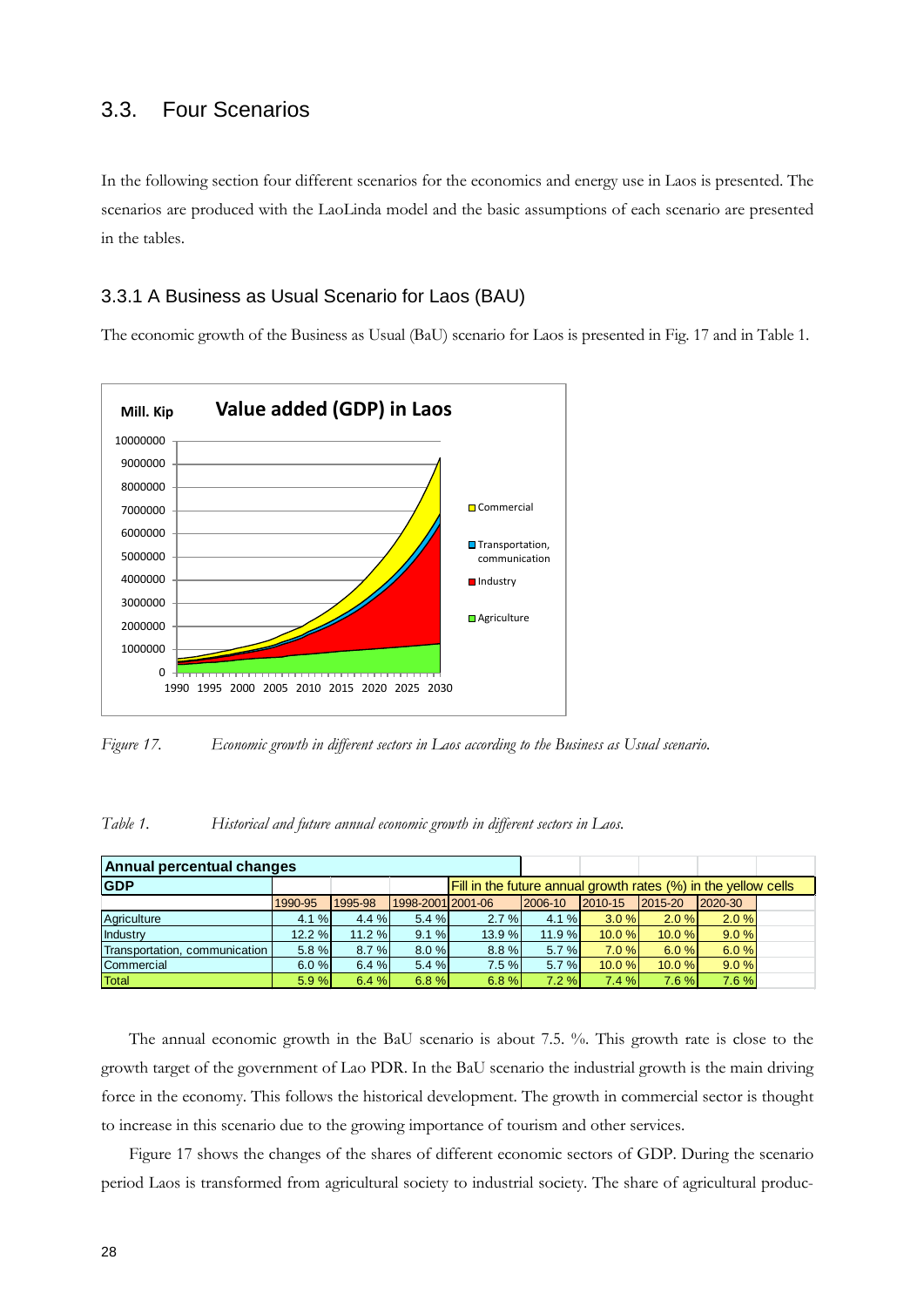tion is decreasing considerably and dropping from 60 % in 1990 to 14 % in 2030 while the industrial share increases from 15 % to 55 %.



*Figure 18. The changes in shares of different economic sectors of GDP in Laos in BAU scenario between 1990 and 2030.*

The impacts of the BaU economic growth on the electricity consumption in different sectors is shown in Fig. 19. In this scenario the electricity consumption in industrial sector is considerable due to the high growth in the sector.



*Figure 19. Electricity consumption in different sectors in Laos according to the BaU scenario.*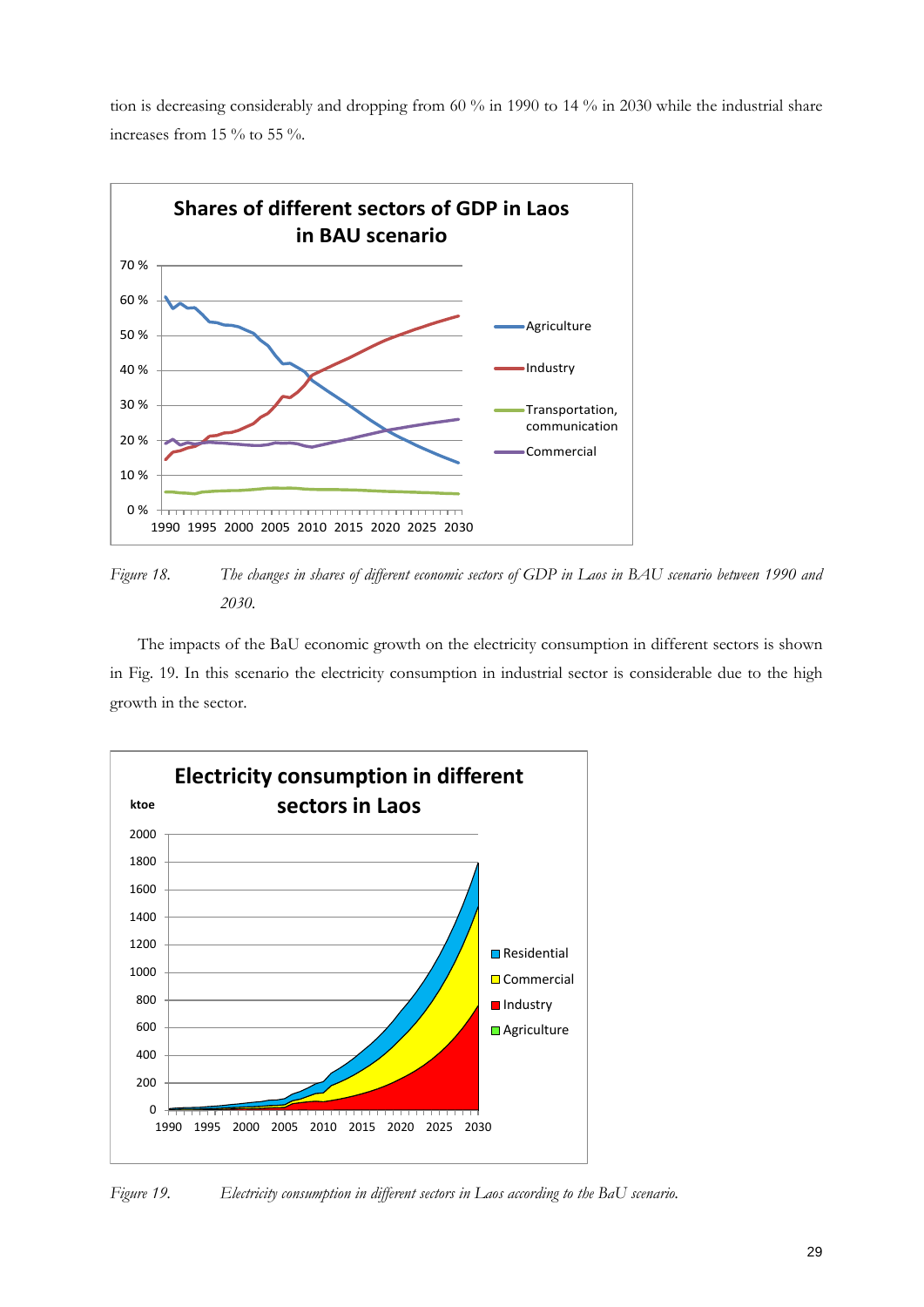The total electricity consumption together with the exported electricity is shown in Fig. 20. The growth of electricity export is thought to be considerable according to the plans of increased export earnings and the capacity expansion plans.



*Figure 20. Electricity consumption and export in Laos in the BaU scenario.*

The planned and required electricity production capacity in Laos in presented in Fig. 21. In this figure the planned capacity is taken from the existing governmental plans for new production capacity up to the year 2015. The required capacity is calculated with the model. Since the planned capacity is only up to 2015 the production deficit will grow after 2020 according to the model calculation.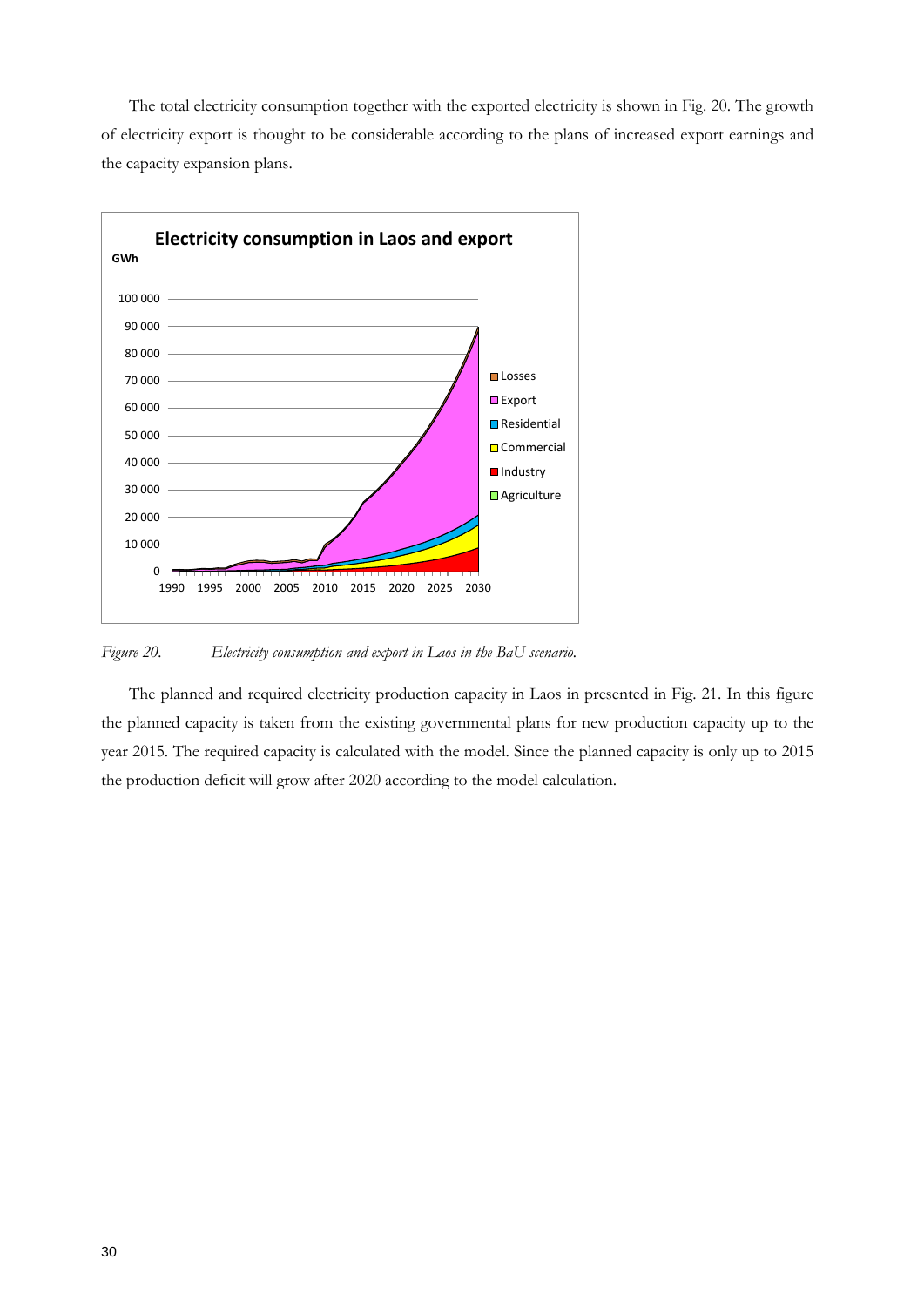

*Figure 21. Planned and required power plant capacity in MW in Laos for domestic and export electricity consumption in BaU scenario.*

The sectoral final energy use in the BaU scenario is given in Fig 22. The residential energy use has been dominating the energy consumption in the 1990's but the fast growth in transport sector and other production sectors will change the situation considerably in the future according to the BaU scenario.



*Figure 22. Final energy use in different sectors in Laos according to the BaU scenario.*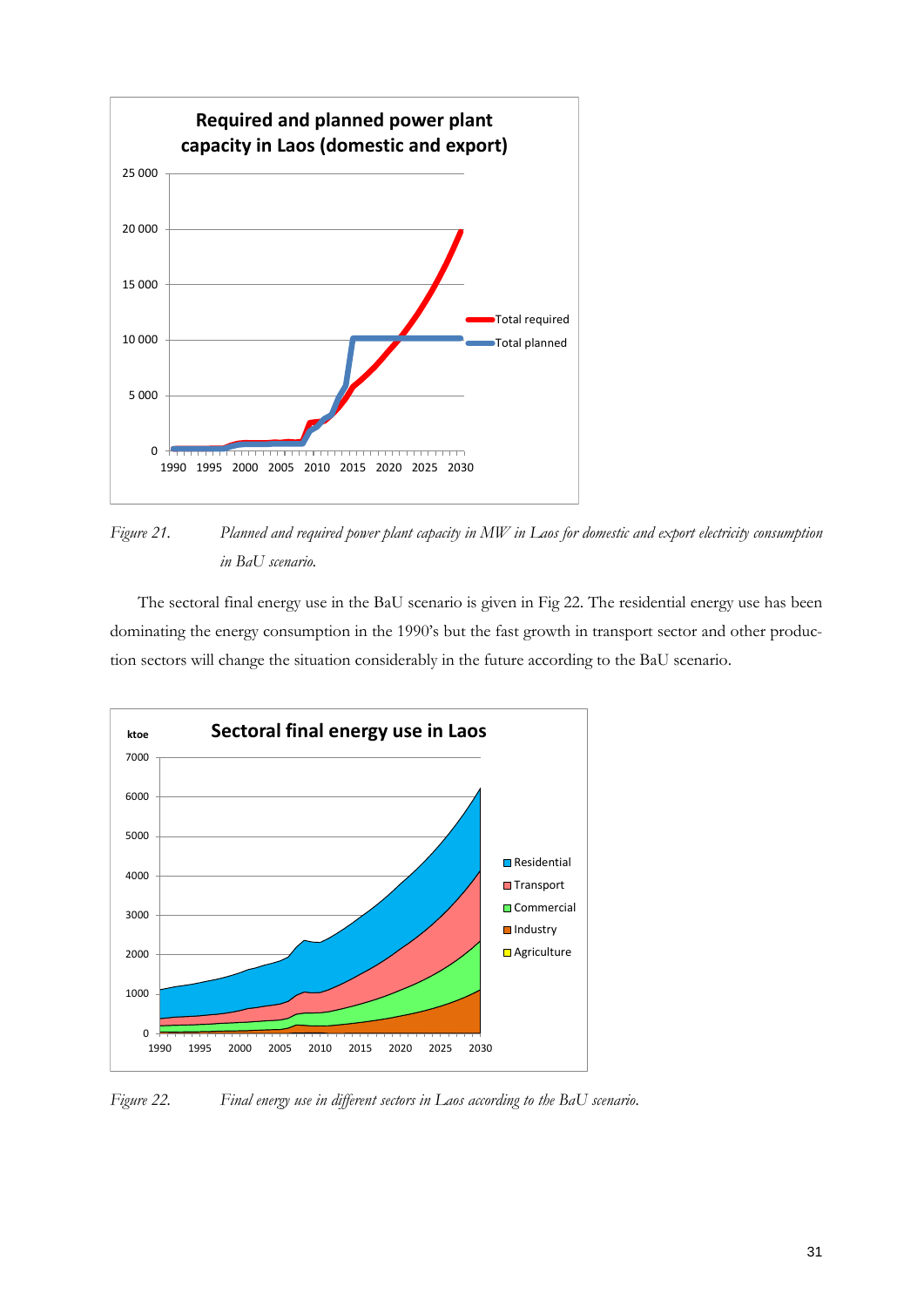Figure 23 illustrates the percentage changes in the shares of energy consumption of the different economic sectors. The share of residential sector decreases from 65 % in 1990 to 37 % in 2030 while the shares of other sectors slowly increase.



*Figure 23. Shares of different sectors in final energy consumption in Laos between 1990 and 2030.*

The use of different fuels in the Lao economy in the BaU scenario, are given in Fig. 24. Fuelwood has been dominating the fuel use, but in 2015 the use of coal increases sharply due to the start of the Hongsa Lignite power plant, which will be selling electricity to Thailand. In the BaU scenario there is considerable growth in the transport sector fuel use.



*Figure 24. Use of different fuels in Laos according to the BaU scenario.*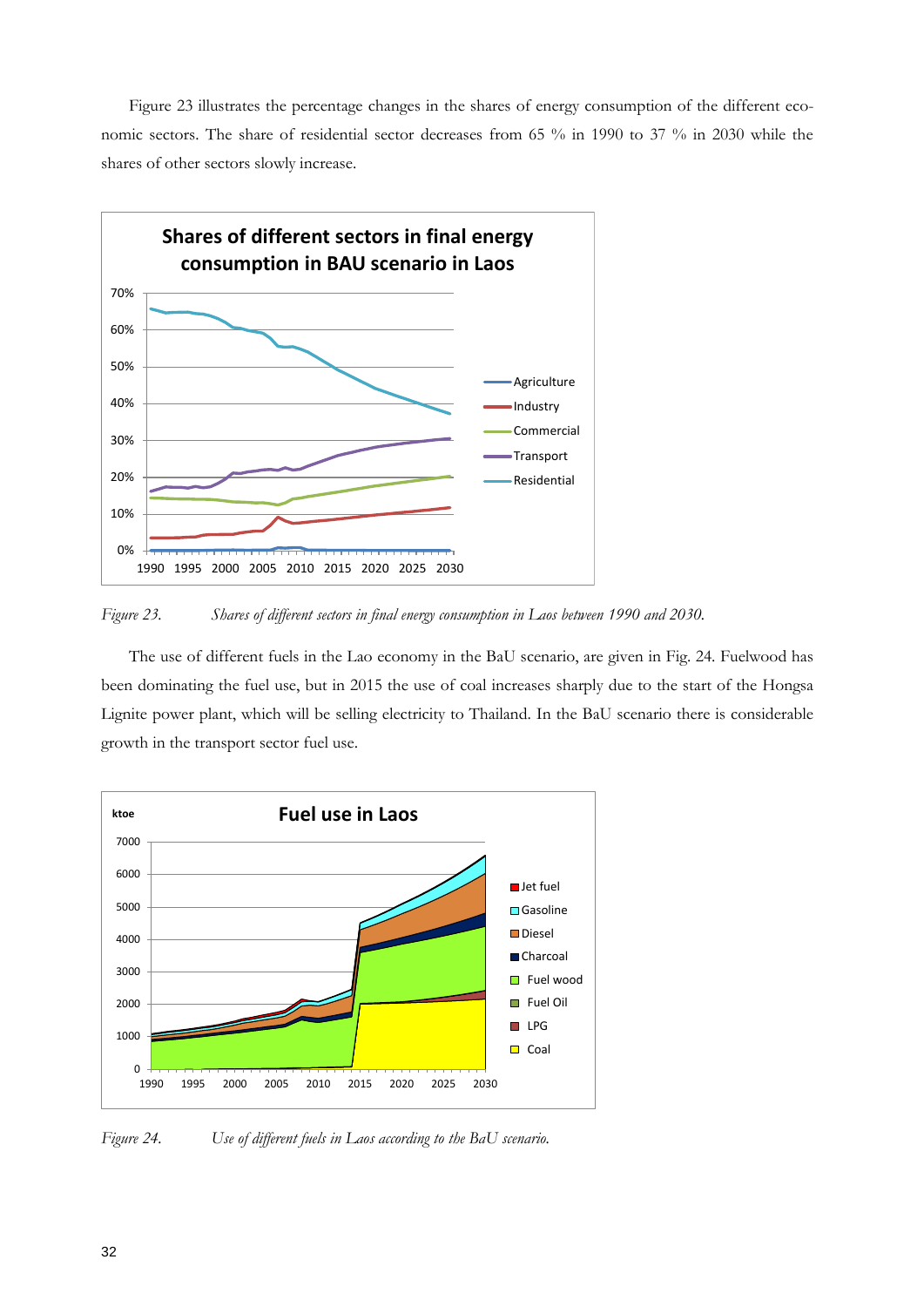Industrial energy use in the BaU scenario is depicted in Fig. 25. The considerable increase in electricity consumption and coal use in industrial production are the main features of the development.



*Figure 25. Energy use in industrial sector in Laos according to the BaU scenario.*

The transport sector energy use in BaU scenario is given in Fig. 26. In the transport sector the fast growth in the number of private cars as well as mobility and increased freight transport are the main reasons behind the fast growth in diesel consumption.



*Figure 26. Energy use in the transport sector in Laos according to the BaU scenario.*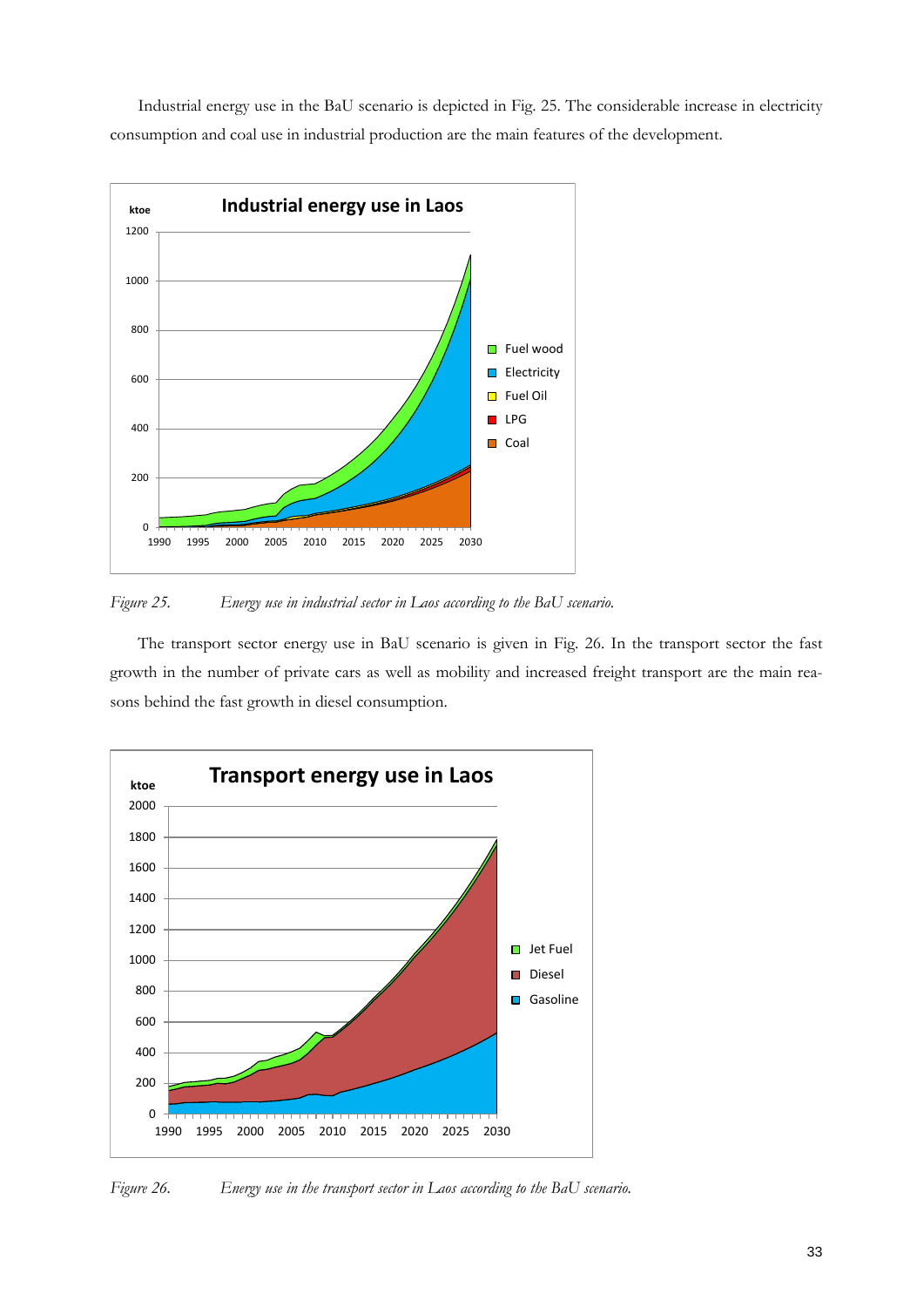In the commercial sector fuelwood has been the dominating energy form, but in the BaU scenario the increase in electricity use and LPG use is considerable. The growth of tourism and other related services are main driving factors in this scenario.



*Figure 27. Energy use in the commercial sector in Laos according to the BaU scenario.*

Residential energy use in Laos is dominated by fuelwood which is used for cooking (Fig. 28). According to the BaU scenario electricity use will increase considerably due to the increase of households connected to the grid and increased use per household.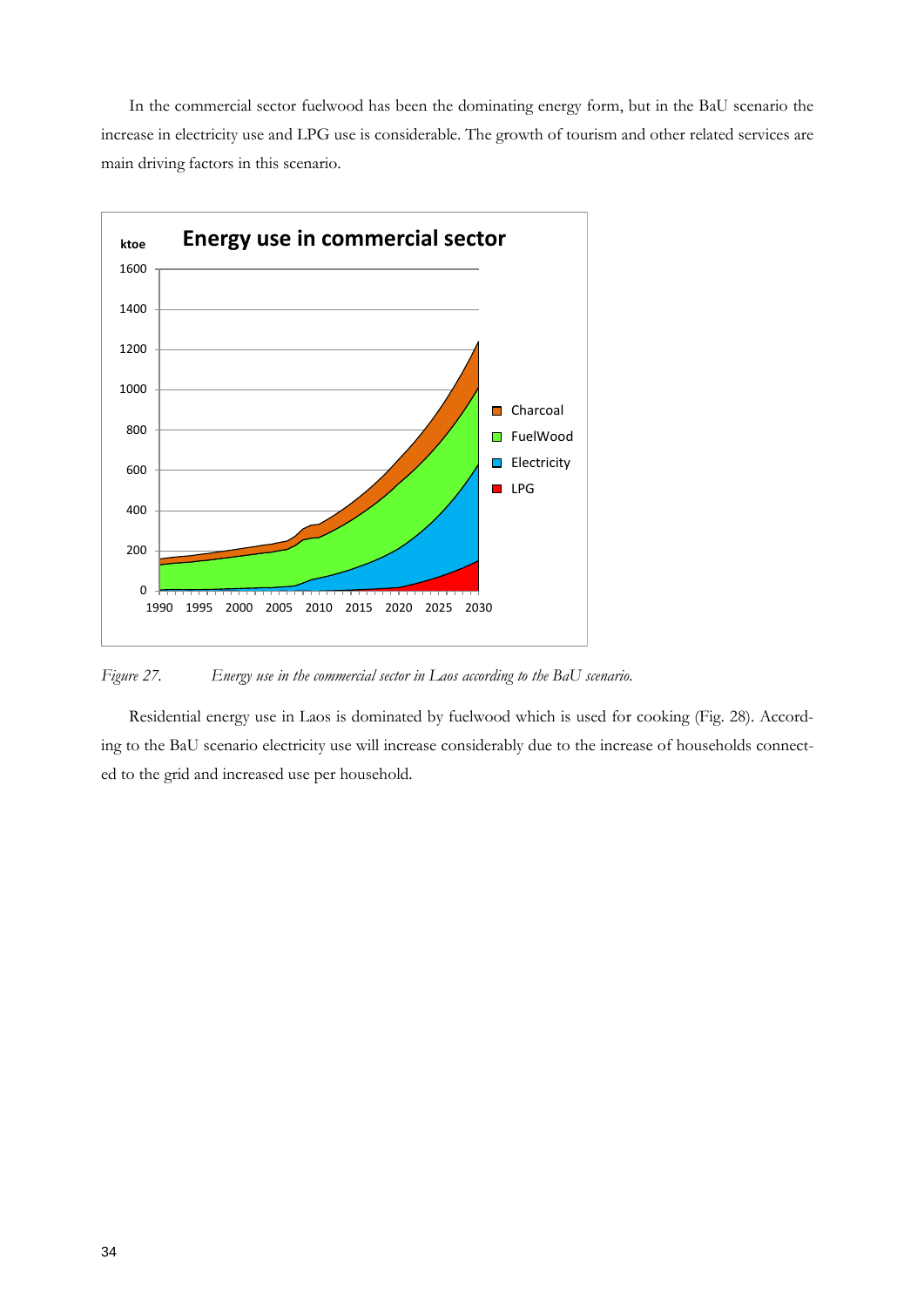

*Figure28. Energy use in the residential sector in Laos according to the BaU scenario.*

Agricultural energy is used mainly for pumping irrigation water and for different machines like two wheel tractors and rice mills. In the BaU scenario (Fig. 29) the total energy use in agricultural sector is decreasing due to the low growth of production and improved efficiency of the machinery.



*Figure 29. Energy use in the agricultural sector in Laos according to the BaU scenario.*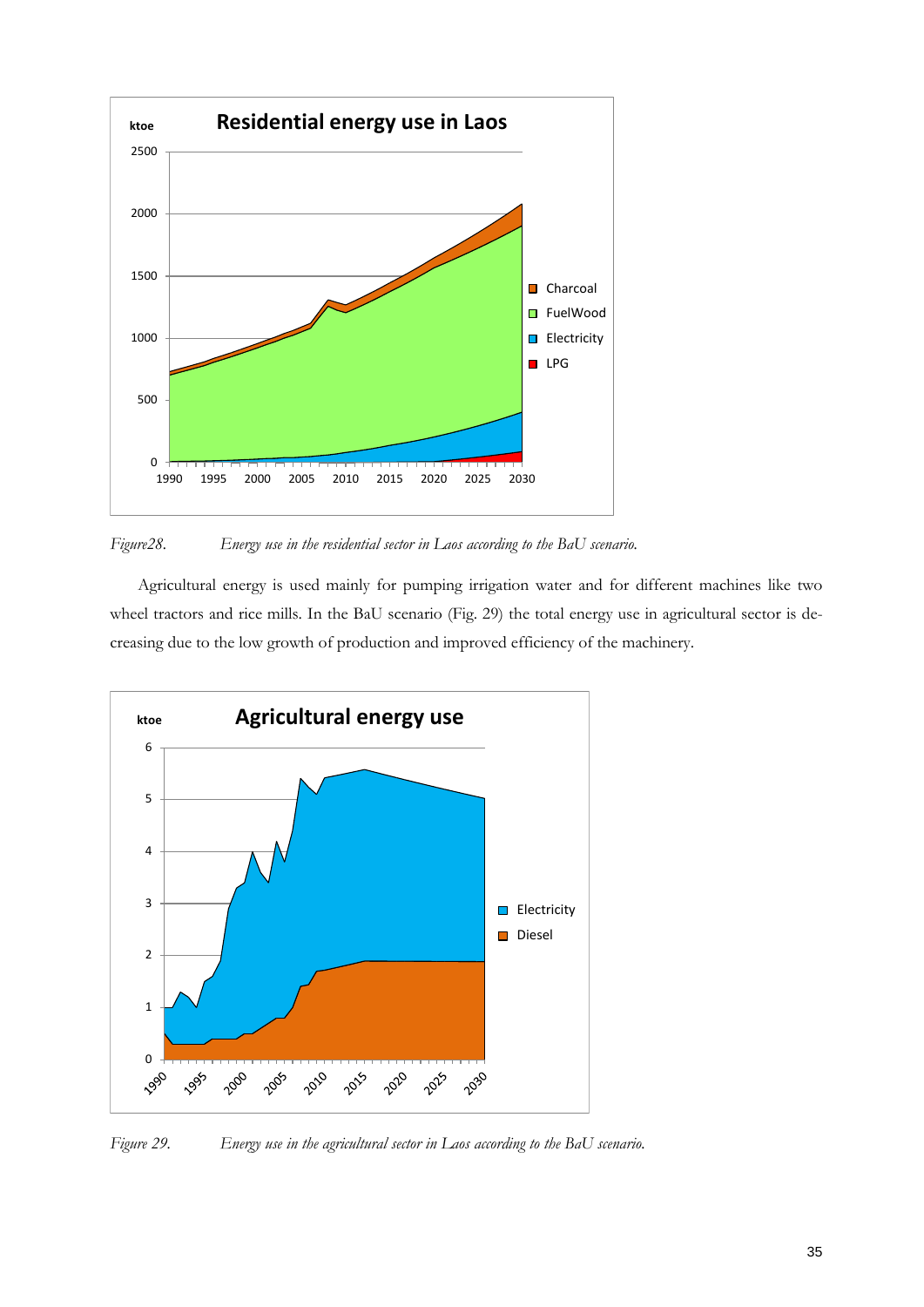The fossil fuel use in the BaU scenario produces  $CO<sub>2</sub>$  emissions according to the Fig. 30. The emissions grow fast mainly due to the introduction of the Hongsa Lignite power plant (which will be selling electricity to Thailand) and the increased use of petroleum products in transportation. However, the total emissions of CO<sub>2</sub> remain at very low level in international comparison equalling less than 0.3 tons of CO<sub>2</sub> per capita in 2010 and 0.65 tons of  $CO<sub>2</sub>$  per capita in 2030 compared to the world average of about 4 tons of CO2 per capita.



*Figure 30. CO<sub>2</sub> emissions from fuel combustion in Laos according to the BaU scenario.* 

#### 3.3.2 Mobile Laos Scenario

In this scenario the mobility of the people and goods as well as communication in Laos is thought to increase considerably. In this scenario the value added of the transportation and communication is thought to increase while the growth in other sectors is not as high as in BaU scenario. The total growth of GDP in the 'Mobile Laos' scenario is about as high as in the BaU scenario.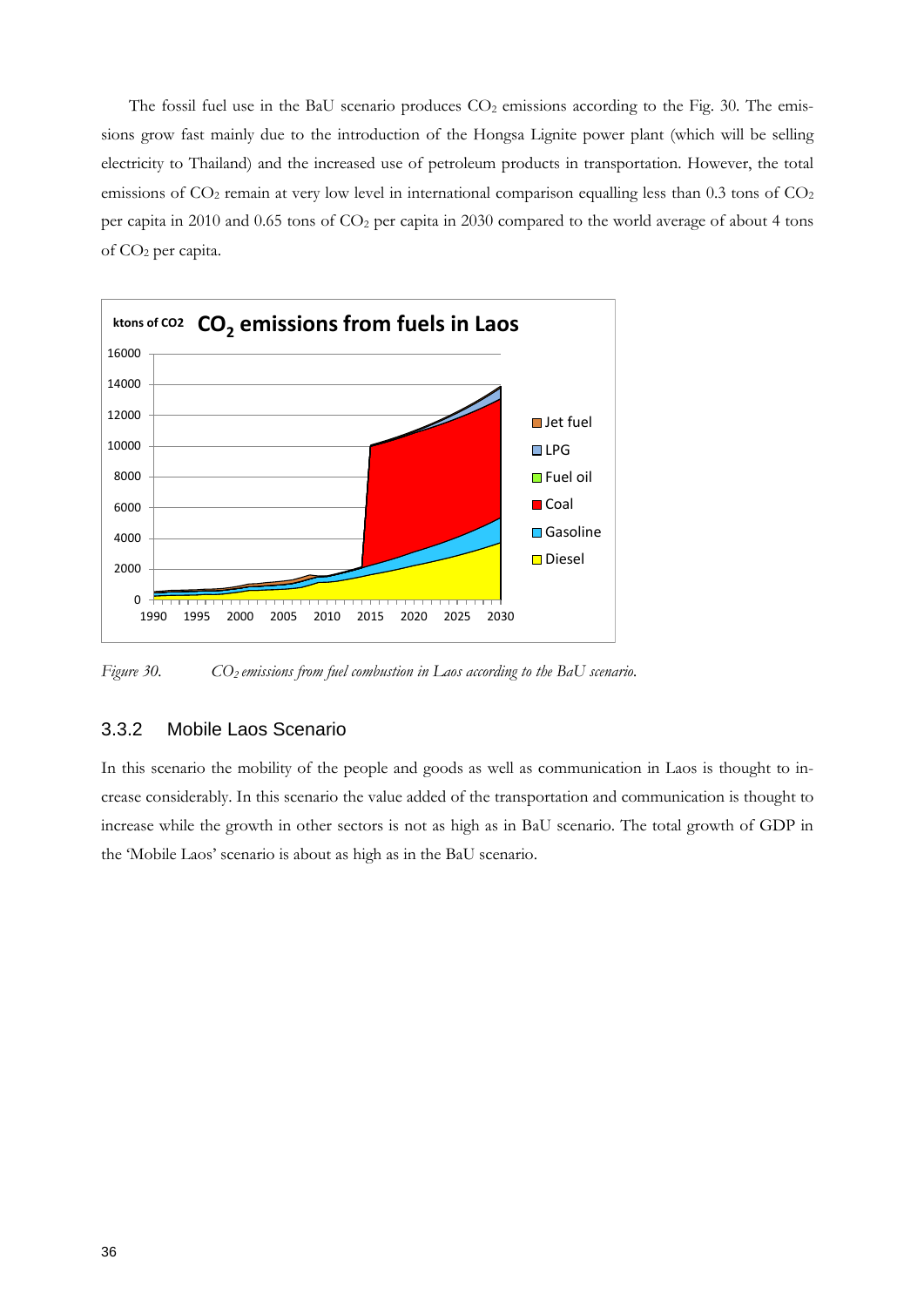

*Figure 31. Economic growth in different sectors in Laos in the 'Mobile Laos' scenario.*

*Table 2. Annual changes in the value added in different sectors in Laos in the 'Mobile Laos' scenario.*

| Annual percentual changes     |         |         |       |                                                                       |          |       |        |        |  |  |  |  |
|-------------------------------|---------|---------|-------|-----------------------------------------------------------------------|----------|-------|--------|--------|--|--|--|--|
| <b>GDP</b>                    |         |         |       | <b>Fill in the future annual growth rates (%) in the yellow cells</b> |          |       |        |        |  |  |  |  |
|                               | 1990-95 | 1995-98 |       | 1998-2001 2001-06<br>2006-10<br>2015-20<br>2010-15<br>2020-30         |          |       |        |        |  |  |  |  |
| Agriculture                   | 4.1%    | 4.4%    | 5.4 % | $2.7 \%$                                                              | 4.1%     | 3.0%  | 2.0%   | 2.0%   |  |  |  |  |
| Industry                      | 12.2%   | 11.2%   | 9.1%  | 13.9%                                                                 | 11.9%    | 10.0% | 9.0%   | 8.0%   |  |  |  |  |
| Transportation, communication | 5.8%    | 8.7%    | 8.0%  | 8.8%                                                                  | $5.7 \%$ | 9.0%  | 11.0 % | 11.0 % |  |  |  |  |
| Commercial                    | 6.0%    | 6.4%    | 5.4 % | 7.5%                                                                  | $5.7 \%$ | 10.0% | 10.0%  | 9.0%   |  |  |  |  |
| Total                         | 5.9%    | 6.4%    | 6.8%  | 6.8%                                                                  | 7.2%     | 7.5%  | 7.4%   | 7.4%   |  |  |  |  |

Figure 32 illustrates the changes in the shares of GDP of different economic sectors.



*Figure 32. Changes in the shares of GDP of different economic sectors in 'Mobile Laos scenario'.*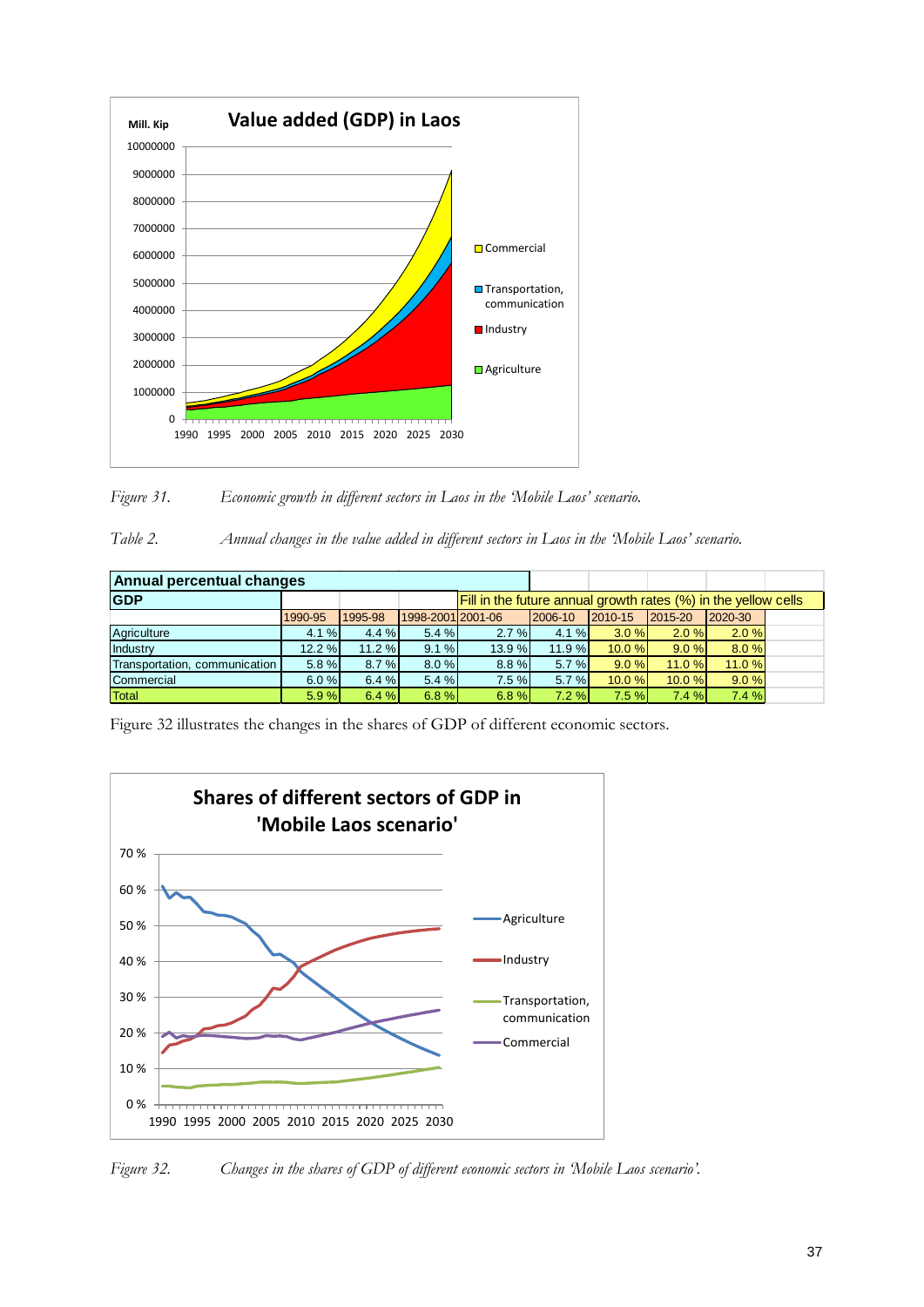In the 'Mobile Laos' scenario the electricity consumption is lower than in the BaU scenario mainly due to the lower growth of the industrial sector as can be seen in Fig. 33.



*Figure 33. Electricity consumption in different sector in 'Mobile Laos' scenario.*

In the 'Mobile Laos' scenario the sectoral final energy consumption indicates clearly the fast growth in the transport sector.



*Figure 34. Sectoral final energy use in the 'Mobile Laos' scenario.*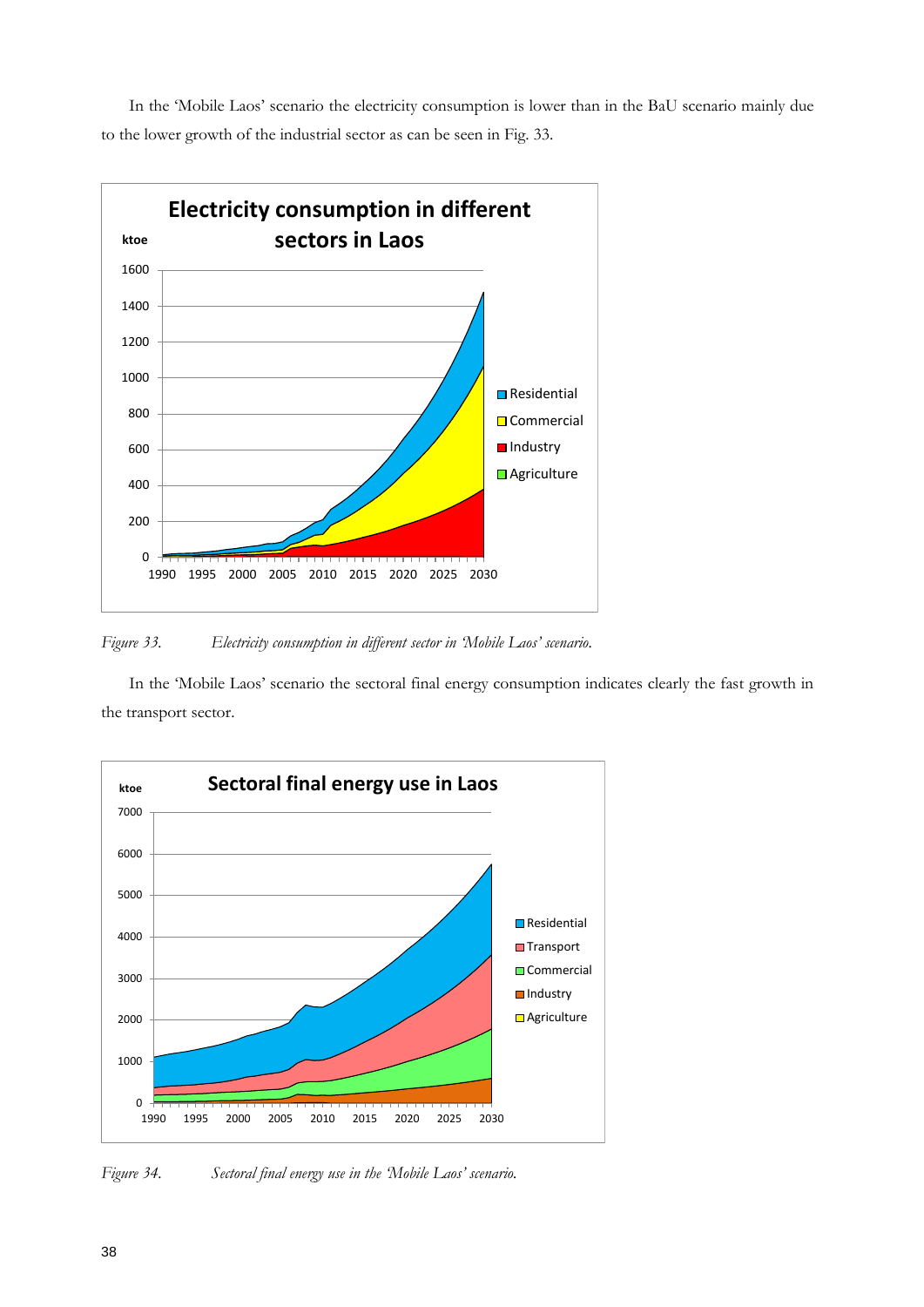The total fuel consumption in 'Mobile Laos' scenario is given in Fig. 36. Here the considerable growth in transport fuels can be easily seen as well as in Fig. 37. The shares of energy consumption in different sectors are reported in Fig. 35.



*Figure 35. Changes in shares of energy use of different sectors in the 'Mobile Laos' scenario.*



*Figure 36. Use of different fuels in the 'Mobile Laos' scenario.*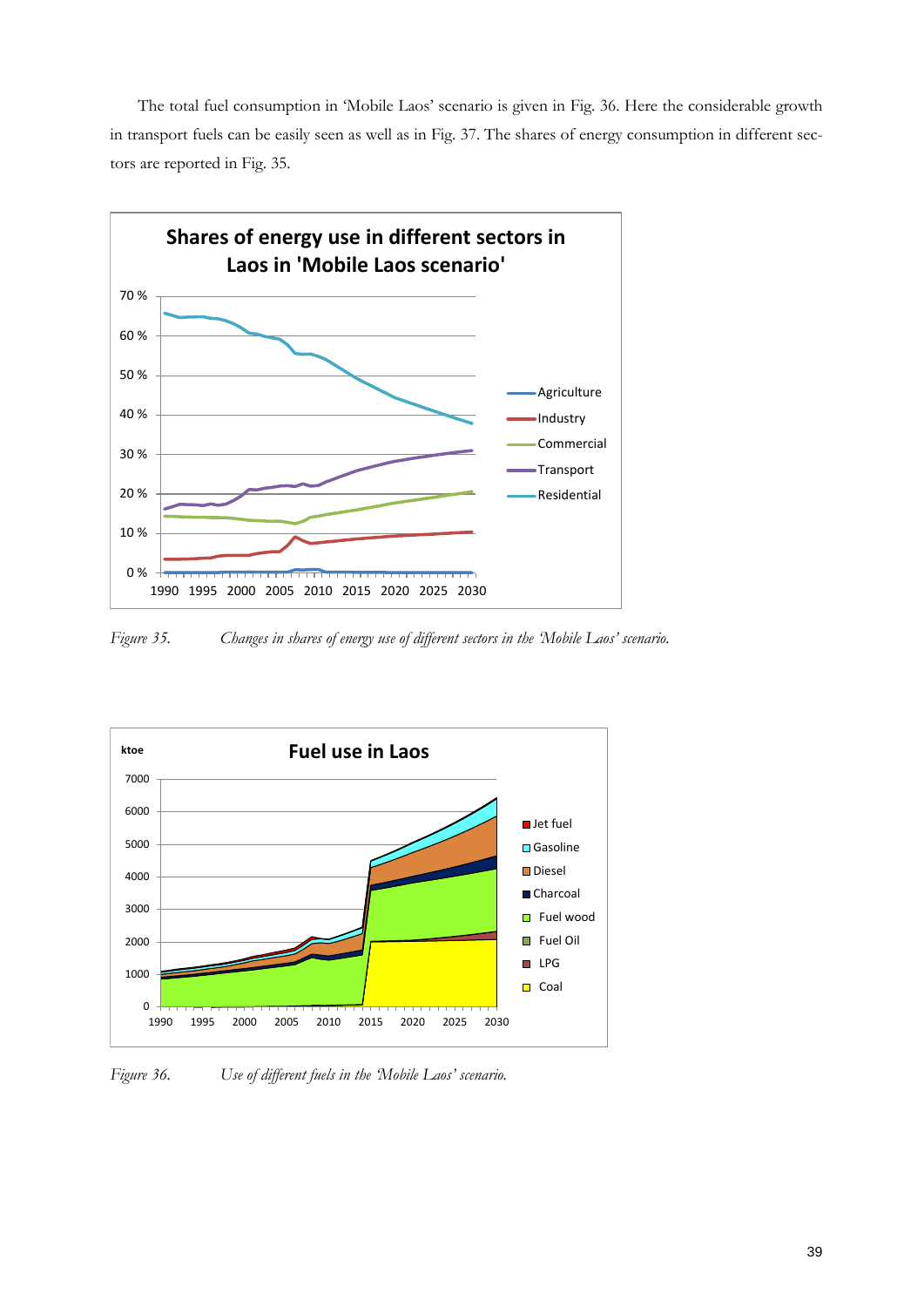

*Figure 37. Energy use in the transport sector in the 'Mobile Laos' scenario.*

#### 3.3.3 Industrial Laos Scenario

In the 'Industrial Laos' scenario, the industry sector is growing very fast, over 10% annually. In this scenario the industrial growth is thought mainly to come from the introduction of metal industry in Laos. This will increase the electricity intensity of industrial production. Also other industries grow and the impacts on commercial and transport sectors can be seen in the scenario.



*Figure 38. Economic growth in different sectors in Laos according to the 'Industrial Laos' scenario.*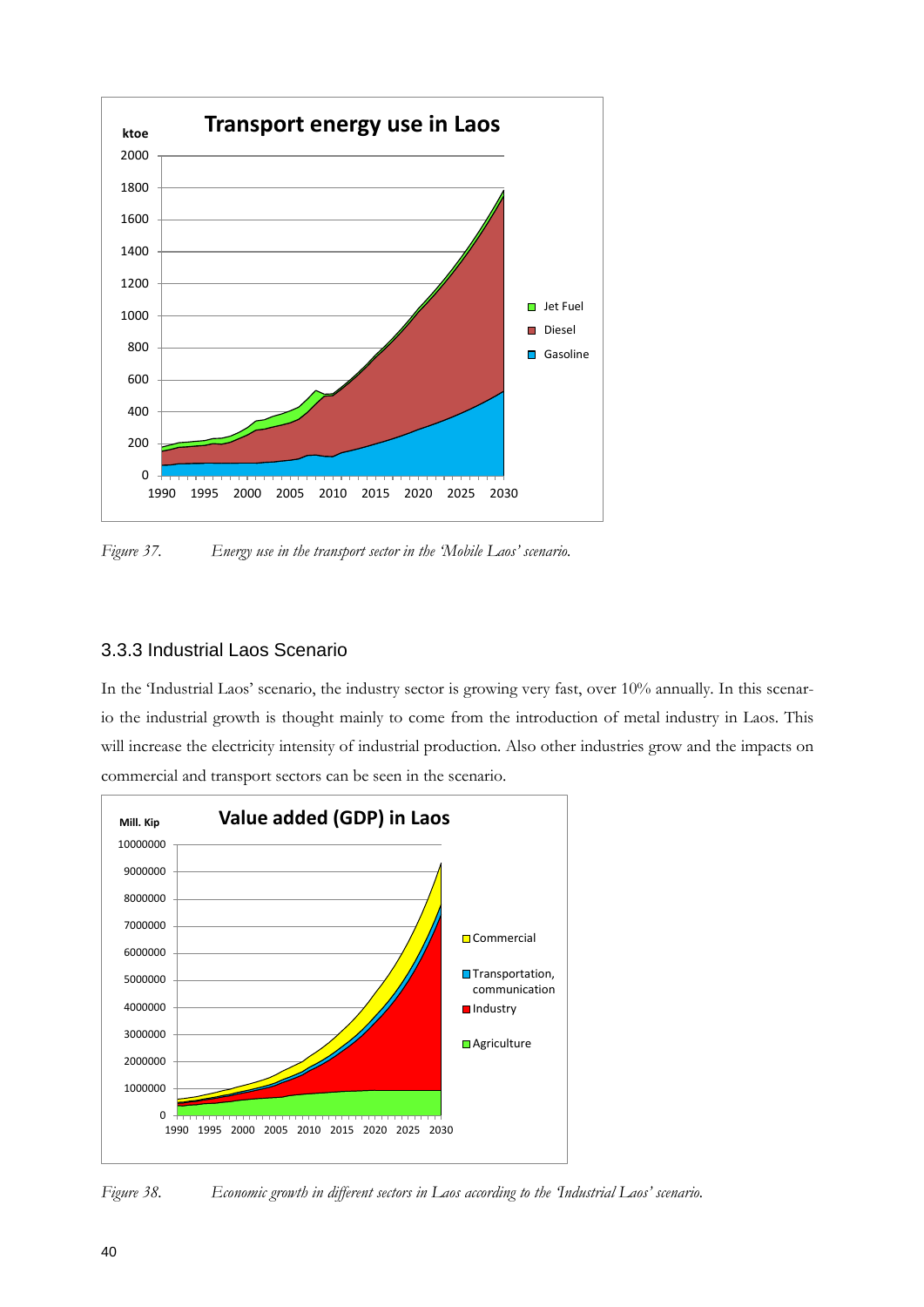| Table 3. |  | Annual economic growth in Laos in the Industrial Laos' scenario. |  |  |  |  |  |  |
|----------|--|------------------------------------------------------------------|--|--|--|--|--|--|
|----------|--|------------------------------------------------------------------|--|--|--|--|--|--|

| Annual percentual changes     |         |         |                     |                                                                |         |         |         |         |  |  |  |  |
|-------------------------------|---------|---------|---------------------|----------------------------------------------------------------|---------|---------|---------|---------|--|--|--|--|
| <b>GDP</b>                    |         |         |                     | Fill in the future annual growth rates (%) in the yellow cells |         |         |         |         |  |  |  |  |
|                               | 1990-95 | 1995-98 | 1998-2001 2001 - 06 |                                                                | 2006-10 | 2010-15 | 2015-20 | 2020-30 |  |  |  |  |
| Agriculture                   | 4.1%    | 4.4%    | 5.4 %               | 2.7%                                                           | 4.1%    | 2.0%    | 1.0%    | 0.0%    |  |  |  |  |
| Industry                      | 12.2%   | 11.2%   | 9.1%                | 13.9%                                                          | 11.9%   | 12.0%   | 11.0%   | 10.0 %  |  |  |  |  |
| Transportation, communication | 5.8%    | 8.7%    | 8.0%                | 8.8%                                                           | 5.7%    | 6.0%    | 6.0%    | 5.0%    |  |  |  |  |
| Commercial                    | 6.0%    | 6.4%    | 5.4 %               | 7.5%                                                           | 5.7%    | 8.0%    | 8.0%    | 6.0%    |  |  |  |  |
| Total                         | 5.9%    | 6.4%    | 6.8%                | 6.8%                                                           | 7.2%    | 7.5%    | 7.6%    | 7.5%    |  |  |  |  |

Figure 39 illustrates the changes in the shares of different economic sectors of the GDP. In this industrial scenario' the share of industry grows considerably and reaches 70 % of GDP in 2030. The share of agriculture drops in this scenario from 60 % to 10 %.



*Figure 39. Changes in GDP shares of different economic sectors in 'Industrial Laos scenario'.*

The electricity consumption growth in the 'Industrial Laos' scenario is quite high due to the growth of heavy industry which consumes a lot of electricity in the processes, especially in aluminum production.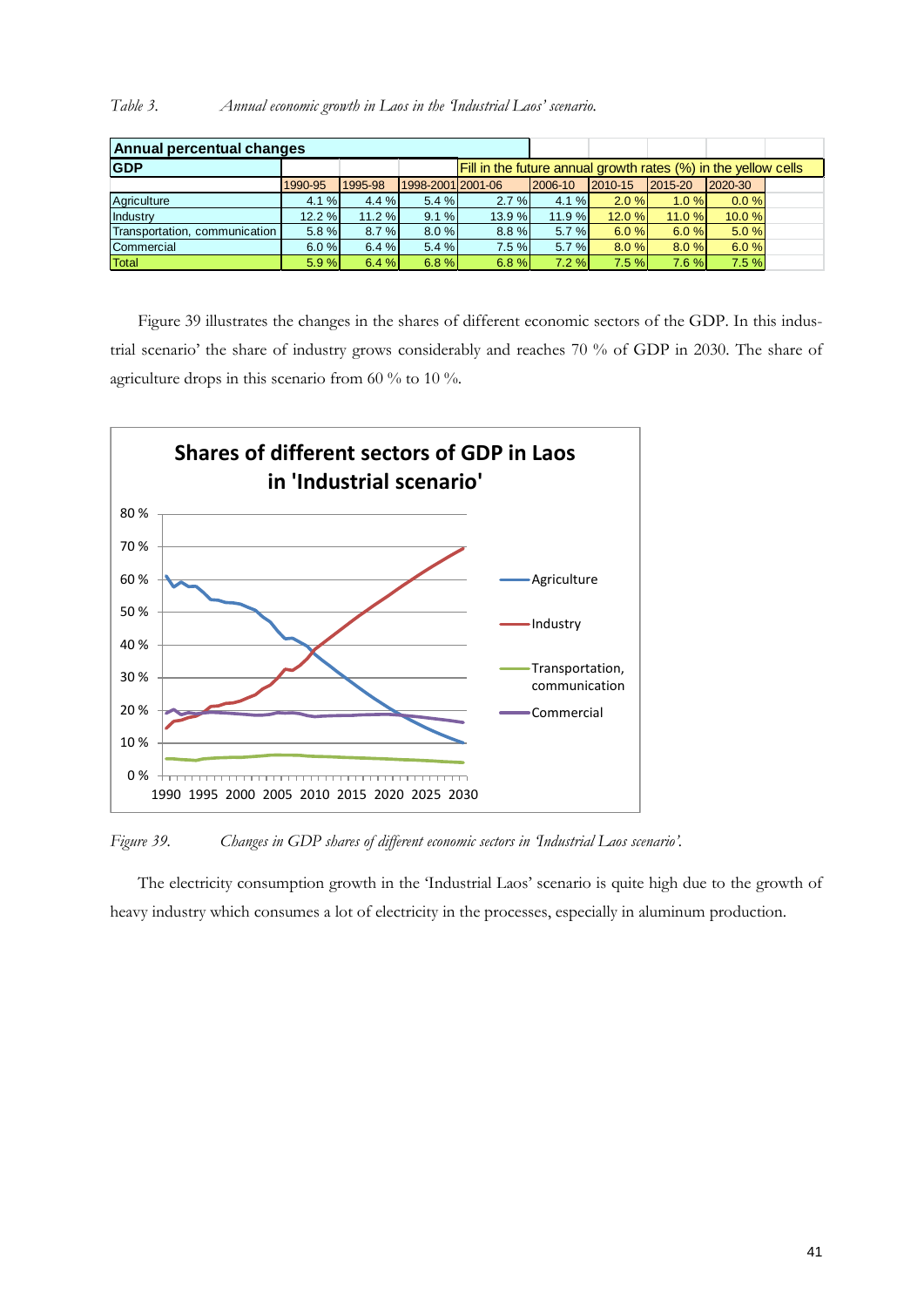

*Figure 40. Electricity consumption in different sectors in the 'Industrial Laos' scenario.*

Sectoral final energy consumption and use of different fuels as well as industrial energy use in the 'Industrial Laos' scenario are given in Figs. 41, 43 and 44.



*Figure 41. Sectoral energy use in the 'Industrial Laos' scenario.*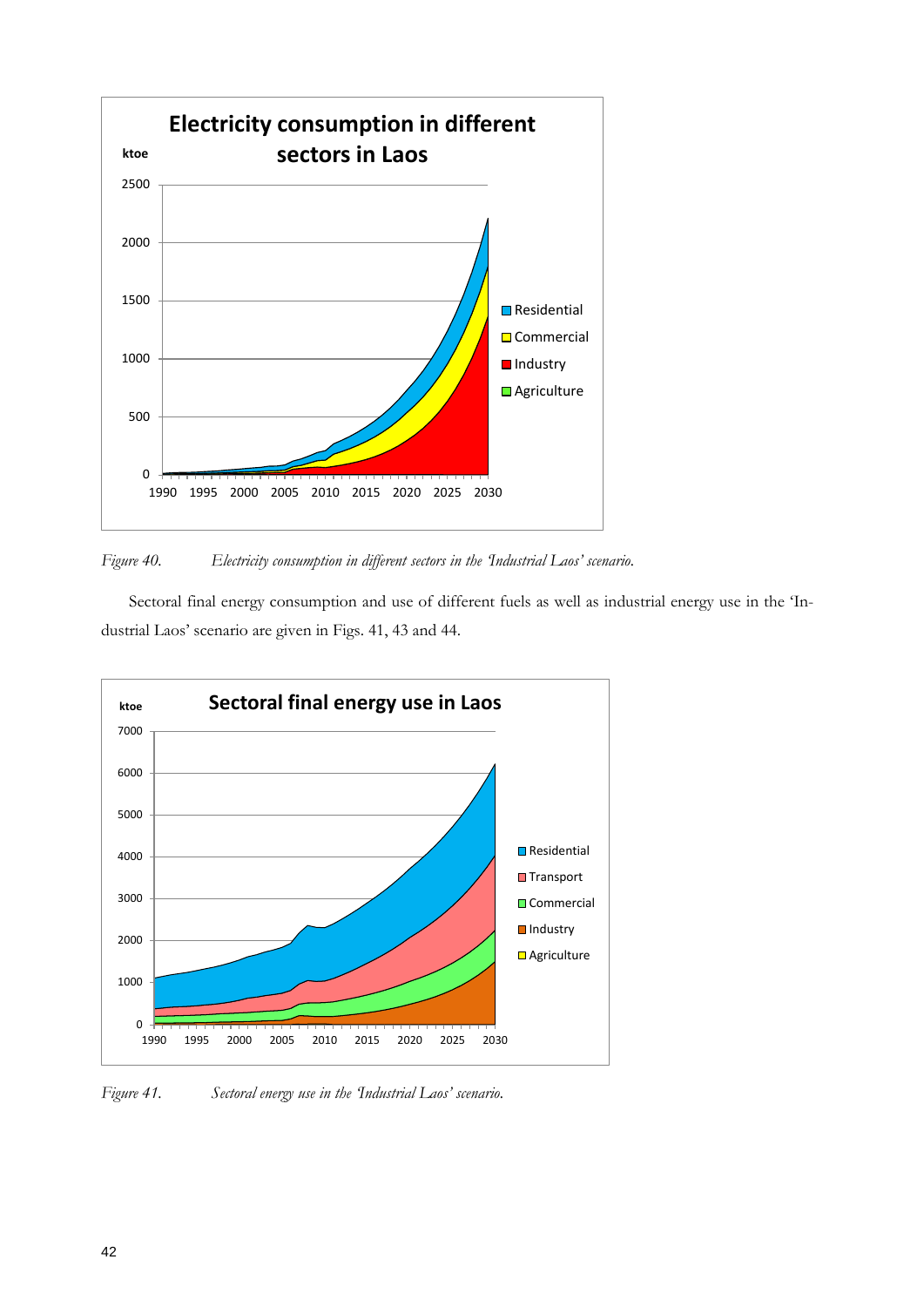Fig. 42 shows the changes of the shares of different sectors of the final energy consumption. In this scenario the share of industrial energy consumption increases fast but remains still below the residential and transport energy consumption.



*Figure 42. The shares of energy consumption in different sectors in Laos in the 'Industrial scenario'.*



*Figure 43. Use of different fuels in the 'Industrial Laos' scenario.*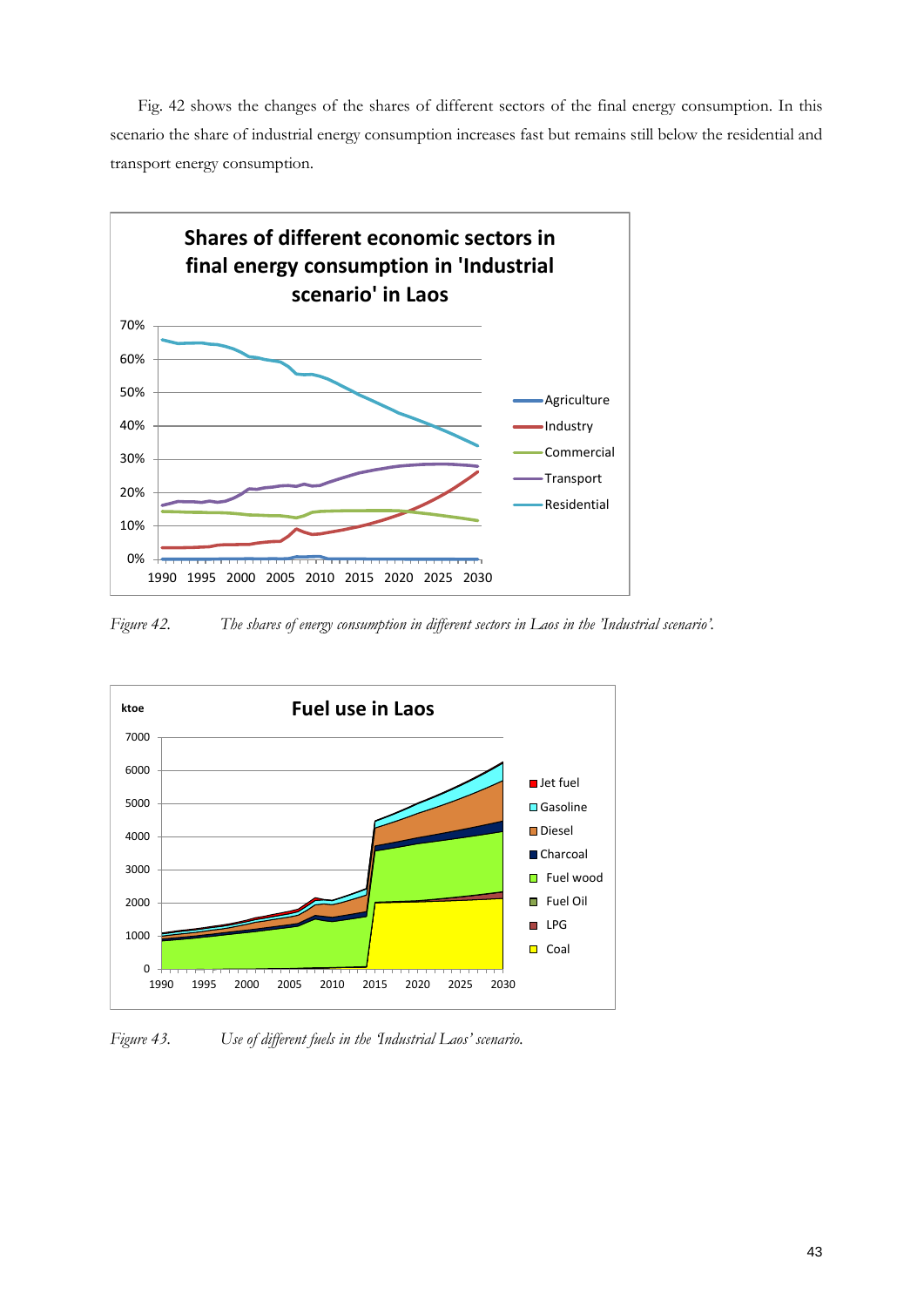

*Figure 44. Energy use in the industrial sector in the 'Industrial Laos' scenario.*

#### 3.3.4 Agro-service Laos Scenario

In the 'Agro-service Laos' scenario the agricultural sector and the service sector are growing faster than in the other scenarios. In this scenario the agricultural sector is producing higher value added products, such as organic food, for the markets and export. Especially the growing demand in Chinese middle class for high quality food products is one driving force in this scenario. Also the growth of tourism and related services including high quality restaurant services are increasing the value added of production. Fig. 45 and Table 4 indicate the economic development in different sectors in the 'Agro-service Laos' scenario.



*Figure 45. Economic development in the 'Agroservice Laos' scenario.*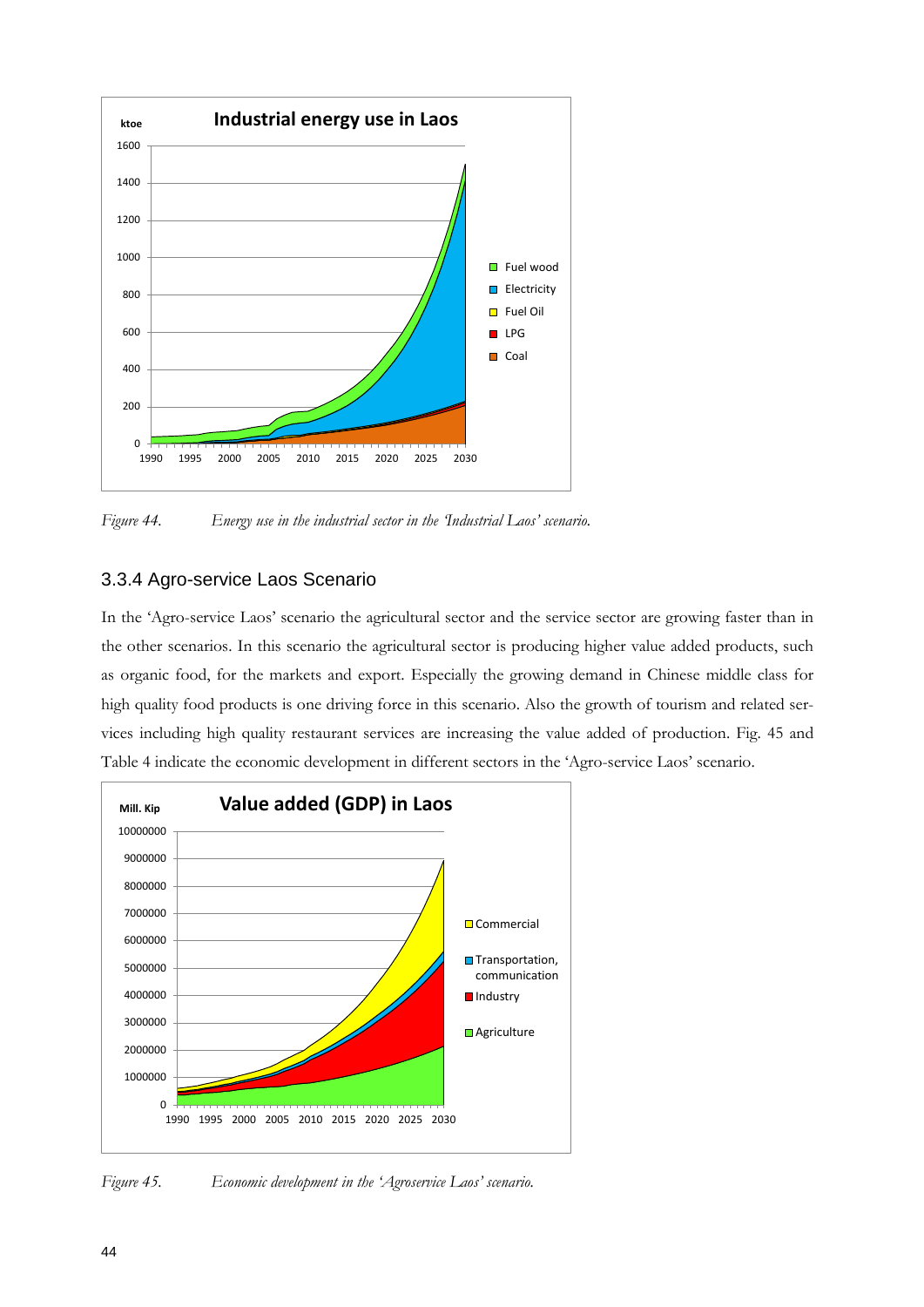| Table 4. |  | Annual production growth in different sectors in the 'Agroservice Laos' scenario. |  |  |  |  |  |  |  |  |  |  |
|----------|--|-----------------------------------------------------------------------------------|--|--|--|--|--|--|--|--|--|--|
|----------|--|-----------------------------------------------------------------------------------|--|--|--|--|--|--|--|--|--|--|

| Annual percentual changes     |         |         |                   |                                                                |         |         |         |         |  |  |  |  |
|-------------------------------|---------|---------|-------------------|----------------------------------------------------------------|---------|---------|---------|---------|--|--|--|--|
| <b>GDP</b>                    |         |         |                   | Fill in the future annual growth rates (%) in the yellow cells |         |         |         |         |  |  |  |  |
|                               | 1990-95 | 1995-98 | 1998-2001 2001-06 |                                                                | 2006-10 | 2010-15 | 2015-20 | 2020-30 |  |  |  |  |
| Agriculture                   | 4.1%    | 4.4%    | 5.4 %             | 2.7%                                                           | 4.1%    | 5.0%    | 5.0%    | 5.0%    |  |  |  |  |
| Industry                      | 12.2%   | 11.2%   | 9.1%              | 13.9%                                                          | 11.9%   | 8.0%    | 7.0%    | 6.0%    |  |  |  |  |
| Transportation, communication | 5.8%    | 8.7%    | 8.0%              | 8.8%                                                           | 5.7 %   | 6.0%    | 5.0%    | 5.0%    |  |  |  |  |
| Commercial                    | 6.0%    | 6.4%    | 5.4%              | 7.5%                                                           | 5.7 %   | 11.0 %  | 12.0 %  | 11.0 %  |  |  |  |  |
| Total                         | 5.9%    | 6.4%    | 6.8%              | 6.8%                                                           | 7.2%    | 7.4%    | 7.4%    | 7.2%    |  |  |  |  |

Fig. 46 shows the changes in the shares of GDP of different sectors in Laos. In this 'Agro-service scenario' the share of industrial production does not grow above 40 % while the service sector becomes the largest economic sector.



*Figure 46. Changes in the shares of GDP of different economic sectors in 'Agro-service Laos scenario'.*

The electricity consumption in the 'Agro-service Laos' scenario (Fig. 47) is considerably lower than in 'Industrial Laos' scenario and in the BaU scenario.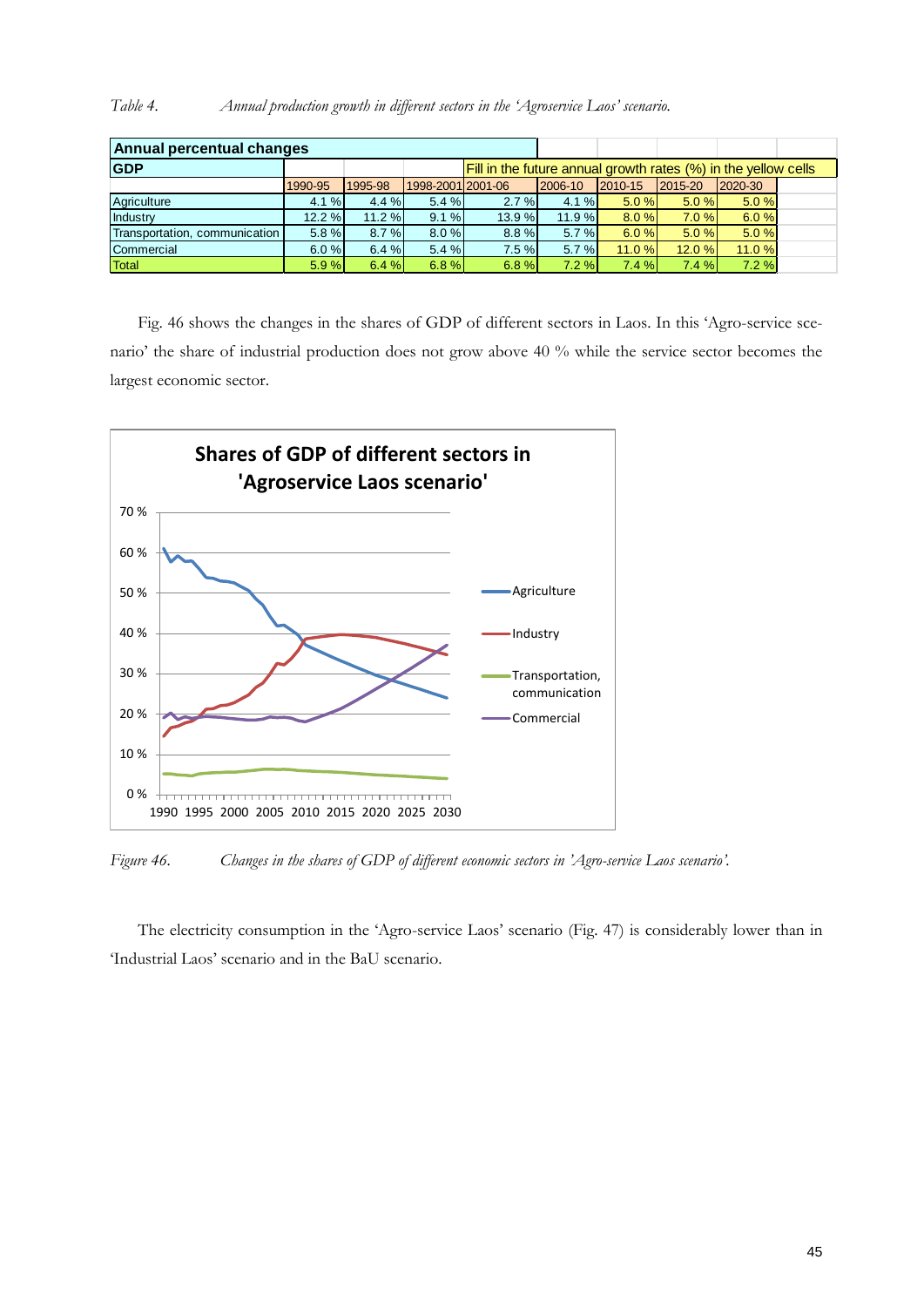

*Figure 47. Electricity consumption in different sectors in the 'Agro-service Laos' scenario.*

The sectoral final energy use and use of different fuels in the 'Agroservice Laos' scenario is presented in Fig. 48 and 50.



*Figure 48. Sectoral energy use in the 'Agro-service Laos' scenario*

The changes in the shares of energy consumption are depicted in Fig.49.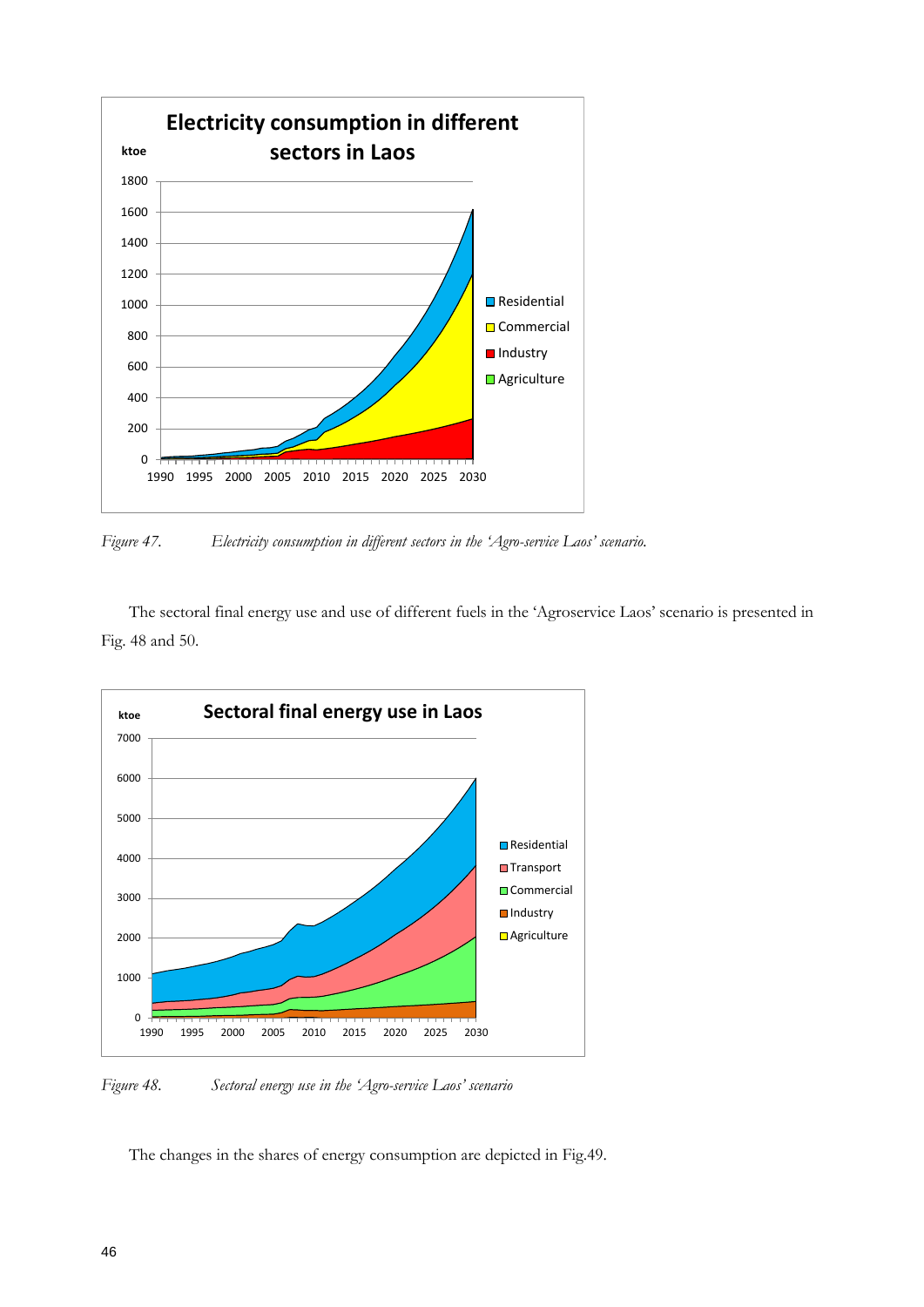

*Figure 49. Changes in shares of energy consumption in different sectors in 'Agroservice Laos scenario'.*



*Figure 50. Use of different fuels in the 'Agroservice Laos' scenario.*

Energy use in commercial sector and agricultural sector is depicted in Figs. 51 and 52. In this scenario the energy use in agricultural sector is increasing due to the considerable increase in the production volume.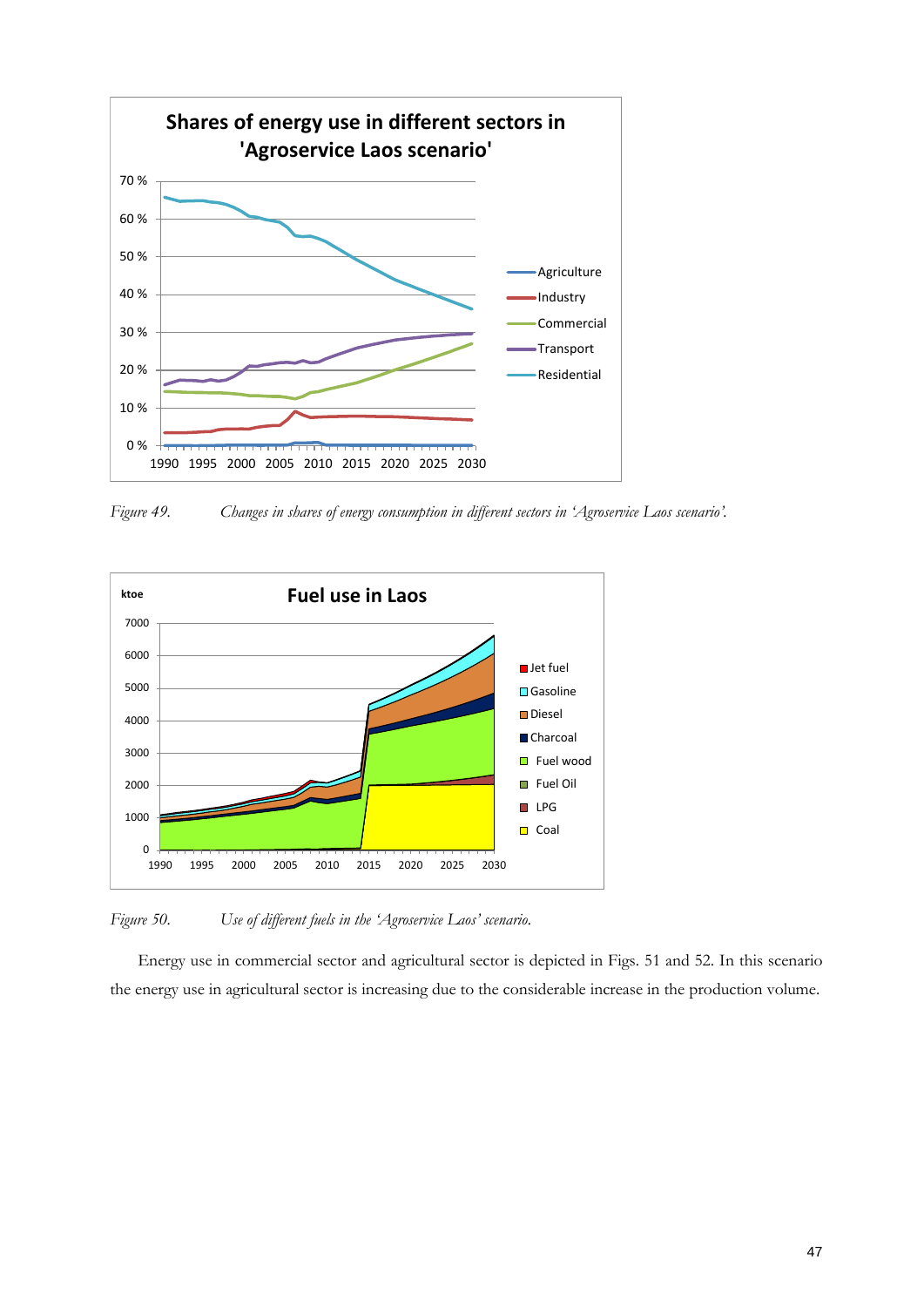

*Figure 51. Energy use in the commercial sector in the 'Agroservice Laos' scenario.*



*Figure 52. Energy use in agricultural sector in the 'Agroservice Laos' scenario.*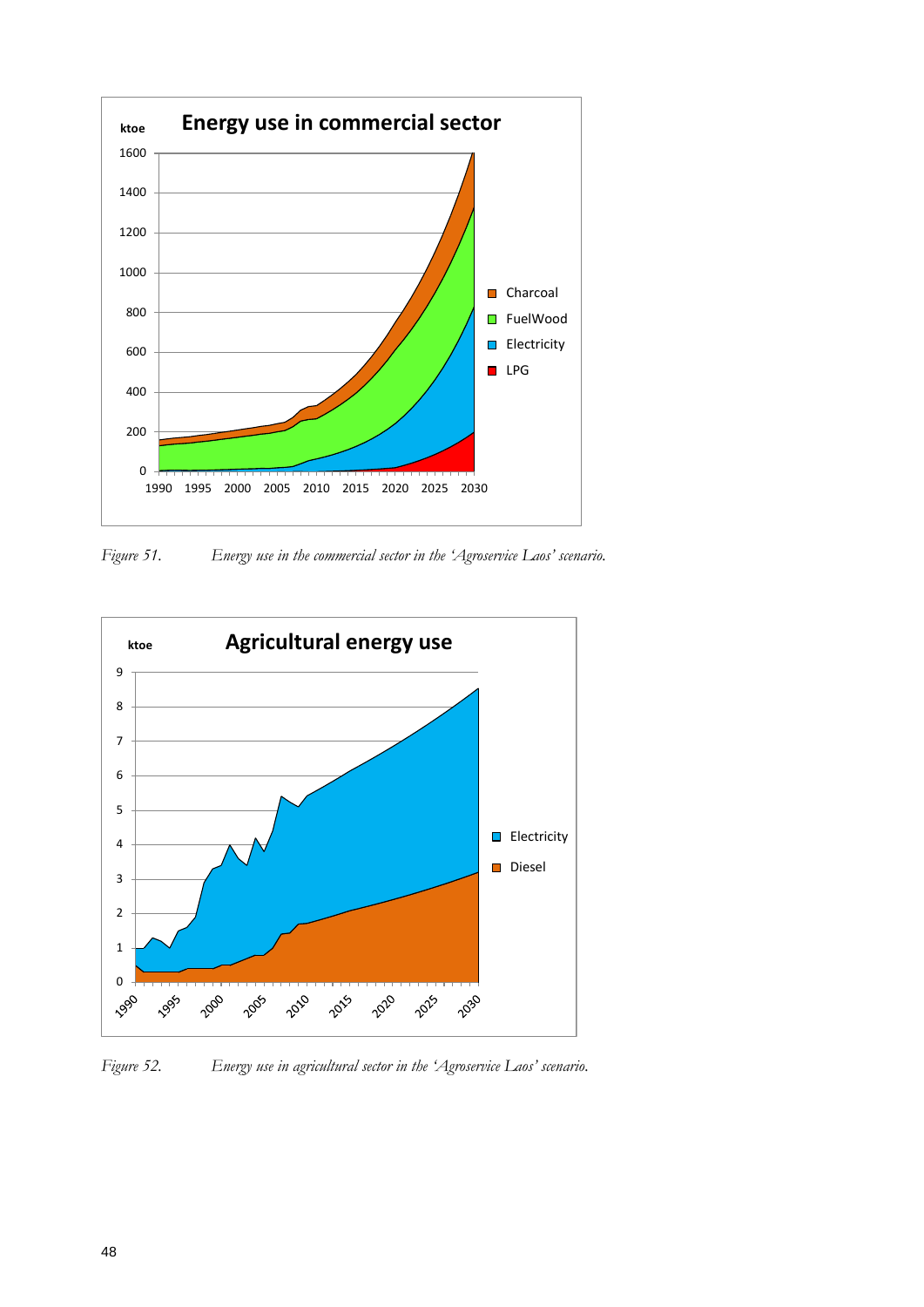## 4. DISCUSSION AND STRATEGIC REFLECTION

When we look at the different scenarios that are presented above we have to think what could be the driving forces to realize the different scenarios and what are the implications of these scenarios for the life of people in Lao PDR. The developments described in the scenarios do not take place automatically, but they require policy decisions of for instance investments. Crucial questions in this regards are where to invest and what kind of foreign investments are available for these purposes. What are the government priorities and where should it allocate the revenues?

One possible future development path is industrial development based on the mining of local mineral resources and processing them for global markets. There has been discussion for example of the utilization of the bauxite resources and the start of aluminium production in Laos. The production of alumina from bauxite and further processing of it to aluminium requires huge amount of energy. This can be seen as one possible development path since the mineral and energy resources for the processing do exist in Laos. The possible benefits and related costs of the processing have to be balanced against alternative ways of using these resources, such as direct export of bauxite and electricity. The global market situation and price are important determinants of the economics of the alternatives. In addition, the possible environmental and social impacts related to the utilization of these resources have to be taken into account.

The development of the mining and processing of the mineral resources also requires investments in transport sector infrastructure, education, etc. The above mentioned scenarios should be developed in much more detail to take into account all these possible interlinkages between different sectors that are affected by the development investments. For instance the 'Agro-service Laos' scenario should take into account the impacts of the development of small scale processing industry for the organic agricultural products, their transport and trade as well as the required education and training of the producers, changes in land use, availability of productive land and labour force, etc.

Important questions in the planning process are how to respond to the interlinked challenges. The main drivers of the different development paths should first be analysed carefully. Then the interlinkages between different sectors and activities should be taken into account. In the planning several possible development paths should be analysed –this means building of different scenarios. Different models should be used in the planning to include different viewpoints. Top-down models provide different views of the processes than bottom-up models as well as different micro, macro and global models.

In the planning process feedback from different experts is needed in order to get a balanced view of different problems and alternatives related to the scenarios. One important issue in the development of the planning process is the investment in capacity building. Especially when different energy and resource planning models are used the understanding of their properties, advantages, deficiencies, applicability and usefulness is important. This point of view is highly important in the contexts of (1) 5 year plans, (2) natural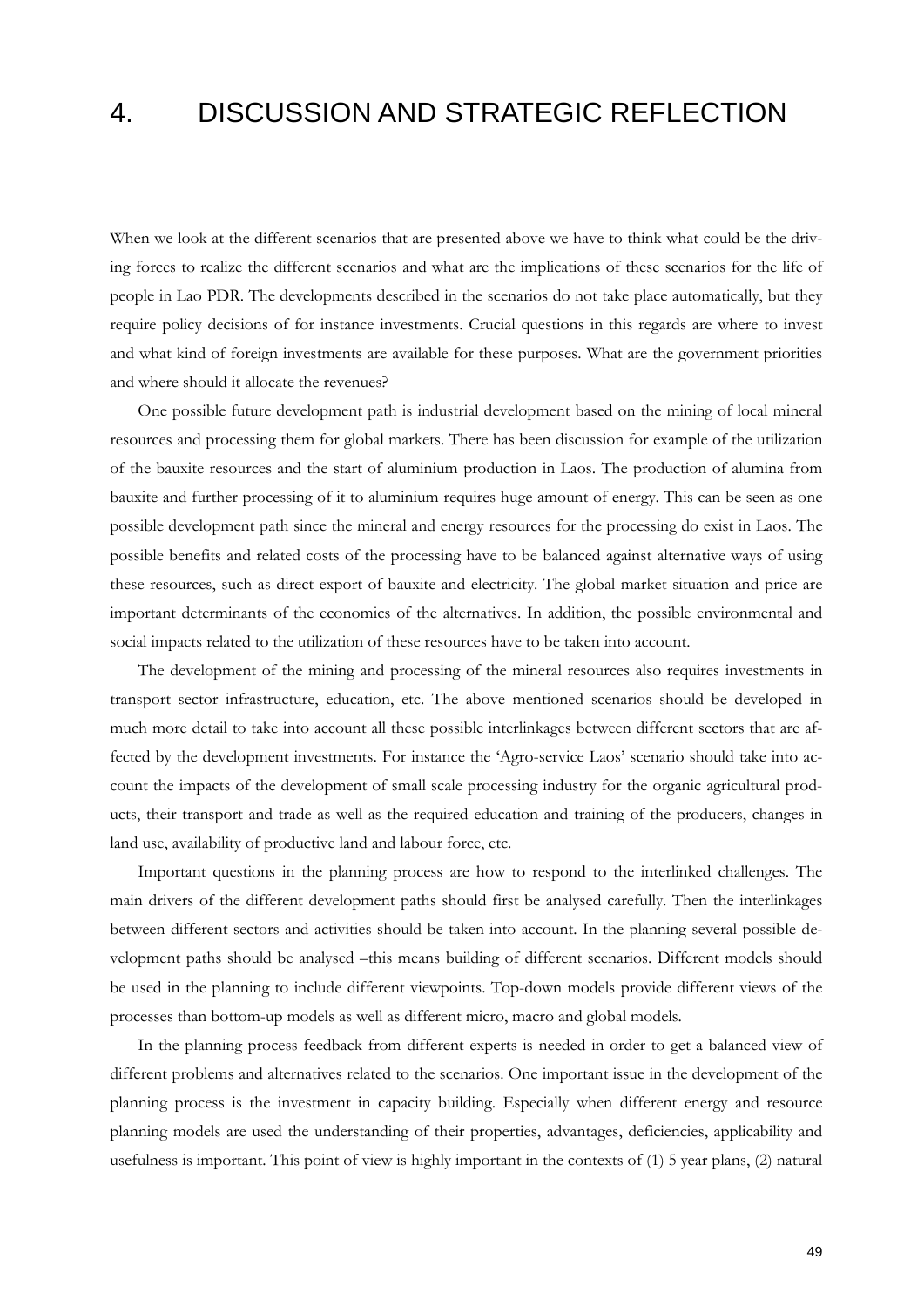resource planning, (3) energy production planning and (4) investment planning, (5) educational and capacity planning and (6) planning and forecasting of national and regional electricity consumption.

Energy demand scenarios are one strategic key element of professional energy sector planning. In this e-book we have presented new energy demand scenarios, which are based on best updated data base of Lao PDR planning authorities. In Laos there have not been too many energy demand scenarios and planning models before. From this perspective our analyses are providing vital new information and knowledge for the ministries of Lao PDR.

In the future one key challenge is to connect this planning approach to other planning systems of energy sector. Also the integration of other sector planning procedures will be a big challenge.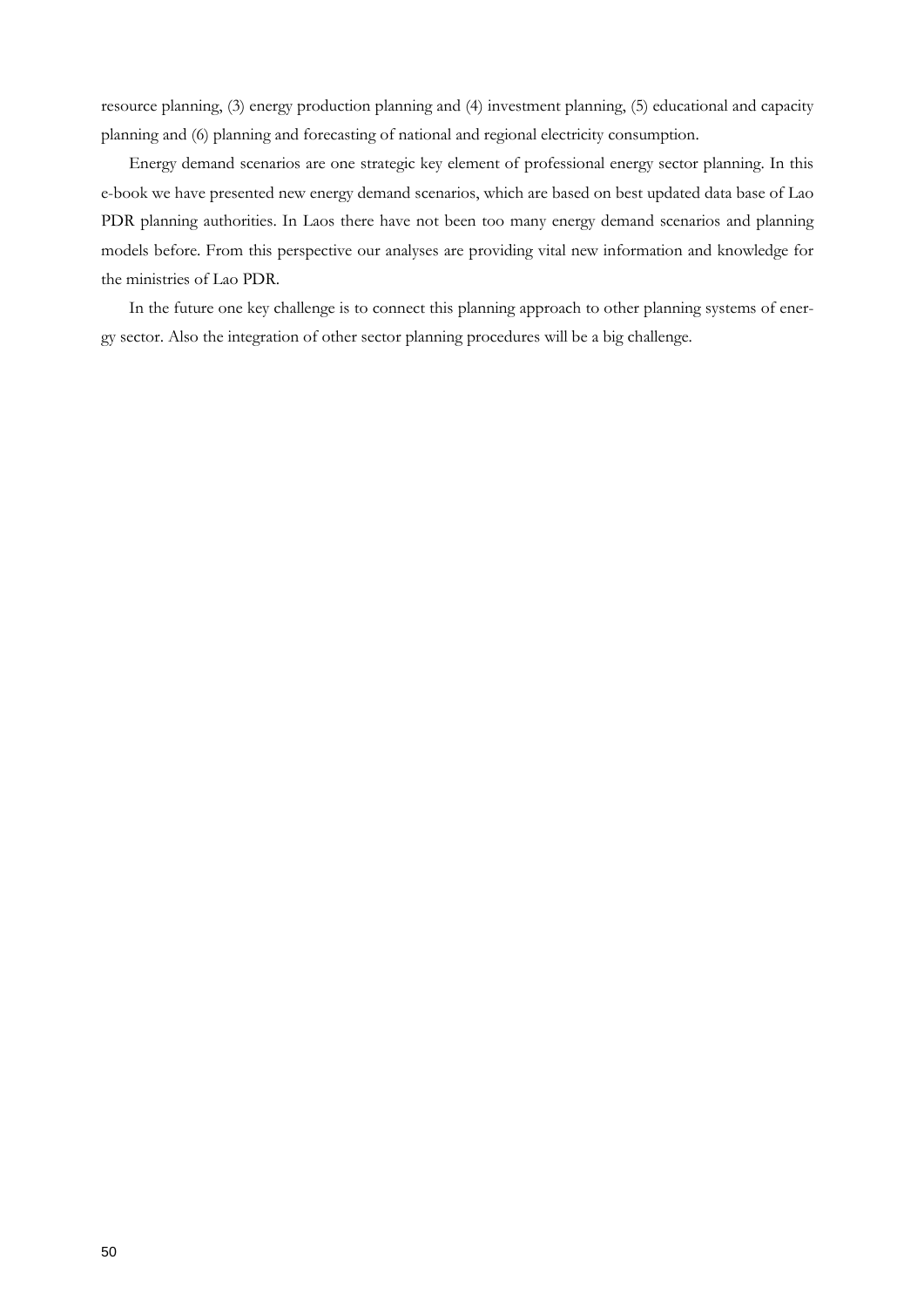## **REFERENCES**

- ASEAN (2009) ASEAN Economic Community, ASEAN Free Trade Area (AFTA Council). Web: <http://www.aseansec.org/19585.htm>
- Asian Development Bank (2012a) Greater Mekong Subregion. Web: <http://beta.adb.org/countries/gms/main>
- Asian Development Bank (2012b) Greater Mekong Subregion Economic Cooperation Program: Overview. Web:<http://beta.adb.org/sites/default/files/gms-overview.pdf>
- Beck, U. (1992) Risk Society. Toward a New Modernity. SAGE, London.
- Checkland, P. and Scholes, J. (1993) Soft Systems Methodology in Action. John Wiley & Sons, Chichester.
- Cohen, M.J. (1997) Risk society and ecological modernisation. Alternative visions for post-industrial society. Futures. Vol. 29, No. 2, 105-119.
- Cohen, M.J. (1998) Science and the environment: Assessing cultural capacity for ecological modernisation. Public Understanding of Science. Vol. 7. No. 2, 149-167.
- Evans, G. (Ed.) (1999) Laos. Culture and Society. O.S. Printing House. Bangkok.
- Farnstein, S.S. and Farnstein, N. (1998) City Planning and Political Values: An Updated View. In: S. Cambell and S. Farnstein (Eds.) Readings in Planning Theory. Blackwell Publishers, Maldem, Massachusetts, 265-287.
- Fahley, L. and Randall, R.M. (Eds) (1998) Learning from the Scenarios. Competitive Foresight Scenarios. John Wiley & Sons, New York.
- Fontela, E. (2000) Bridging the gap between scenarios and models. Foresight Vol. 2, Feb. 00, 10-14.
- Frechtling, D.C. (1996) Practical Tourism Forecasting. Butterworth-Heinemann, Oxford.
- Ghanadan, R., Koomey, J.G. (2005) Using energy scenarios to explore alternative energy pathways in California. Energy Policy. Vol. 33, 1117–1142.
- Godet, M. (1987) Scenarios and Strategic Management. Butterworth. London.
- Godet, M. (1994) From Anticipation to Action. A Handbook of Strategic Prospective. UNESCO Publishing, Paris.
- Greeuw, S.C.H., M. van Asselt, J. Grosskurth, C.A.M.H. Storms, N. Rijkens-Klomp, D.S. Rothman, and J. Rotmans (2000) Cloudy Crystal Balls: An Assessment of Recent European and Global Scenario Studies and Models. Experts´ Corner Report. Prospects and Scenarios No. 4. Environmental Issues Series 17. European Environmental Agency, Copenhagen: 2000.)
- Heinonen, S., Jokinen, P. and Kaivo-oja, J. (2001) The ecological transparency of the information society. Futures. Vol. 33. No. 3-4, 319-337.
- Huber, J. (1985) Die Regenbogengesellschaft: Ökologie und Sozialpolitik. Fischer, Frankfurt am Main.
- Jeans, (1943) Physics and Philosophy. Cambridge University Press. Cambridge.
- Jokinen, P., Malaska, P. and Kaivo-oja, J. (1998) Environment in an information society transition stage towards sustainable development? Futures. Vol. 30, No. 6, 485-498.
- Jänicke, M. (1990) State Failure. Polity Press, Cambridge.
- Kaivo-oja, J. (1996) Handbook of environmental decision makers. Scenario building process in the strategy process of local communities. Workbook of scenario group and planning guidelines. (in Finnish) Suomen Kuntaliitto, Kuntaliiton painatuskeskus, Helsinki.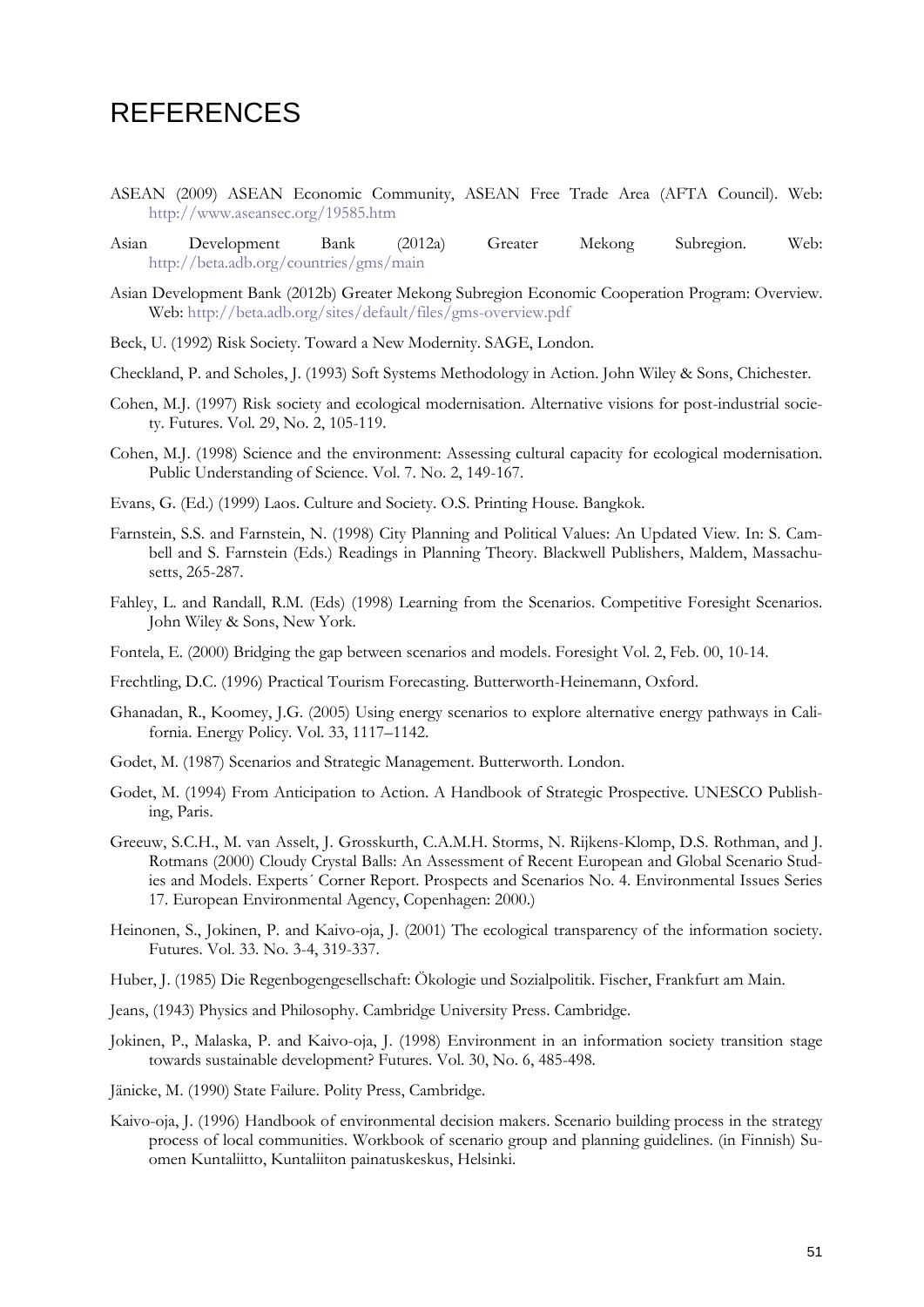- Kaivo-oja, J. (1999) Alternative scenarios of social development: Is analytical sustainability policy analysis possible? How? Sustainable Development. Vol 7. No. 3, 140-150.
- Kaivo-oja, Jari (2001) Scenario learning and potential sustainable development processes in spatial contexts: Towards risk society or ecological modernization scenarios? Futures Research Quarterly. Vol. 17. No. 2. Summer 2001, 33-55.
- Lao Investors House (2012) Laos´s 7th 5-year plan has ambient goals Web: [http://laoinvestorshouse.com/2010/05/30/7th-five-year-national-socio-economic-development](http://laoinvestorshouse.com/2010/05/30/7th-five-year-national-socio-economic-development-plan-2011-2015/)[plan-2011-2015/](http://laoinvestorshouse.com/2010/05/30/7th-five-year-national-socio-economic-development-plan-2011-2015/)
- Lao National Tourism Adminstration (2012). Facts on Laos Web: http://www.tourismlaos.org/web/show\_content.php?contID=6
- Lao People's Democratic Republic, Ministry of Planning and Investment (2011) The Seventh National Socio-Economic Development Plan (2011-2015), Executive Summary, Unofficial translation from original Lao version. Web: http://laoinvestorshouse.com/wpcontent/uploads/2010/05/7th\_NSEDP\_Executive\_Summary.pdf
- Laszlo, E. (1994) The Choice: Evolution or Extinction? A Thinking Person´s Guide to Global Issues. A Jeremy P. Tarcher, G.P. Putnam´s Sons, New York.
- Loveridge, D. (2009) Foresight. The Art and Science of Anticipating the Future. Routledge. New York and London.
- Luukkanen, J. and Kaivo-oja, J. (1999) The frames of global environmental policy in UNCED: No alternatives to construct social reality? World Futures. The Journal of General Evolution. Vol. 54, No. 2, 103-134.
- Malaska, P. and Holstius, K. (1999) Visionary Management. Foresight. Vol. 1, No. 4, 309-317.
- Malaska, P. (2000) Knowledge and information in futurology. Foresight. Vol. 2, No. 2, 237-244.
- Malaska, P., Luukkanen, J. and Kaivo-oja, J. (2000) A New Sustainability Evaluation Framework and Alternative Analytical Scenarios of National Economies. A paper presented at ESEE 2000 Conference. Transitions Towards a Sustainable Europe Ecology - Economy - Policy. 3rd Biennial Conference of the European Society for Ecological Economics. Vienna, 3-6. May 2000. Session Ib3. Theme: "Ecological Economics Modeling and Material and Energy Flows.
- Malinowsky, B. (1948) Magic, Science, and Religion. Beacon Press, Boston.
- Mannermaa, M. (1991) Evolutionary Futures Studies. (In Finnish). Finnish Society for Futures Studies, Government Printing Center, Helsinki.
- Meadows, D., D. Meadows, D., J. Randers, and W.W. Behrens (1972) The Limits to Growth. Universe Books, New York.
- Meadows, D., D. Meadows, D., and J. Randers (1992) Beyond the Limits-Global Collapse or Sustainable Development. Earthscan, London.
- Mintzberg, H. and Ahlstrand, B. and Lampel, J. (1998) Strategy Safari. A Guided Tour Through the Wilds of Strategic Management. Prentice Hall, Hertfordshire, UK.
- Mulugetta, Y., Mantajit, N., Jackson, T. (2007) Power sector scenarios for Thailand: An exploratory analysis 2002–2022. Energy Policy. Vol 35, 3256–3269.
- Nuefewld, W.P. (1985) Environmental scanning: Its use in forecasting emerging trends and issues in organizations. Futures Research Quarterly 1:3, 39-52.
- Ravetz. J. (2000) City Region 2020. Integrated Planning for a Sustainable Environment. Earthscan, London.
- Ridely, M. and Low, B.S. (1998) Can Selfishness Save the Environment?, in S. Cambell and S. Farnstein (eds.) Readings in Planning Theory. Blackwell Publishers, Maldem, Massachusetts, 198-212.
- Rotmans, J. (1997) Integrated Visions for a Sustainable Europe: An Integrated Assessment Proposal. DG XII. Work Programme Environment and Climate, second phase, Brussels, Belgium.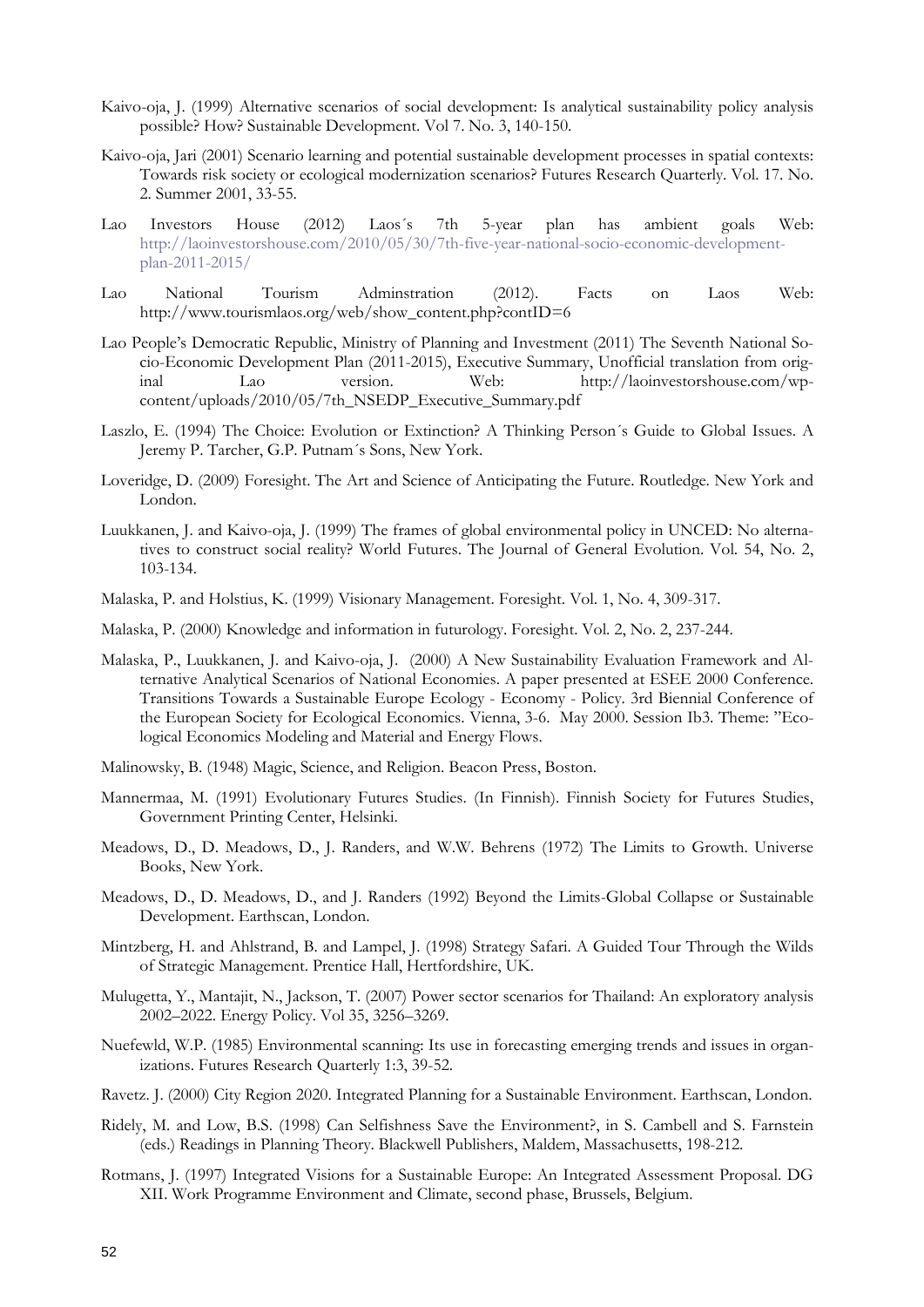- Rotmans, J. (1999) Integrated assessment. A bird'seye view. Introductory guide prepared for the European Summer school 'Puzzle solving for policy: Tools and methods for integrated assessment'. August 30 – September 17, 1999. Maastricht University, Netherlands.
- Rubin, A. and Kaivo-oja, J. (1999) Towards a futures-oriented sociology. International Review of Sociology. Revue Internationale de Sociologie. Vol. 9, No. 3, 349-371.
- Schoemaker, P.H. (1998) Twenty Common Pitfalls in Scenario Planning. In: L. Fahley and R.M. Radall (Eds.) Learning from the Scenarios. Competitive Foresight Scenarios. John Wiley & Sons, New York, 422-431.
- Schwartz, P. (1992) The Art of the Long View. Century Business, New York.
- Schwartz, P. and Ogilvy, J. (1998) Plotting Your Scenarios, in L. Fahley and R.M. Randall (eds.) Learning from the Scenarios. Competitive Foresight Scenarios. John Wiley & Sons, New York, 57-80.
- Simonis, U. (1988). Beyong Growth: Elements of Sustainable Development. Edition Sigma, Berlin.
- Spaargaren, G. (1997). The Ecological Modernization of Production and Consumption. Thesis. Landbow Universitet Wageningen, Wageningen.
- Wack, P. (1985) Scenarios: Shooting the rapids. Harvard Business Review. Vol. 63, No. 6, 139-150.
- Weick, K.E. (1995) Sensemaking in Organizations. SAGE, Foundations for Organizational Science, London.
- Wilson, I. (1992) Realizing the power of strategic vision. Long Range Planning. Vol. 25, No. 5, 18-28.
- Wilson, I. (1994) Strategic planning isn´t dead it changed. Long Range Planning. Vol. 27, No. 4, 12-24.
- Wilson, I. (1995) Envisioning (and inventing) the future. On The Horizon. Vol. 3, No. 3, 1-2, 5.
- Wilson, I. (1996) The practical power of vision. On The Horizon. Vol. 4, No. 2, 1, 3-5.
- van der Heijden, K. (1996) Scenarios: The Art of Strategic Conversation. John Wiley & Sons, Chichester.
- World Bank (2009) Lao PDR Economic Monitor 2009. Vientiane, Laos.
- World Bank (2012) Lao PDR, Power to the People: Twenty Years of National Electrification. Asia Sustainable and Alternative Energy Program. Washington DC.
- World Bank Database (2012) http://databank.worldbank.org/ddp/home.do (accessed 27.3.2012)
- Wright, G. (2001) Strategic Decision Making. A Best Practice Blueprint. John Wiley & Sons, Chichester.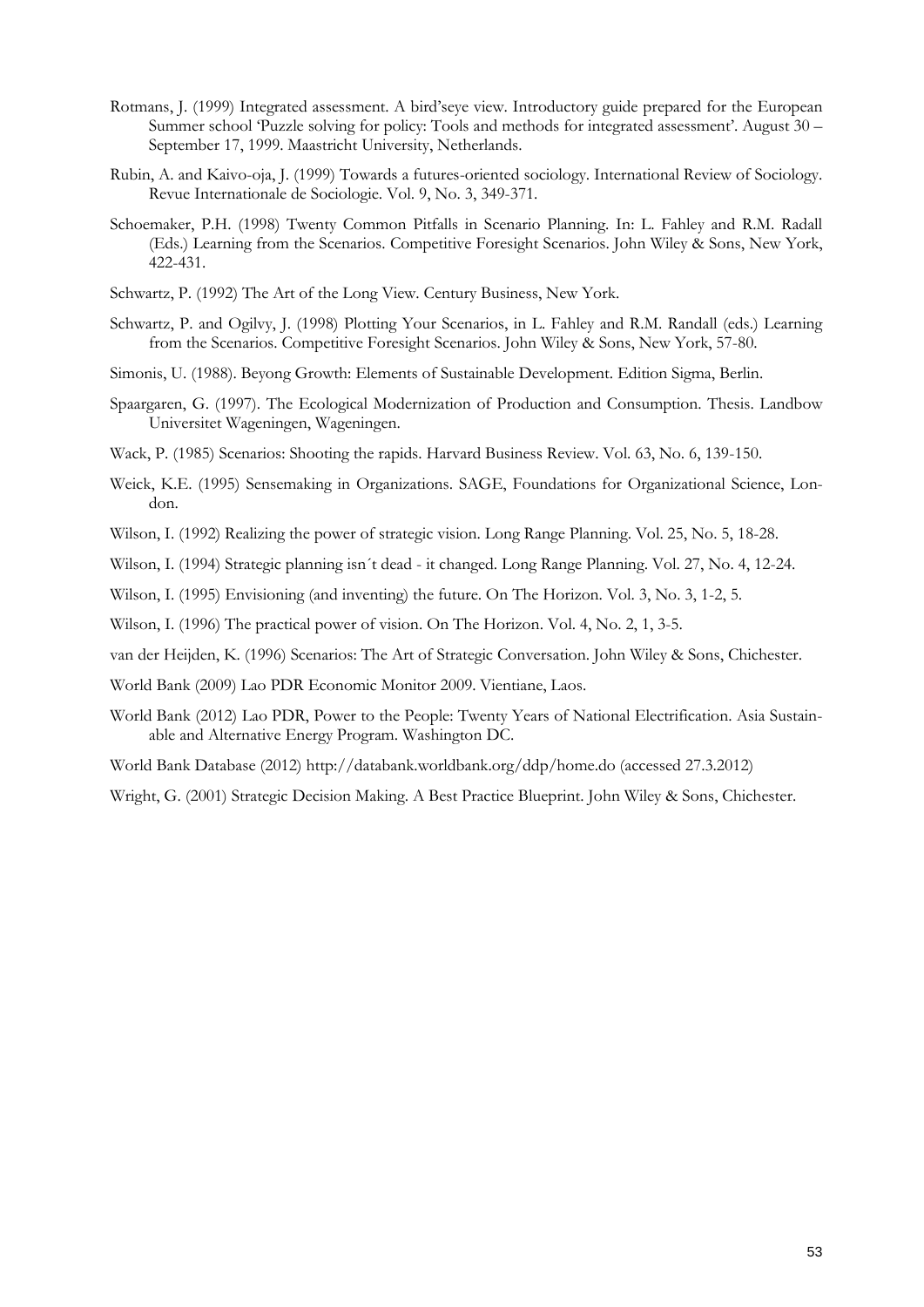# APPENDIX

## POPULATION MODEL

The population scenarios are based on the following assumptions and data using a model developed by Juha Panula-Ontto:

- Main source for data is Population and Housing Census 2005 including adequate data on current population accounts and fertility and mortality rates, but not migration
- Population and Housing Census 2005 reports age-cohort-specific fertility rates for Lao PDR and province-specific fertility rates for all ages. Age- and province-specific fertility rates used in model have been estimated from this information
- Fertility in age group 15-24 drops 2% annually in Vientiane Capital and 3% annually in other provinces
- Fertility in age group 25-39 drops 2% annually in all provinces
- Fertility in age group 40-44 drops 0.5% annually in all provinces
- Population and Housing Census 2005 reports Lao PDR infant mortality (mortality in age group 00- 00) at 70/1000 and mortality in age group 00-04 at 97/1000
- Relative provincial levels of infant mortality are reported and used as a proxy indicator for mortality in age group 01-04
- Life expectancy for males and females are reported for each province, so mortality rates for age group 05-115 are calculated so that the reported life expectancies are realized
- In this example, infant mortality rates drop in Vientiane Capital 8.5% annually and in other provinces 5.5% annually
- mortality in age group 01-04 drops in Vientiane Capital 6% annually and in other provinces 4% annually
- mortality in age group 05-64 drops 0.5% annually in all provinces
- mortality in age group 65-74 drops 1% annually in all provinces
- Population and Housing Census 2005 gives estimates of total net migration for all provinces
- Current migration rates are estimated from this information
- The migration profile (which provinces the migration is directed to) is assumed to be the same in all provinces:
- e.g. Vientiane capital receives the same share of migrants from each province
- Migration to Vientiane Capital from all provinces grows 5% annually till 2020, then drops 1% annually till 2030
- Migration to Luangnamtha grows 1.5% annually within the entire period
- Migration to other provinces with currently positive migration flows, i.e. Bokeo, Vientiane Province, Borikhamxay and Sekong drops 2% annually within the entire period